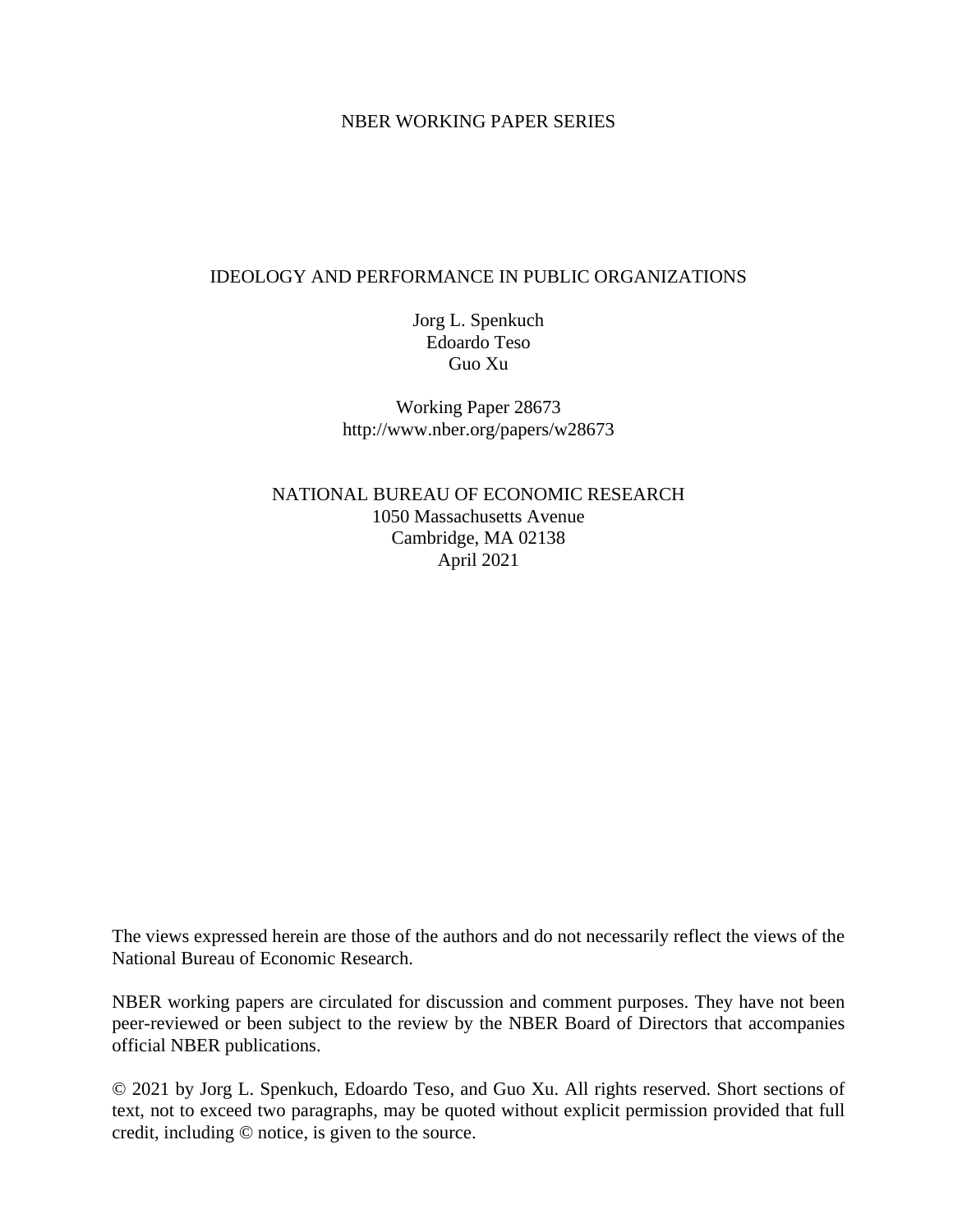Ideology and Performance in Public Organizations Jorg L. Spenkuch, Edoardo Teso, and Guo Xu NBER Working Paper No. 28673 April 2021 JEL No. D73,H57,M5

#### **ABSTRACT**

We combine personnel records of the United States federal bureaucracy from 1997-2019 with administrative voter registration data to study how ideological alignment between politicians and bureaucrats affects the personnel policies and performance of public organizations. We present four results. (i) Consistent with the use of the spoils system to align ideology at the highest levels of government, we document significant partisan cycles and substantial turnover among political appointees. (ii) By contrast, we find virtually no political cycles in the civil service. The lower levels of the federal government resemble a "Weberian" bureaucracy that appears to be largely protected from political interference. (iii) Democrats make up the plurality of civil servants. Overrepresentation of Democrats increases with seniority, with the difference in career progression being largely explained by positive selection on observables. (iv) Political misalignment carries a sizeable performance penalty. Exploiting presidential transitions as a source of "within-bureaucrat" variation in the political alignment of procurement officers over time, we find that contracts overseen by a misaligned officer exhibit cost overruns that are, on average, 8%higher than the mean overrun. We provide evidence that is consistent with a general "morale effect," whereby misaligned bureaucrats are less motivated.

Jorg L. Spenkuch MEDS Department Kellogg School of Management 2001 Sheridan Road Evanston, IL 60208 j-spenkuch@kellogg.northwestern.edu

Edoardo Teso Kellogg School of Management Northwestern University Managerial Economics and Decision Sciences Departm Evanston, IL edoardo.teso@kellogg.northwestern.edu Guo Xu Haas School of Business University of California at Berkeley 2220 Piedmont Avenue Berkeley, CA 94720 and NBER guoxu@haas.berkeley.edu

A data appendix is available at http://www.nber.org/data-appendix/w28673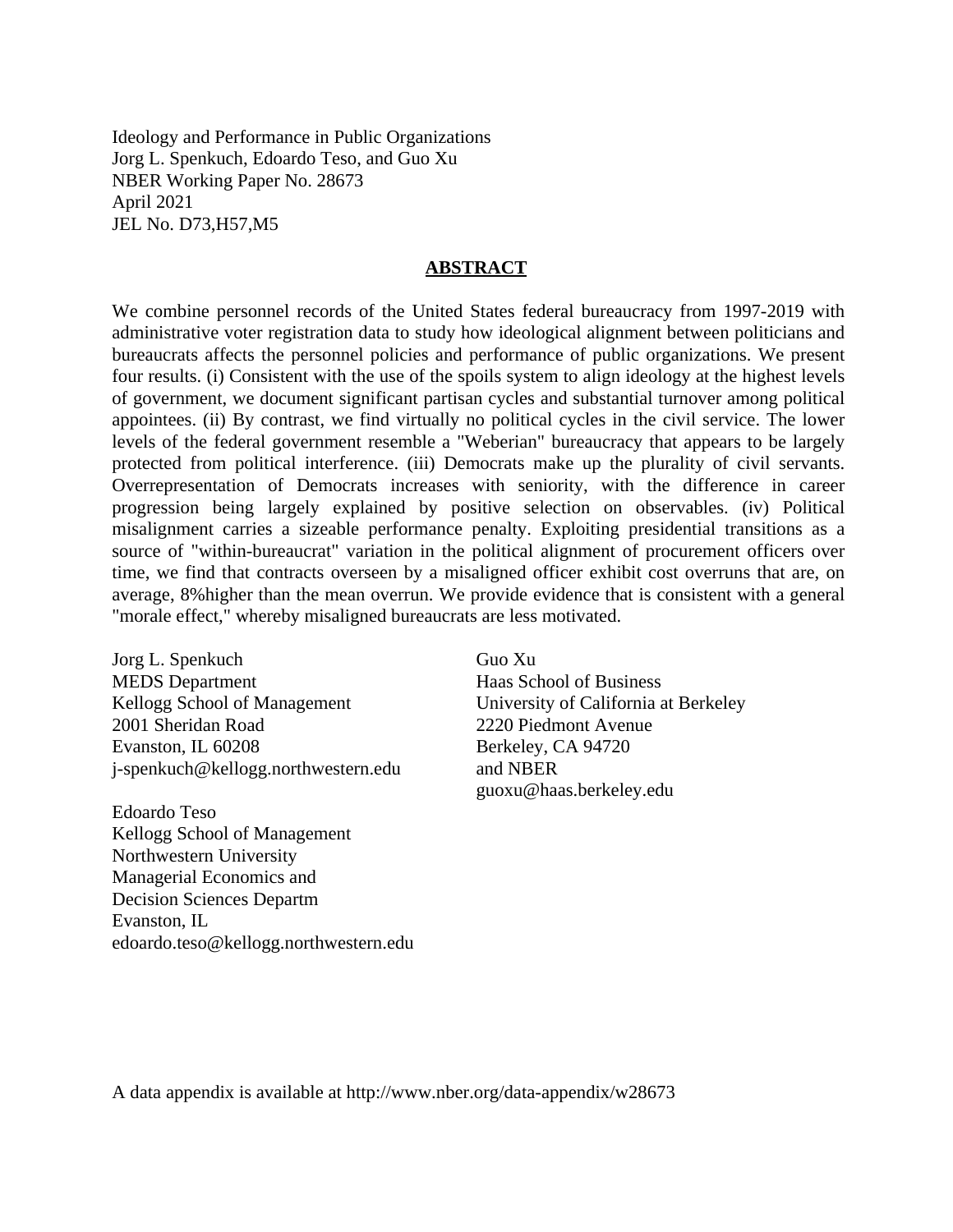# 1 Introduction

Mission-oriented organizations pursue objectives beyond profit maximization. Instead of providing employees with high-powered financial incentives, these organizations tend to attract workers whose own values and preferences are closely aligned with the greater mission [\(Besley](#page-29-0) [and Ghatak,](#page-29-0) [2005\)](#page-29-0). In fact, explicit pecuniary incentives may backfire when agents derive intrinsic benefits from furthering an organization's goal [\(Dewatripont et al.,](#page-30-0) [1999;](#page-30-0) Bénabou [and Tirole,](#page-29-1) [2003\)](#page-29-1). While mission can act as a powerful intrinsic motivator, it may also create frictions when the preferences of leaders and their subordinates become misaligned.

Frictions of this kind may be particularly relevant in bureaucracies, whose mission can change from one day to the next due to political turnover. When politicians face a large share of subordinates who no longer agree with the new priorities of the organization and whose compensation is not directly tied to performance, their real authority as the principal can be severely limited [\(Aghion and Tirole,](#page-28-0) [1997\)](#page-28-0). Anecdotal evidence of ideological mismatch between bureaucrats and politicians abound. For instance, the Trump administration's decision to roll back environmental regulations was met with fierce resistance from within the Environmental Protection Agency (EPA), with bureaucrats refusing to comply, undermining directives by leaking confidential information to the press, or deciding to leave the agency [\(Plumer and Davenport,](#page-31-0) [2019\)](#page-31-0). Similarly, throughout much of 2020, scientists from the Centers for Disease Control and Prevention (CDC) disagreed sharply with members of the Trump administration over public messaging related to the ongoing COVID-19 pandemic. At the height of these disagreements, Michael Caputo, a political appointee and top spokesperson for the Department of Health and Human Services (HHS), publicly accused the CDC of harboring a "resistance unit" and engaging in "sedition."[1](#page-2-0) Examples like these can be found across the world and in both non-profit and for-profit organizations.[2](#page-2-1)

In this paper, we turn to the U.S. federal government to investigate the role of alignment within organizations. We examine how the personnel policies and performance of the organization are affected by ideological (mis)alignment between bureaucrats and their political leaders (i.e., agents and their principals). The U.S. federal bureaucracy provides for an almost ideal setting to study these questions. As the executive arm of the federal gov-

<span id="page-2-0"></span><sup>1</sup>See [CNBC](https://www.cnbc.com/2020/09/16/cdc-director-says-he-was-deeply-saddened-by-allegations-of-sedition-from-trump-hhs-appointee.html) article "CDC director says he's 'deeply saddened' by allegations of 'sedition' from Trump HHS appointee", retrieved on March 19, 2021.

<span id="page-2-1"></span><sup>2</sup>For instance, when Google, known for it's mission to "do no evil," was readying a new contract with U.S. Immigration and Customs Enforcement (ICE), thousands of employees resisted, pointing to allegations of human rights violations [\(link\)](https://www.cnbc.com/2019/08/19/google-employees-implore-leaders-to-stop-working-with-us-bcp-ice.html). In another instance, Google leadership reportedly faced strong internal backlash over Project Dragonfly, a search engine prototype that was designed to be compatible with China's state censorship provisions. Within a matter of months, the company announced that Project Dragonfly had been terminated [\(link\)](https://www.bbc.com/news/technology-49015516).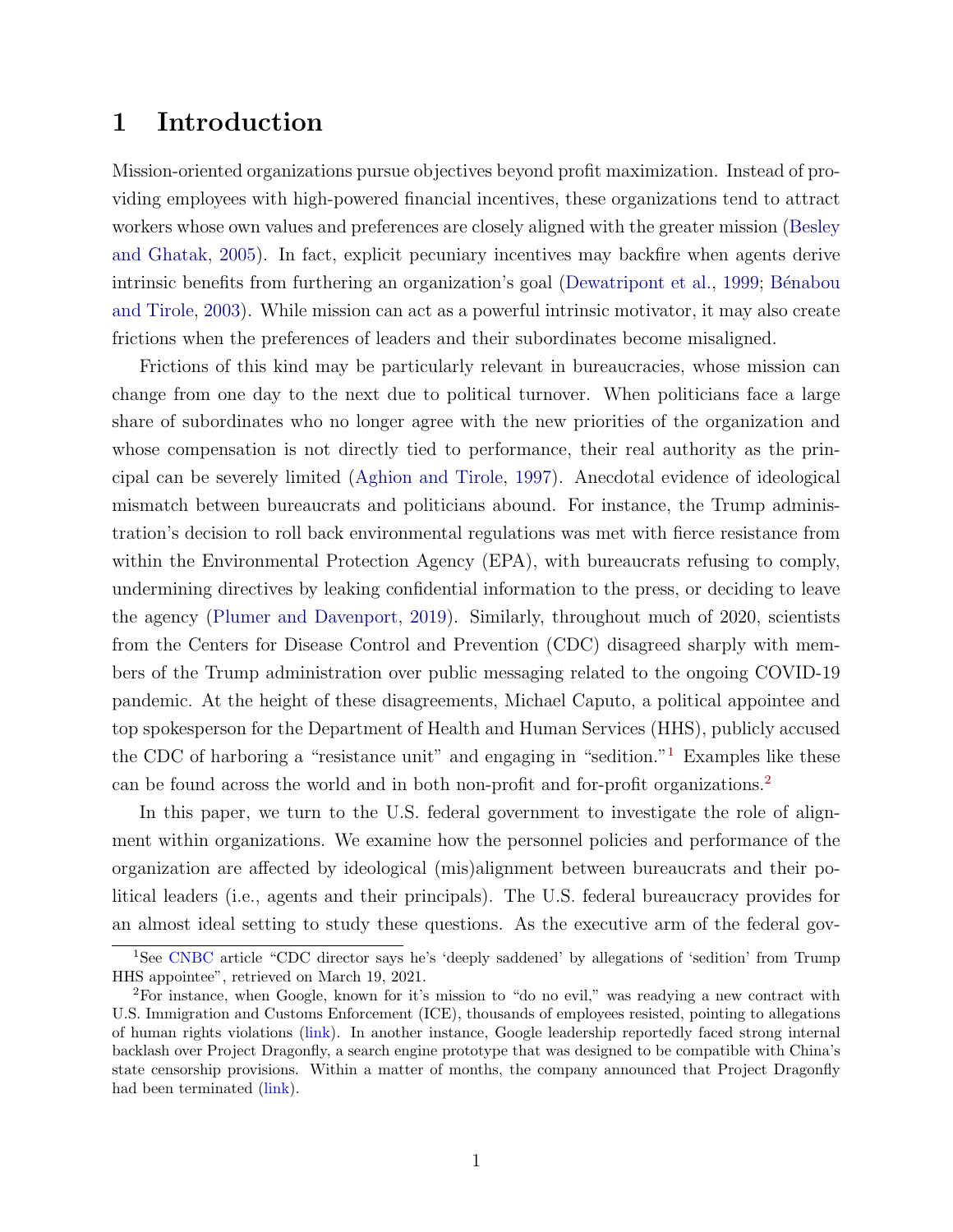ernment, its goal—or mission—is tightly linked to the policy agenda of the White House. At the same time, the vast majority of bureaucrats serve in civil service positions that are, in principle, protected from political interference. Many of them have their own preferences and ideological leanings, which may conflict with those of the president. Moreover, the party in power changes repeatedly, generating sharp shifts in the priorities of the organization. As a consequence, to implement an administration's agenda, politicians and department heads often need to work with bureaucrats whose personal values are not always aligned with the present mission of their department.

Our study draws on a large, novel data set that contains information on the partisan leanings of U.S. bureaucrats. We link personnel records for the near-universe of federal employees between 1997–2019 with contemporary administrative data on all registered voters in the United States.<sup>[3](#page-3-0)</sup> By combining both sources of information, we are the first to measure ideology—and thus political alignment—for more than a million individuals throughout nearly the entire federal bureaucracy.

In the first part of the paper, we provide a descriptive analysis of the ideological preferences of federal bureaucrats, and how their careers depend on ideological alignment with the party in power. We establish three stylized facts. First, politicians can and do leverage their limited power over personnel in order to achieve greater ideological alignment between themselves and high-ranking bureaucrats. Specifically, we document a great amount of turnover and significant partisan cycles among political appointees. Under a Democratic president, political appointees are 49.7 p.p. more likely to be fellow Democrats than under a Republican one—a 152% increase. For Republican appointees we observe similarly dramatic changes—a 45.9 p.p., or 504%, increase relative to years in which the president is a Democrat. The presence of political cycles in our data is consistent with the use of the spoils system (i.e., the practice of placing supporters in public sector positions after winning an election) to better align the highest layers of the bureaucracy with the goals of the president.

Second, we document a remarkable degree of political insulation among career civil servants. In sharp contrast to our results for political appointees, we observe virtually no political cycles in the career civil service. In our data, the share of Democrats remains nearly constant over the entire time period. The share of Republicans exhibits a slight monotonic downward trend, which is offset by a corresponding rise in the fraction of independents. Focusing only on the hiring margin, we do detect statistically significant cycles for career senior executives; but they are an order of magnitude smaller than for political appointees. Moreover, career senior executives account for less than one percent of civil servants. Our

<span id="page-3-0"></span><sup>&</sup>lt;sup>3</sup>The former data were released by the federal government in response to a series of FOIA requests. The latter were purchased from L2, Inc., a private, non-partisan data vendor.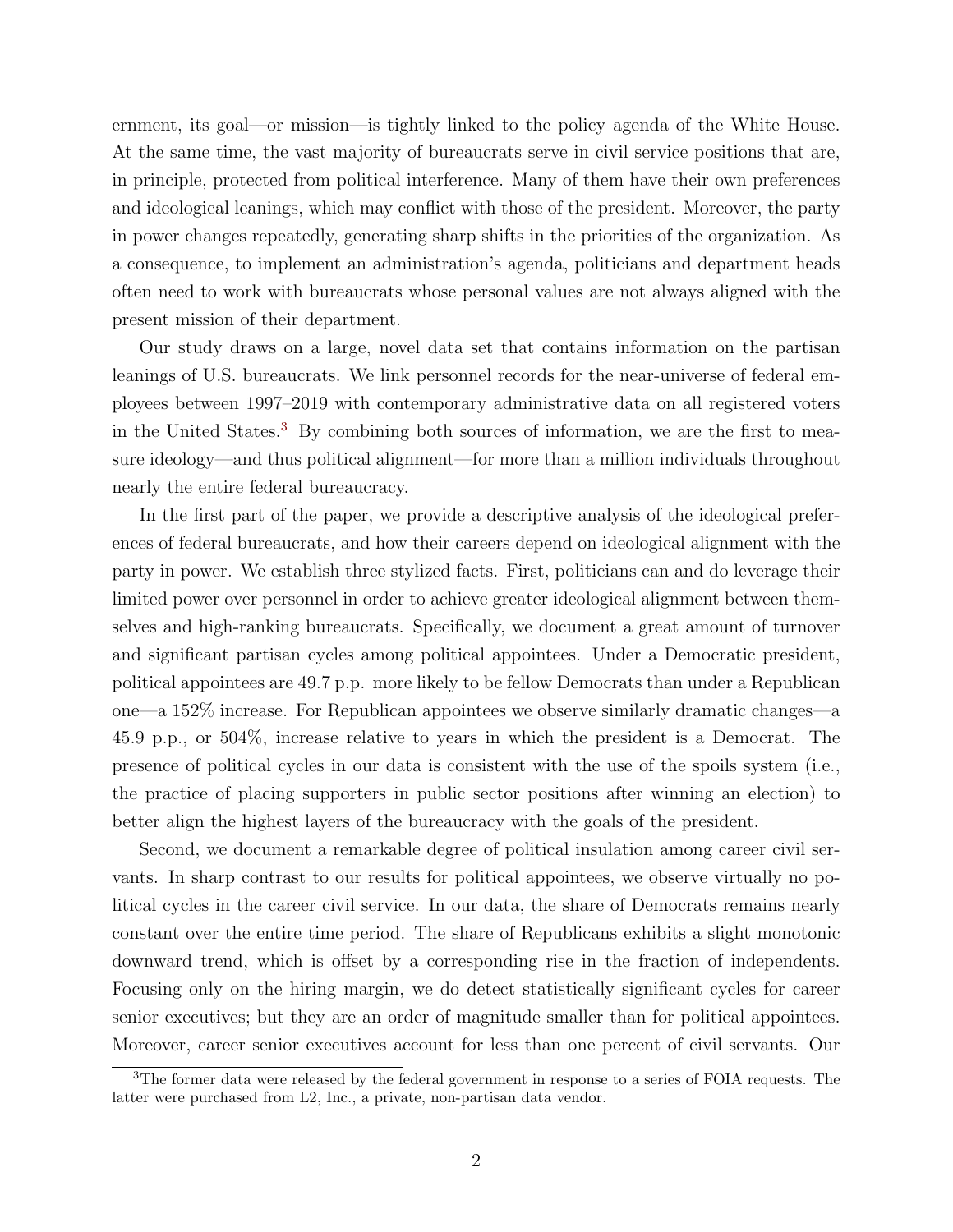descriptive findings, therefore, suggest that the core of the U.S. federal government resembles a "Weberian" bureaucracy, which is largely protected from political interference [\(Evans and](#page-30-1) [Rauch,](#page-30-1) [1999\)](#page-30-1).

Third, Democrats make up the plurality of career civil servants. The share of Democrats hovers around 50% across the 1997–2019 period, while the share of Republicans ranges from  $32\%$  in 1997 to  $26\%$  in 2019. This overrepresentation is present in nearly every department.<sup>[4](#page-4-0)</sup> The share of Democrats is highest in the Department of Education, the State Department, and the EPA. The most conservative departments are Agriculture and Transportation, where the shares of Democrats and Republicans are nearly equal. Democrats are especially overrepresented in more-senior positions. Interestingly, positive selection on observables explains practically all of the observed difference in the career progression of Democrats and Republicans within the federal bureaucracy. Democratic-leaning bureaucrats have, on average, higher levels of educational attainment, and they are less likely to exit the civil service, which results in a greater accumulation of experience. The observation that Democrats appear to be positively selected, even conditional on pay, suggests that they might have a higher proclivity for public service [\(Ashraf et al.,](#page-28-1) [2020\)](#page-28-1).

Broadly summarizing, although politicians exert significant control over the ideological makeup of the highest layers of the federal bureaucracy, there are virtually no political cycles among rank-and-file civil servants. This leads to large and temporarily persistent ideological misalignments within the executive branch, irrespective of which party controls the White House. Given that Democrats are overrepresented among career bureaucrats, however, ideological misalignments are especially prevalent under Republican presidents.

In the second part of the paper, we study the performance implications of mission alignment. In light of the insulated nature of the career civil service, it stands to reason that a significant number of rank-and-file bureaucrats experience shocks to mission alignment whenever a new president and new political appointees take over from a previous regime. However, constructing performance measures for everyone in the federal bureaucracy with its wide range of occupations is exceedingly difficult. To make progress, we focus on a subset of important bureaucrats who complete comparable tasks with measurable outcomes: procurement officers. Procurement officers play a crucial role both in the ex-ante selection of buyers and in the ex-post monitoring of contracts. Moreover, procurement contracts account for a significant share of the federal budget. In 2017, the combined value of procurement contracts amounted to  $9.3\%$  of U.S. gross domestic product<sup>[5](#page-4-1)</sup>

<span id="page-4-0"></span><sup>4</sup>For expositional ease, we refer to both federal departments and independent agencies as departments. We refer to sub-units of departments or independent agencies as *bureaus*.

<span id="page-4-1"></span><sup>5</sup>Congressional Research Service (2021). IF11580, v. 4 UPDATED.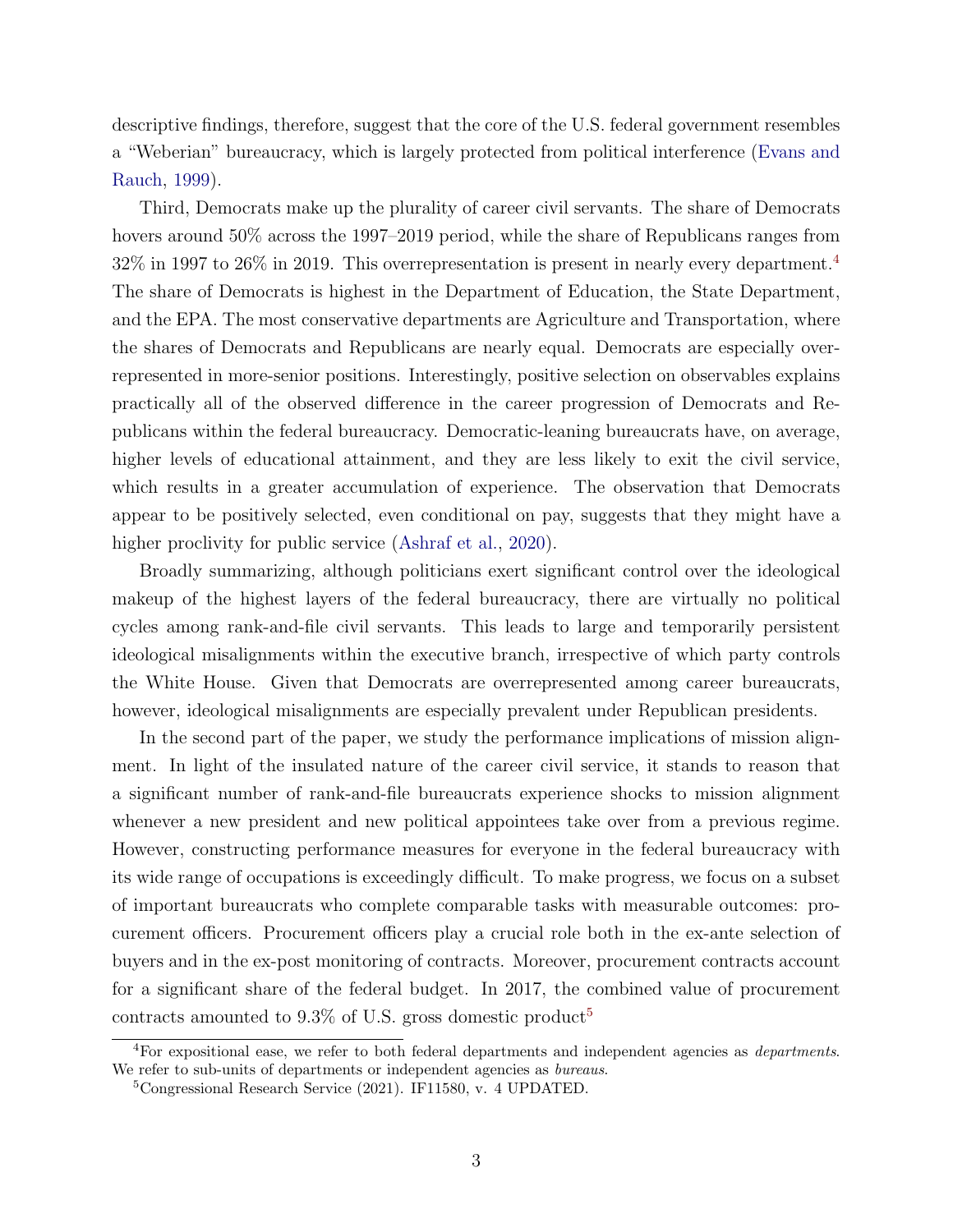We link data on procurement contracts from the Federal Procurement Data System (FPDS) to our matched personnel and voter registration data. To examine mission-alignment, we exploit the fact that the raw procurement data contain information on the identity of the officers processing particular contracts. This hitherto underutilized feature allows us to assign contracts to about 7,200 individual procurement officers across nearly all departments of the federal government. We can thus investigate the performance implications of misalignment at the level of the officer that oversees the respective contract. Following the procurement literature, we use cost overruns and delays as contract-level measures of performance [\(Bajari and Tadelis,](#page-28-2) [2001;](#page-28-2) [Decarolis et al.,](#page-30-2) [2020b;](#page-30-2) [Kang and Miller,](#page-31-1) [2020\)](#page-31-1). Our analysis focuses on services and works contracts, which require significant monitoring and exhibit substantial variation in cost overruns and delays. Relying on "within-officer" variation to compare contract outcomes in years in which the officer is and is not aligned with the political superiors, we find that misalignment increases cost overruns by approximately 1% of initial contract value—about 8% relative to the mean overrun. This result holds even when comparing procurement officers working in the same department and year.

Higher cost overruns under politically misaligned officers do not appear to be the result of differential assignment of officers to tasks. Since contract characteristics, such as size or projected duration, do not significantly covary with officers' alignment, our estimates remain nearly unchanged when we include a rich set of contract-level controls, including industry and product fixed effects. We also find no evidence to suggest a change in pecuniary or career incentives. Instead, using data from a large, repeated survey of civil servants, we provide evidence that hints at a general "morale effect" of mission-alignment, whereby bureaucrats are more motivated and exert more effort when they are more closely aligned with the organizational mission.

**Related Literature.** Our findings contribute to three broad literatures. First, our results are related to a growing literature on bureaucratic turnover and selection. Prior work has documented different real-world costs due to turnover of bureaucrats [\(Iyer and](#page-31-2) [Mani,](#page-31-2) [2011;](#page-31-2) [Akhtari et al.,](#page-28-3) [2020\)](#page-28-3). There is also evidence on how political turnover affects employment outcomes within and selection into the bureaucracy [\(Colonnelli et al.,](#page-30-3) [2020;](#page-30-3) [Barbosa and Ferreira,](#page-28-4) [2019;](#page-28-4) [Brassiolo et al.,](#page-29-2) [2020;](#page-29-2) [Fiva et al.,](#page-30-4) [2021\)](#page-30-4). It is important to note, however, that extant work focuses on developing countries, where the bureaucracy may be more suspectible to political interference, even if it is nominally insulated. In the context of the U.S., we document the existence and absence of political cycles. While politicians can and do use their discretion in hiring to increase ideological alignment at the highest levels of the federal bureaucracy, it is the absence of political interference in the career civil service—a feature intended to create an impartial administrative state—that creates the cost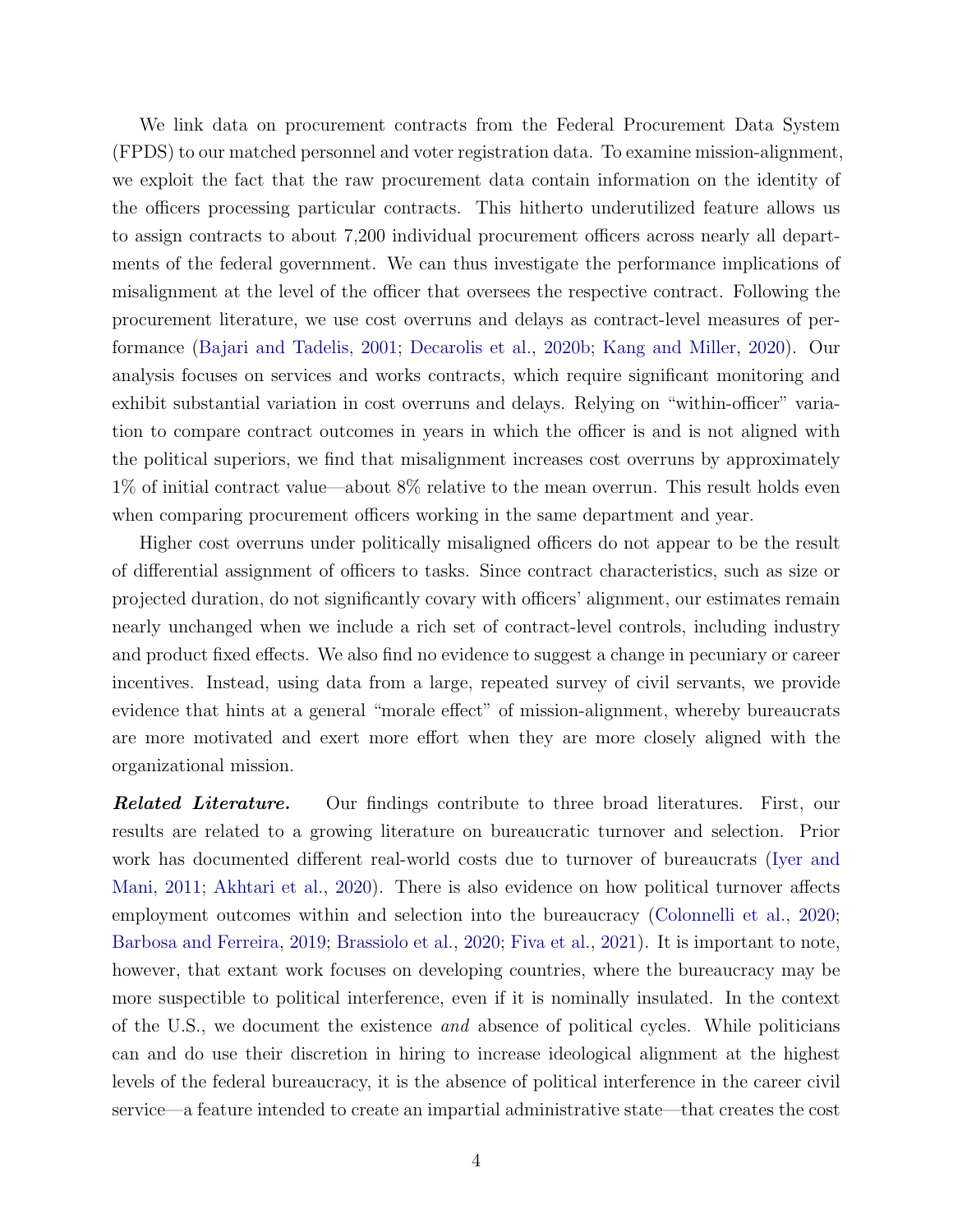of misalignment that we document.

To be clear, our findings should not be interpreted as evidence that protecting bureaucrats from political interference leads to overall worse performance. We present evidence on an underappreciated cost of politically insulating the civil service, which should be evaluated against known benefits (see, e.g., [Colonnelli et al.,](#page-30-3) [2020;](#page-30-3) [Akhtari et al.,](#page-28-3) [2020;](#page-28-3) [Xu,](#page-31-3) [2018\)](#page-31-3).

More closely related to our work is a small, recent literature in political science and public administration that studies bureaucratic turnover in the  $U.S.^6$  $U.S.^6$  [Bertelli and Lewis](#page-29-3) [\(2020\)](#page-29-3) use data from a survey of federal executives to show that human capital and perceptions of policy influence correlate with bureaucrats' turnover intentions. [Bolton et al.](#page-29-4) [\(2020\)](#page-29-4) study turnover in the aftermath of presidential transitions. They present evidence of an increase in turnover among the most senior civil servants in the first year of a new administration, especially in departments whose employees are estimated to have, on average, divergent views from the president.[7](#page-6-1) By linking personnel records to administrative voter registration data, we are able to measure ideological alignment and trace its consequences at the individuallevel throughout nearly the entire U.S. bureaucracy. Like [Bolton et al.](#page-29-4) [\(2020\)](#page-29-4), we investigate whether misaligned bureaucrats are more likely to leave. Unlike [Bolton et al.](#page-29-4) [\(2020\)](#page-29-4), however, we can also ask whether, *within the same department*, politically aligned individuals are more likely to be hired, promoted, or to exit relative to their misaligned counterparts. By linking individual procurement officers to contract outcomes, we can further investigate whether individuals' ideological alignment is associated with tangible differences in performance.

Second, our results speak to the literature on incentives and mission in public organiza-tions [\(Dewatripont et al.,](#page-30-0) [1999;](#page-30-0) Bénabou and Tirole, [2003;](#page-29-1) [Besley and Ghatak,](#page-29-0) [2005;](#page-29-0) [Ashraf](#page-28-5) [and Bandiera,](#page-28-5) [2018\)](#page-28-5). A growing body of work provides evidence on the role of pecuniary incentives in motivating bureaucrats [\(Khan et al.,](#page-31-4) [2016;](#page-31-4) [Bertrand et al.,](#page-29-5) [2019;](#page-29-5) [Khan et al.,](#page-31-5) [2018;](#page-31-5) [Leaver et al.,](#page-31-6) [2020\)](#page-31-6). We add to this strand of the literature by documenting how mission-alignment can shape effort and preformance. In the polarized American two-party system, differences in partisanship are indicative of diverging attitudes towards policies and the overarching mission of the state. Our findings provide suggestive empirical evidence that "mission matters," even in the context of a textbook bureaucracy in a high-income country. Our work, therefore, complements evidence from frontline providers in developing-country settings [\(Ashraf et al.,](#page-28-6) [2014;](#page-28-6) [Deserranno,](#page-30-5) [2019;](#page-30-5) [Ashraf et al.,](#page-28-1) [2020;](#page-28-1) [Khan,](#page-31-7) [2021\)](#page-31-7).

<span id="page-6-0"></span><sup>6</sup>Another strand of the political science literature is focused on estimating the degree of ideological proximity between different departments, political appointees, and the president (see, e.g., [Nixon,](#page-31-8) [2004;](#page-31-8) [Bonica et al.,](#page-29-6) [2015;](#page-29-6) [Bertelli and Grose,](#page-29-7) [2011\)](#page-29-7).

<span id="page-6-1"></span><sup>&</sup>lt;sup>7</sup>In a similar vein, [Doherty et al.](#page-30-6) [\(2019\)](#page-30-6) use survey data on the political leanings of 821 senior executives to show that turnover in the aftermath of the 2016 election was higher among those who opposed President Trump.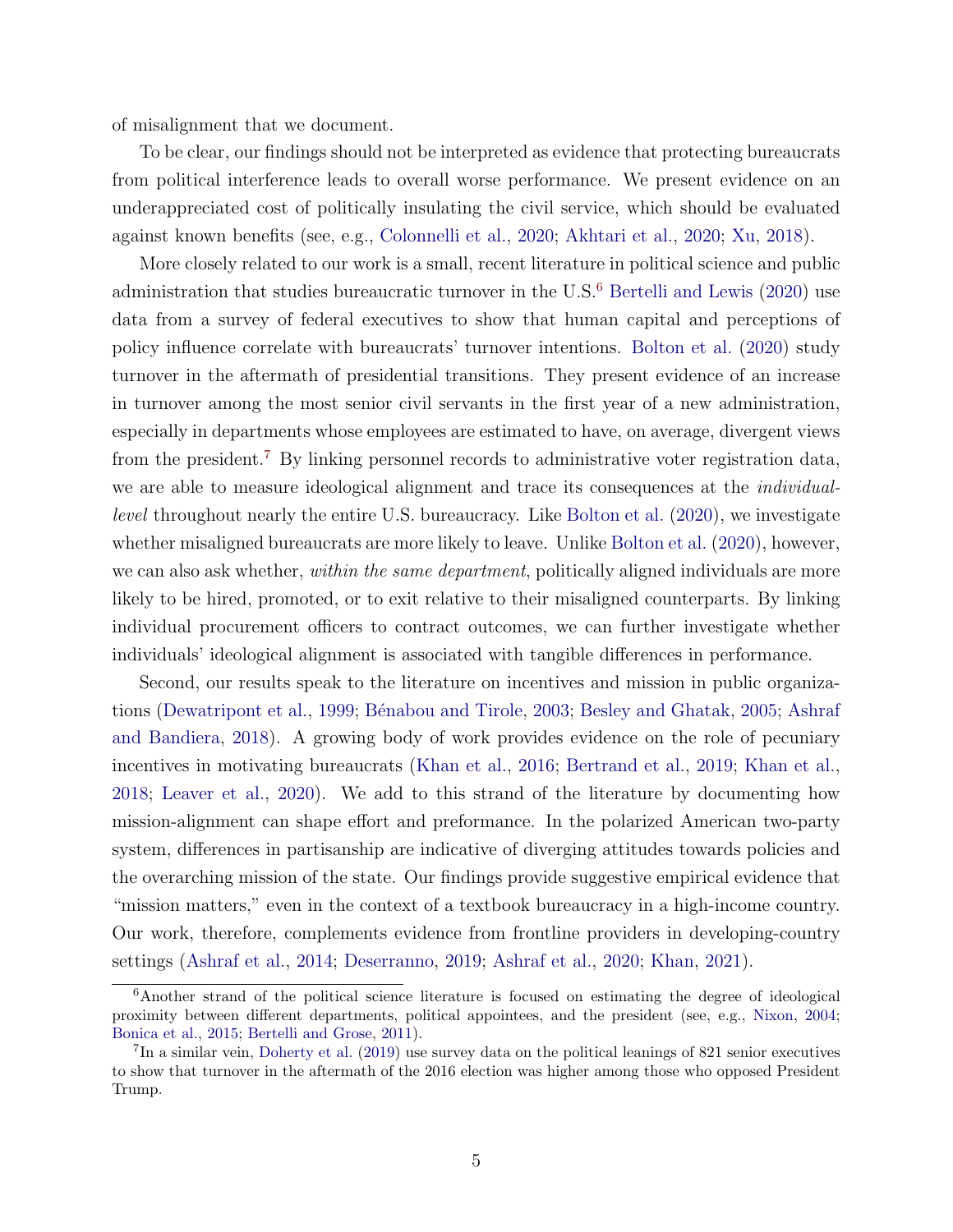Third, our results contribute to an important literature on public procurement. Prior work has examined the role of individual procurement officers in explaining contract performance [\(Bandiera et al.,](#page-28-7) [2009;](#page-28-7) [Best et al.,](#page-29-8) [2016;](#page-29-8) [Decarolis et al.,](#page-30-2) [2020b\)](#page-30-2), the role of discretion in contracting [\(Szucs,](#page-31-9) [2020;](#page-31-9) [Decarolis et al.,](#page-30-7) [2020a;](#page-30-7) [Baltrunaite et al.,](#page-28-8) [2020;](#page-28-8) [Bandiera et al.,](#page-28-9) [2020;](#page-28-9) [Baltrunaite,](#page-28-10) [2019\)](#page-28-10), as well as the role of competition [\(Kang and Miller,](#page-31-1) [2020;](#page-31-1) [Carril](#page-29-9) [et al.,](#page-29-9) [2021\)](#page-29-9). Some of the work in the procurement literature focuses on (political) connections between procurement officers, the ruling party, and sellers. It typically exploits variation across organizations to identify potential distortions. By contrast, our focus lies on ideological alignment within the same organization. To the best of our knowledge, we are the first to exploit the individual identifiers in the U.S. raw procurement data to relate performance to the identity and characteristics of procurement officers.

## 2 Data and context

Our analysis combines data on employees of the U.S. federal civil sevice, information on the partisan affiliation of registered voters, and data on U.S. federal procurement contracts. In this section we describe the sources of these data and how we link them. Additional details are provided in the Appendix.

### 2.1 Federal employment records

Information on employees of the U.S. federal government for the 1973–2019 period come from the Office of Personnel Management (OPM), an independent government agency that manages the civilian workforce. For the period up to 2017, we use data that were made publicly available by BuzzFeed News, which, in turn, obtained the respective files via a series of Freedom of Information Act (FOIA) requests.[8](#page-7-0) We made an additional FOIA request to the OPM in October 2019, extending the coverage of our data to February 2019. Since we are constrained in our ability to measure partisanship over time (cf. Section [2.2\)](#page-9-0), we restrict our analysis to 1997–2019. This period is sufficient to study outcomes under four different presidents—two Democrats and two Republicans—and across three presidential transitions.

The OPM data constitute a panel at the employee-by-quarter level, which contains rich information on federal employees and their positions in the government. For instance, we observe the department and bureau associated with a particular position, the location of employment, the employee's occupation and pay, as well as the full name, education level,

<span id="page-7-0"></span><sup>8</sup>The data are available at [https://archive.org/details/opm-federal-employment-data/docs/](https://archive.org/details/opm-federal-employment-data/docs/2015-02-11-opm-foia-response) [2015-02-11-opm-foia-response](https://archive.org/details/opm-federal-employment-data/docs/2015-02-11-opm-foia-response) (last accessed March 2021).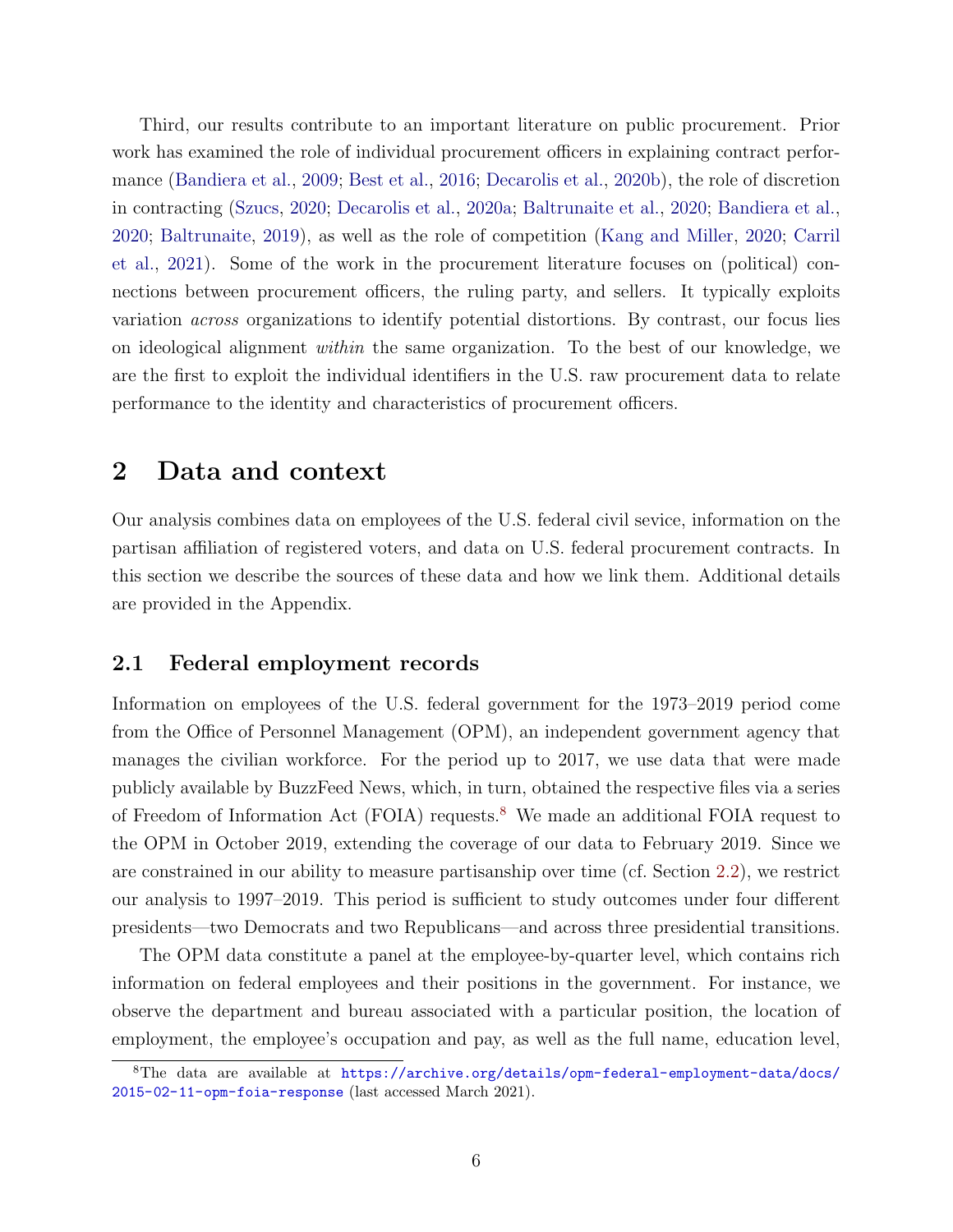and age (expressed in five years intervals).

The data come with two caveats. First, they do not include information on the identity of law enforcement officers and employees in certain sensitive departments, such as Defense.[9](#page-8-0) Second, starting in the third quarter of 2014, the data cease to contain unique employee identifiers. To nonetheless be able to track employees over time, we rely on their full name and educational attainment to create identifiers for the last five years of the panel.

The OPM data also include information on the type of appointment to each position. We use this information to divide positions into six categories.<sup>[10](#page-8-1)</sup> Specifically, we broadly differentiate between positions that are filled by a political appointee, and those in which appointments and removals are formally insulated from political influence. Political appointments are made by the President, or by a department head. Political positions belong to one of three categories: Presidential appointments in top executive positions (with or without Senate confirmation), politically appointed members of the Senior Executive Service (SES), and Schedule C appointees. The first category includes the highest level officers in the U.S. federal bureaucracy, such as cabinet secretaries and their immediate subordinates, as well as heads of government departments and employees in the Executive Office of the President [\(Davis and Greene,](#page-30-8) [2017\)](#page-30-8). The second category—politically appointed member of the SES—includes executive positions just below the top Presidential appointees. While most SES employees are selected by departments through meritocratic procedures, up to 10% of them can be politically appointed government-wide [\(Shimabukuro and Staman,](#page-31-10)  $2019$ <sup>[11](#page-8-2)</sup> The third category—Schedule C appointees—comprises positions with a confidential or policy-determining nature. Schedule C appointees must have a Presidential appointee, a SES appointee, or a Schedule C appointee as direct supervisor [\(The Plum Book,](#page-31-11) [2020\)](#page-31-11). Regardless of the specific category, political appointees do not enjoy job protection, and can be removed at any time. They represent a small minority of all employees of the federal government—about 0.23% of all positions throughout the 1997–2019 period.

All remaining positions are "non-political" in nature. To differentiate them from political appointments, we refer to these positions as "civil service positions," and to employees in these positions as "civil servants." Civil service positions can be divided into three categories: employees in the competitive service, Career SES, and the excepted service. Employees in the competitive service represent the clear majority of the civilian workforce. They

<span id="page-8-0"></span><sup>9</sup> In some cases the departments are not included in the data, while in other cases the names of the employees are redacted. See Appendix F for the list of departments for which no information is reported.

<span id="page-8-2"></span><span id="page-8-1"></span><sup>&</sup>lt;sup>10</sup>For the full list of OPM type-of-appointment codes, see Appendix F.

 $11$ In addition, a small number of politically appointed SES fall in the limited term appointment category, which can be used to fill positions that are either temporary (e.g., to lead a special project), or meet an unanticipated, urgent need.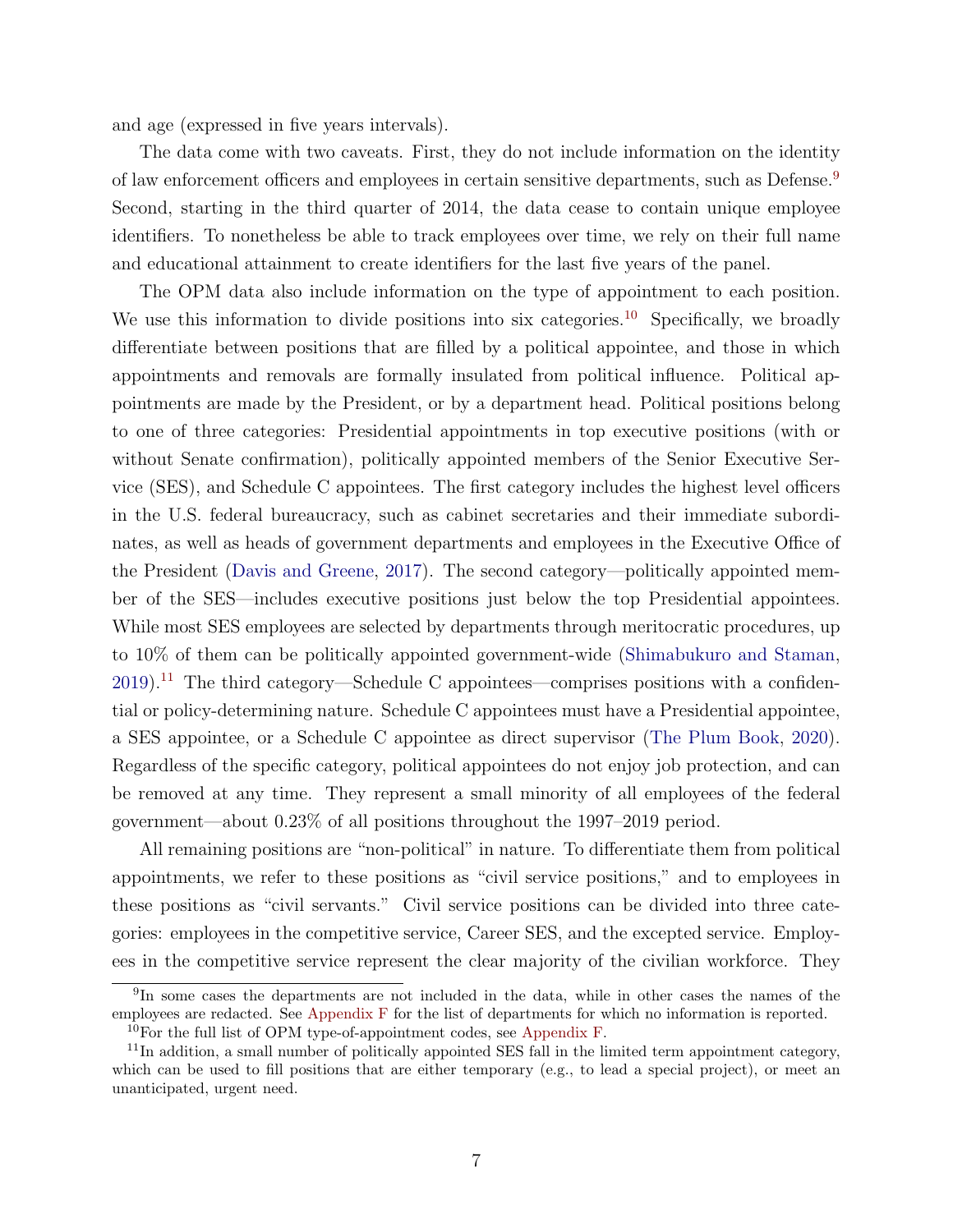are hired based on a competitive selection process with objective standards. Career SES positions include senior executives that are selected through a merit-based hiring process.<sup>[12](#page-9-1)</sup> Finally, employees in the excepted service are hired without being subjected to a competitive examination. These "unclassified" positions are used by departments when competitive examination is not practicable and recruitment is better achieved through alternative selection procedures. Examples include attorneys, policy analysts, or STEM occupations.[13](#page-9-2) Employees in any one of our three civil service categories generally enjoy significant protection from removal, sometimes after a probationary period.

[Figure 1](#page-32-0) provides a high-level summary of our categorization scheme. It also reports, for each category, the number of observations during our sample period. Our final dataset includes 2,809,907 employees with non-missing information on name, for a total of 72,993,738 employee-quarter observations.<sup>[14](#page-9-3)</sup>

## <span id="page-9-0"></span>2.2 Voter registration data

In order to be able to measure the political leanings of federal employees, we have acquired information on the universe of registered voters in the U.S. These data are current as of the spring of 2020, and come from L2, Inc., a non-partisan for-profit data vendor that maintains high-quality databases of registered voters, political donors, and consumers. L2 collects, integrates, and standardizes information from different administrative and commercial sources, such as local election boards and Secretaries of State, the Federal Election Commission (FEC), mortgage and real estate records, Experian, and marketing mailing lists. It sells these data to political candidates and action committees (PACs), advocacy groups, and interested academics, among others.

In all but fifteen states does the partisanship of individuals in the L2 data coincide with the party affiliation in the respective states' voter registration lists. The remaining fifteen states do not collect information on voters' partisan leanings. For voters in the these states, L2 uses predictive modeling to impute a "likely" party affiliation.<sup>[15](#page-9-4)</sup> Per the company, their

<span id="page-9-1"></span><sup>&</sup>lt;sup>12</sup>SES positions are designated as "career reserved" or as "general." To ensure impartiality and insulation from political influence, the former positions can only be filled by career appointees. The latter can be filled by either career or political appointees. Noncareer appointments, however, cannot exceed 10% of SES positions government-wide, nor can they surpass 25% of a particular department's SES positions. See <https://www.opm.gov/policy-data-oversight/senior-executive-service/overview-history/>.

<span id="page-9-2"></span><sup>13</sup>For an exhaustive list of possible positions, see [https://www.federalregister.gov/documents/2019/](https://www.federalregister.gov/documents/2019/07/18/2019-15247/excepted-service-consolidated-listing-of-schedules-a-b-and-c-exceptions) [07/18/2019-15247/excepted-service-consolidated-listing-of-schedules-a-b-and-c-exceptions](https://www.federalregister.gov/documents/2019/07/18/2019-15247/excepted-service-consolidated-listing-of-schedules-a-b-and-c-exceptions). Although Schedule C appointments are also part of the excepted service, we assign them a separate category due to the political nature of the appointment process.

<span id="page-9-4"></span><span id="page-9-3"></span><sup>&</sup>lt;sup>14</sup>Appendix Figure D1 shows how the number of employees in our data varies over the 1997–2019 period. <sup>15</sup>Specifically, L2 models party affiliation in the following states: HI, IL, WA, MT, ND, MN, WI, MI, VT, SC, MO, AL, TX, VA, and GA. In our data, the share of civil servants from these states is 28%.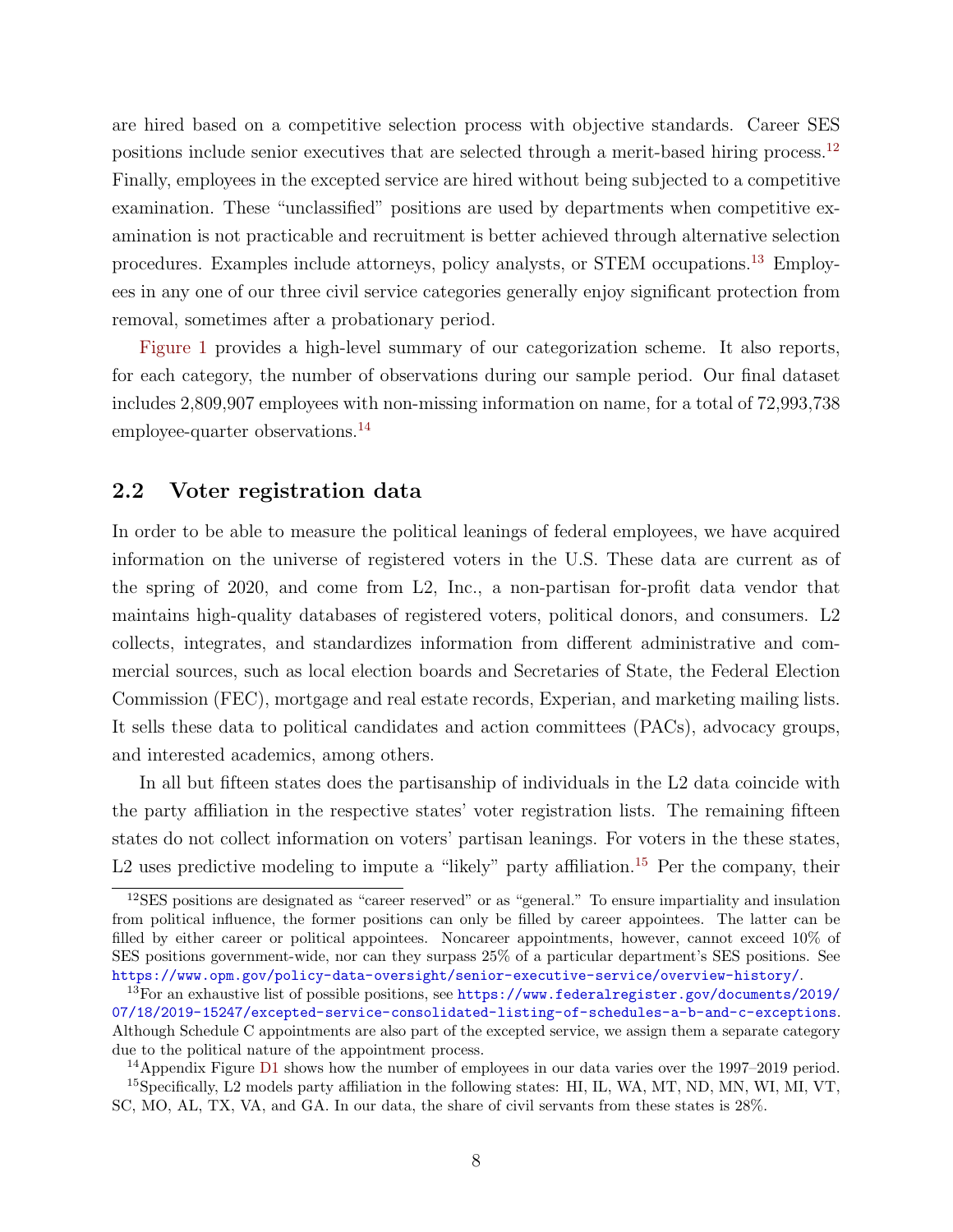proprietary machine-learning algorithms use an array of public and private data sources, including participation in primaries, demographics available through states' voter files, exit polling from presidential elections, commercial lifestyle indicators, census data, self-reported party preferences from private polling, and more. L2 does not guarantee that any single voter will self-identify as being associated with the assigned "likely" party, but it claims an accuracy level of 85% or better. We say that an individual is a Democrat or Republican if and only if L2 lists the person as such. All others are classified as "independent."

The L2 data come with two key limitations. First, we only observe individuals who are registered to vote. According to Census Bureau estimates, registered voters make up about 70% of voting-aged citizens [\(File,](#page-30-9) [2018\)](#page-30-9). Second, we only observe individuals' partisan leanings at a single point in time. Given that changes in party registration tend to be rare, we interpret our measure as capturing a latent, time-invariant trait that proxies for the set of ideas and principles—in short, the political ideology—of each person.

## 2.3 Matching of OPM and voter registration records

To recover information on the partisanship of government employees, we link individuals in the OPM and L2 voter registration data using a combination of name, state of residence, and age. Overall, we are able to succcessfully match 1,263,181 out of the 2,809,907 bureaucrats in our sample, i.e., about  $45\%$ .<sup>[16](#page-10-0)</sup> The fact that about  $55\%$  of federal bureaucrats remain unmatched could be due to one of three issues. First, our matching procedure is conservative. In particular, we do not allow for even minor discrepancies in the spelling of first and last names across both data sources. Second, we consider as unmatched all instances in which a bureaucrat is matched to multiple voter registration records, as well as all cases in which a registered voter is matched to multiple bureaucrats. Third, a significant fraction of bureaucrats is not registered to vote. Based on our analysis of data from the 2010–18 Voting and Registration Supplements to the Current Population Survey, only about 86% of civilian federal government employees are registered voters.[17](#page-10-1)

<span id="page-10-0"></span>[Table 1](#page-42-0) shows how matched and unmatched bureaucrats differ in terms of age, education,

 $16$ Among the successfully matched individuals, 77% are matched by name, year of birth, and state. Since we lack information on age for about 9.5% of federal employees, and since employees may reside in a state that is different than the state of employment, we also allow for less stringent matching requirements. 13.5% of the matched individuals are linked by name and year of birth, while 9.5% are matched by name and state. The matching rate is higher for people who are present in the data for a longer period, and it increases slightly over the 1997-2019 period. We match 46% of employees in 1997, and 54% of employees in 2019. Appendix Figure D2 reports success rates for each year over the sample period. For additional details on how we combine the OPM data with voter registration records, see Appendix F

<span id="page-10-1"></span><sup>&</sup>lt;sup>17</sup>Given the likely direction of survey bias in this setting, it stands to reason that  $86\%$  is likely an upper bound on the true share of registered voters among federal bureaucrats.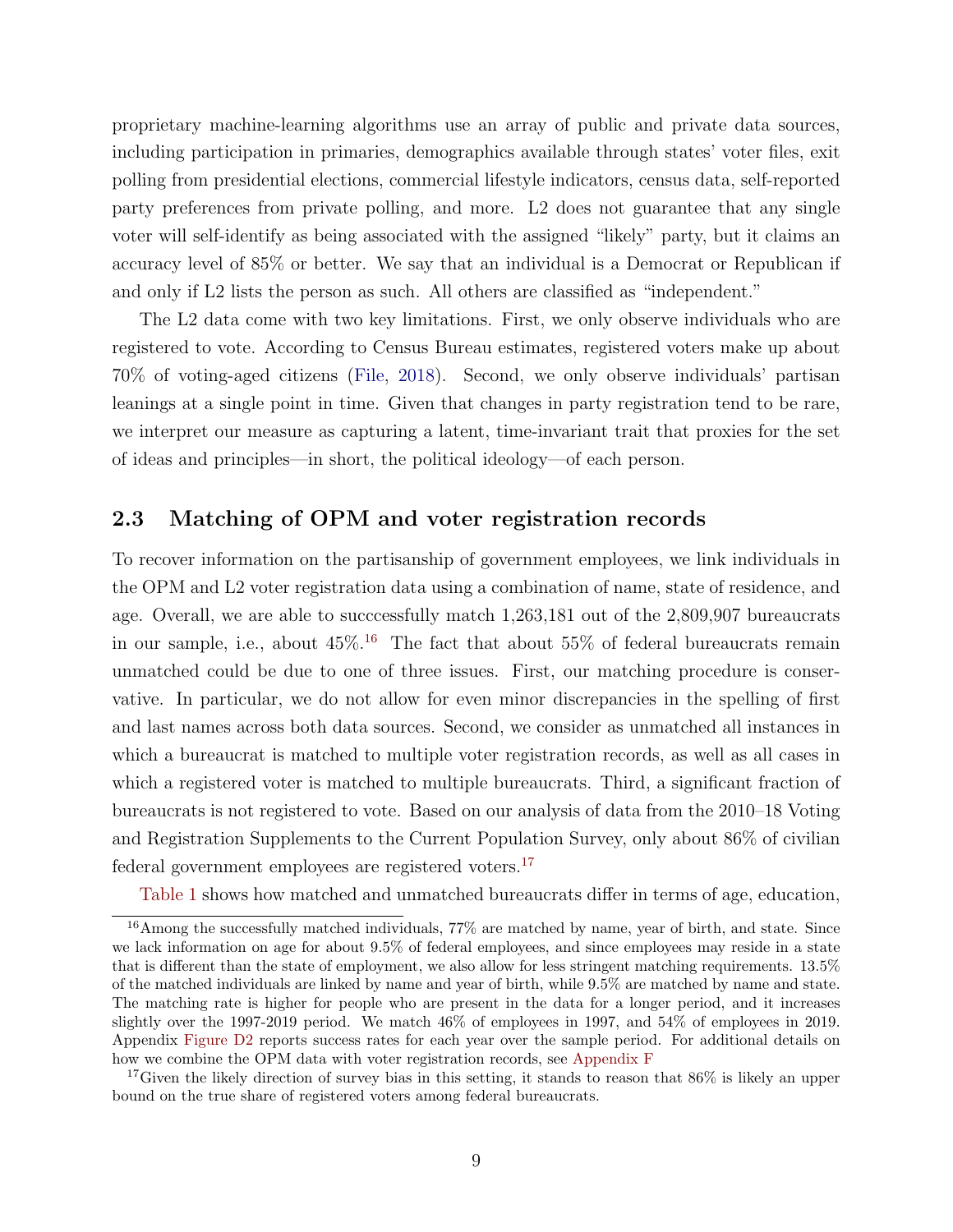experience, annual pay, and location of employment. Given the large sample size, the differences are precisely estimated. While we observe statistically significant differences, most of the magnitudes are relatively small.<sup>[18](#page-11-0)</sup> For instance, matched bureaucrats are on average older and more educated. Relative to unmatched employees, matched bureaucrats are 3.5 p.p. less likely to be younger than 30. They are 1.9 p.p. more likely to have a four-year college degree, and 3 p.p. more likely to have some form of post-graduate education. These differences mirror those between registered and unregistered Americans in the general population. In the 2018 Voting and Registration Supplement to the Current Population Survey, about 24% of registered voters have a four-year college degree, and about 15% of registered voters have some form of post-graduate education. The corresponding shares among unregistered individuals are 11% and 4%. We see similar differences in terms of age, with an average age of 50.7 among registered voters and of 43.3 among unregistered individuals.

We also see differences between matched and unmatched bureaucrats in terms of experience and pay. On average, matched bureaucrats are present in the data for 8.9 additional quarters. At entry, matched bureaucrats earn an extra \$2,404 per year on average (about 6% more than unmatched ones). Finally, matched bureaucrats are slightly less likely to be employed in D.C. at some point during the 1997–2019 period.

## 2.4 Procurement data

To relate political misalignment to tangible outcomes, we rely on U.S. federal procurement data covering 2004–2019. These data are collected through the Federal Procurement Data System (FPDS), and are made available through the FPDS-Next Generation database. For each procurement contract, the data list the initial procurement award and subsequent modifications (if any). We use this information to construct cost overrun and delay measures by comparing the initially projected costs and completion dates to realized costs and actual completion dates. Throughout our analysis, we focus on service and works contracts, since these are the types of contracts for which cost overruns and delivery delays are empirically most important. Given that our OPM data do not contain de-identified information for the Department of Defense, we drop all defense contracts.[19](#page-11-1) We further impose a range of standard sample restrictions from the related procurement literature [\(Bajari and Tadelis,](#page-28-2) [2001;](#page-28-2) [Kang and Miller,](#page-31-1) [2020\)](#page-31-1). In particular, we disregard indefinite delivery vehicle (IDV) contracts as well as lease and rental contracts, and we limit the sample to contracts that

<span id="page-11-0"></span><sup>18</sup>We measure age, education, and pay at entry, namely as of the first quarter in which we observe the employee in the data in the 1973-2019 period. We measure experience as the total number of quarters in which we observe an employee in the data in the 1973-2019 period.

<span id="page-11-1"></span> $19$  Defense constracts account for about 58% of all procurement contracts in our sample period.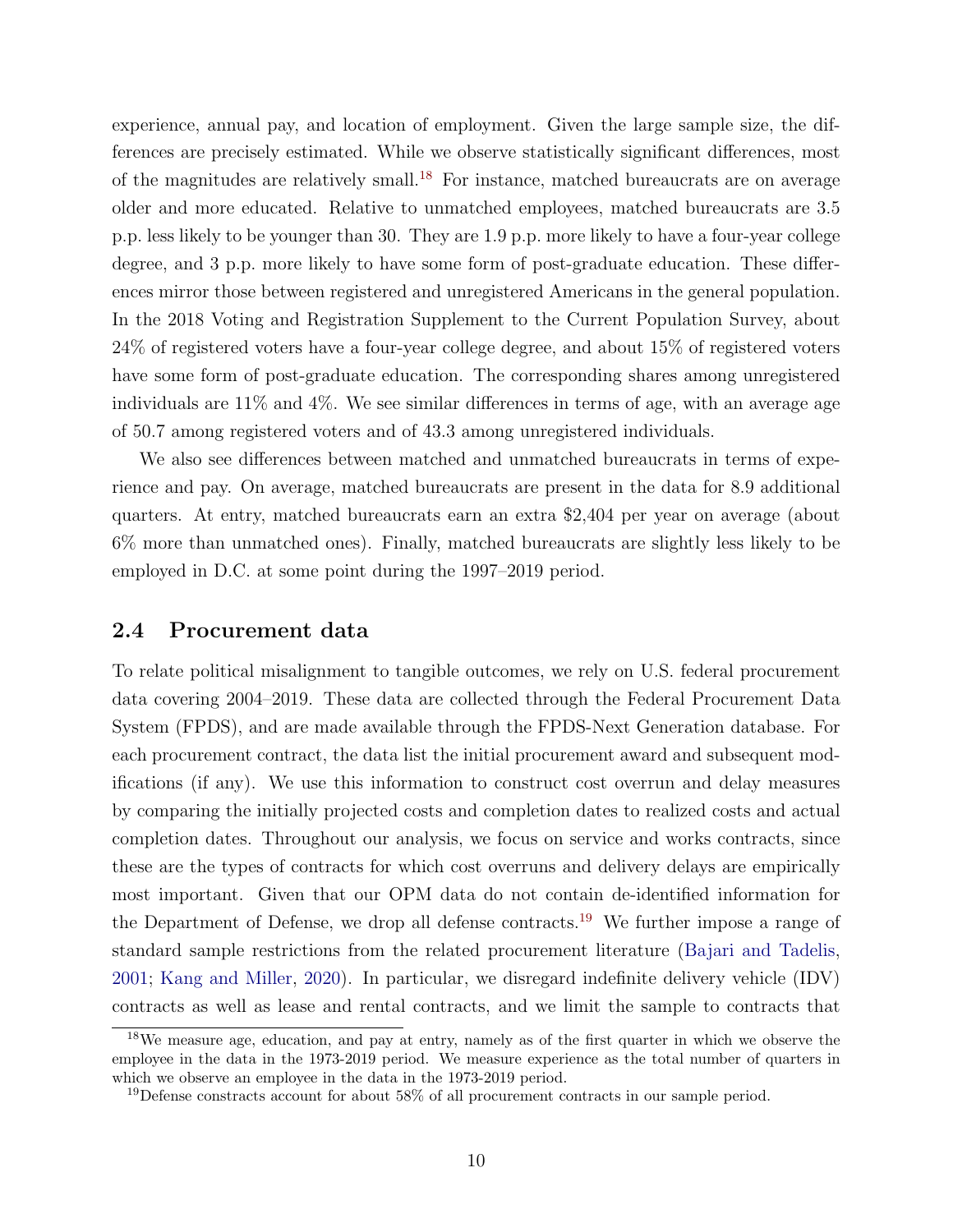were performed within the  $U.S.<sup>20</sup>$  $U.S.<sup>20</sup>$  $U.S.<sup>20</sup>$  Finally, we probe the robustness of our results by restricting attention to contracts of at least USD 25,000, which results in the exact same sample restrictions as in [Decarolis et al.](#page-30-2) [\(2020b\)](#page-30-2). We winsorize at the 5th and 95th percentiles to remove outliers.<sup>[21](#page-12-1)</sup>

Critical for our purposes, the raw procurement data also list the email address of the officer in charge of the contract. We exploit this feature of the data to identify individual officers and subsequently match them to our OPM data. Specifically, we first construct the universe of unique email addresses in the FPDS database, from which we drop those that do not contain a name (e.g., admin@dept.gov). We then extract individuals' names, the department and bureau for which they work. Before matching procurement officers to the OPM data based on name and bureau, we further enrich the data by linking email addresses to name directories in govtribe.com.<sup>[22](#page-12-2)</sup> This last step is useful because email addresses of federal employees do not always contain their owner's middle or full first name. Our final dataset covers 718,362 procurement contracts created by 7,202 procurement officers across 132 departments and bureaus.<sup>[23](#page-12-3)</sup>

# 3 Political alignment in the U.S. bureaucracy

In this section, we use our matched data to document three stylized facts about the political affiliation of bureaucrats in the U.S. federal government.

## 3.1 Fact 1: Partisan cycles among political appointees

We begin by documenting how the partisan leanings of political appointees covary with the party of the president. Since political appointments are the prerogative of the President, Vice President, or department heads, and in light of the fact that these staffing decisions constitute one of the few direct tools to align the bureaucracy with the goals of the White House [\(Pfiffner,](#page-31-12) [2001;](#page-31-12) [Clinton et al.,](#page-29-10) [2012\)](#page-29-10), we expect significant cycles in the ideology of

<span id="page-12-0"></span><sup>&</sup>lt;sup>20</sup>Indefinite delivery vehicle contracts reflect long-running contractual arrangements that do not exactly specify quantities ex ante. Contracts that are performed and delivered outside the U.S. have very different cost structures and are thus typically omitted [\(Kang and Miller,](#page-31-1) [2020\)](#page-31-1).

<span id="page-12-2"></span><span id="page-12-1"></span><sup>&</sup>lt;sup>21</sup>We show in Appendix Table B9 that our results are robust to alternative cutoffs for winsorizing.

<sup>&</sup>lt;sup>22</sup>Govtribe is a private data provider that specializes in providing information on federal contracting and grant-making.

<span id="page-12-3"></span><sup>&</sup>lt;sup>23</sup>Appendix Table B4 provides a step-by-step documentation of the sample selection process. For additional details on our selection and matching criteria, see Appendix G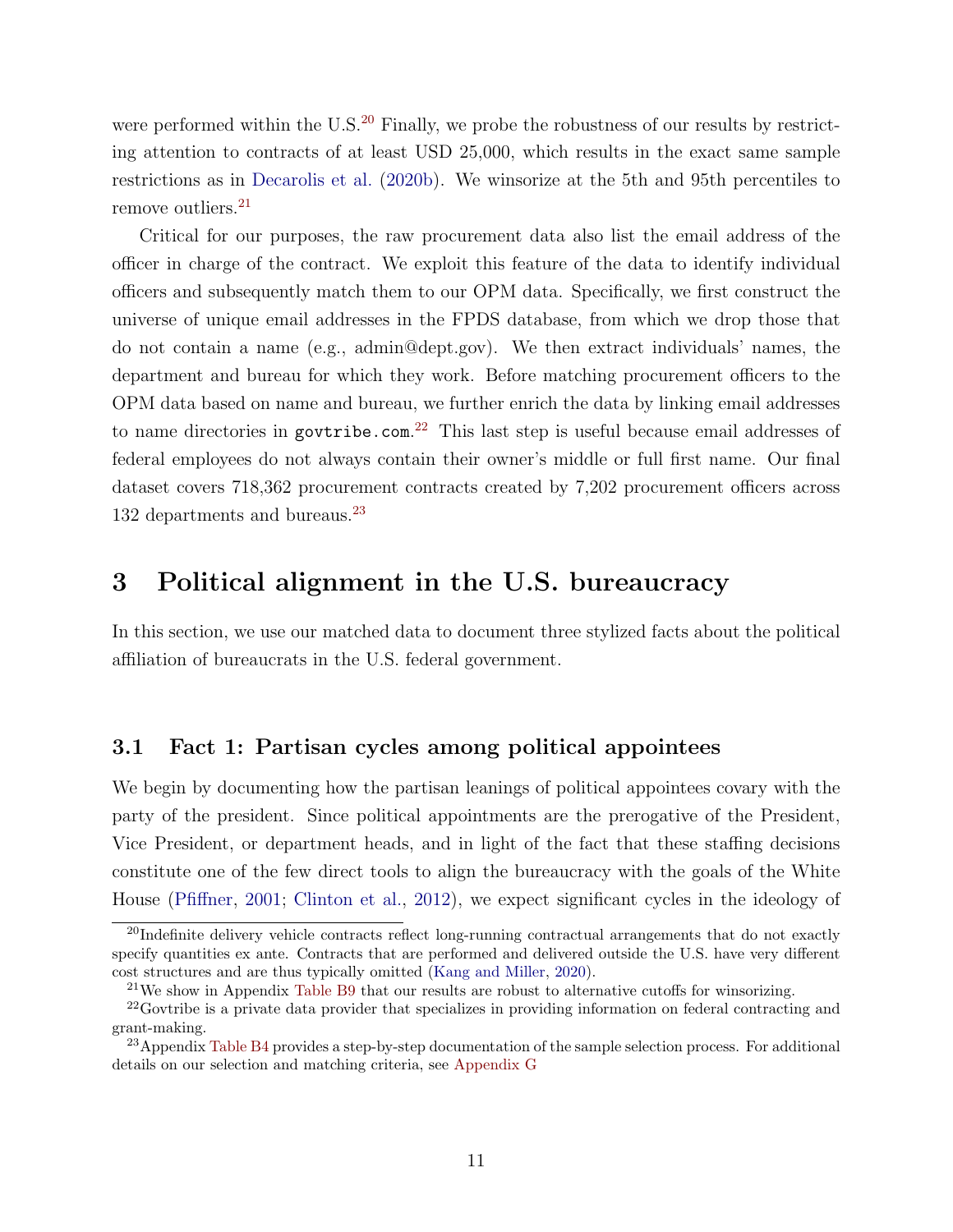political appointees.[24](#page-13-0)

[Figure 2](#page-33-0) shows the raw share of political appointees that are affiliated with the Demo-cratic party, with the Republican Party, and who are independent.<sup>[25](#page-13-1)</sup> Consistent with the use of the spoils system to increase ideological alignment between politicians and top bureaucrats, we observe large partisan swings right around presidential transitions. The share of Democratic appointees falls from over 80% under Presidents Clinton and Obama to about 30% under Presidents Bush and Trump. The share of Republican political appointees increases from around 10% under Democratic presidents to more than 50% during Republican administrations. We do not observe similarly sharp cycles among independent appointees.

[Table 2,](#page-43-0) Panel A reports regression estimates that more precisely quantify the magnitude of the observed shifts. In columns 1 and 3, we regress an indicator for whether a political appointee is a Democrat or Republican on an indicator for the party of the president and a linear time trend. In columns 2 and 4, we add bureau fixed effects in order to assess the extent to which political cycles are driven by parties' tendencies to increase their representation in specific bureaus. Under a Democratic president, political appointees are 49.7 p.p. more likely to be a fellow Democrat—a 152% change relative to years in which the president is a Republican. Political cycles are even larger for Republican appointees. Relative to years with a Democratic president, we observe an increase of 45.9 p.p., or 504%, when a Republican rises to power. We further note that the coefficients in [Table 2](#page-43-0) are essentially unaffected by the inclusion of bureau fixed effects.

Appendix Figure D3 and Appendix Table A1 report estimates of partisan cycles for each category of political appointment. Interestingly, we see larger effects for Noncareer SES and Schedule C appointees than for presidential appointments to top executive positions (cf. Panels A, B, and C of Appendix Table A1). This observation is consistent with the fact that the latter commonly require confirmation from the Senate, which may induce the president to either nominate more independents or a more-balanced mix of partisans. In a similar vein, Appendix Figure D3 shows that the partisan composition of Noncareer SES and Schedule C appointees changes discontinuously in the year of a presidential transition, whereas changes in the partisan composition for presidential appointees occur much more gradually—presumably due to delays in the process of their confirmation.

<span id="page-13-0"></span>In columns 5–8 of [Table 2,](#page-43-0) Panel A, we focus on new hires as a source of political cycles.

 $^{24}$ Previous work documents the ideological proximity between the president and his political appointees, drawing on a variety of data sources, including the voting records of appointees who have previously served in Congress [\(Nixon,](#page-31-8) [2004\)](#page-31-8), campaign donations [\(Bonica et al.,](#page-29-6) [2015\)](#page-29-6), or policy positions that cabinet members express during congressional testimony [\(Bertelli and Grose,](#page-29-7) [2011\)](#page-29-7).

<span id="page-13-1"></span> $^{25}$ In this figure, we pool all political appointments, i.e., presidential appointments, non-career SES, and schedule C appointees.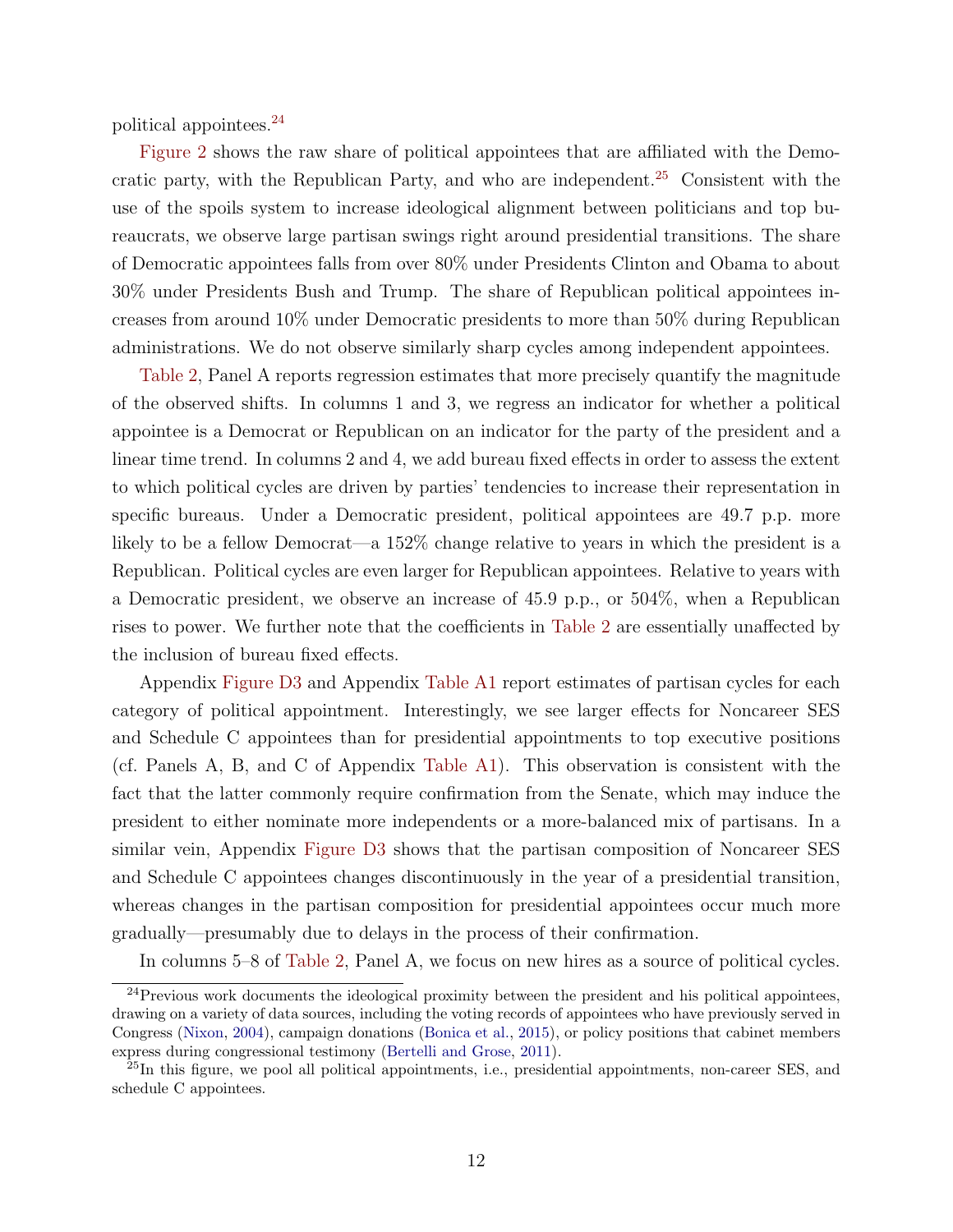For each political appointee in our data, we keep the first observation in an employment spell and re-estimate the same econometric models as in columns 1–4. As one might suspect, selective hiring turns out to be an important factor in the emergence of political cycles. Under a Democratic administration, new appointees are 55 p.p. more likely to be copartisans of the president (col. 5), with a comparable point estimate for Republicans (col. 7). Again, controlling for bureau fixed effects does not affect our estimates. This suggests that partisan cycles in hiring are not due to a tendency to prioritize political appointments in departments and bureaus that already attract more employees of the president's party.

Finally, in [Figure 3](#page-34-0) we explore the exit margin. The figure shows how the share of political appointees that depart from their positions varies by party affiliation within twoyear time windows around each presidential transistion in our data.[26](#page-14-0) Whenever a new president takes office the share of political appointees who leave the bureaucracy spikes sharply. Although exit rates are lower among appointees that are politically aligned with the incoming adminstration, we observe significant churn irrespective of partisanship.[27](#page-14-1) This pattern is consistent with anecdotal evidence according to which presidents use the tool of political appointments to staff the highest levels of the bureaucracy with individuals who, besides being ideologically aligned, can be personally trusted.

## 3.2 Fact 2: Political insulation of civil servants

Next, we ask how civil servants' appointments, career progression, and removals depend on ideological alignment with the current administration. Although formally insulated from political interference, there exist at least two potential mechanism that could lead to the emergence of political cycles among civil servants.

First, presidents and political appointees may attempt to exert control over civil service positions by manipulating extant personnel policies. Such strategies are known to have been used by the Nixon administration, which summarized them in the White House Personnel Manual. This "manual" was distributed to political appointees as a guide on how to fill positions with ideologically close individuals. In one prominent example, political appointees were instructed that, in order to induce a career executive to leave, "You simply call an individual in and tell him he is no longer wanted. [...] There should be no witnesses in the room at the time" [\(Subcommittee on Manpower and Civil Service,](#page-31-13) [1976,](#page-31-13) p. 163). Political appointees could also use transfers to remove unwanted employees from key positions, with the expectation that they would hire or promote individuals who were recommended by the

<span id="page-14-0"></span> $26$ We say that an employee leaves the position if we no longer observe the person in the following quarter. To avoid censoring we exclude the first quarter of 2019.

<span id="page-14-1"></span><sup>&</sup>lt;sup>27</sup>In the Appendix, we present similar results for each type of political appointment (cf. Figures D6–D8).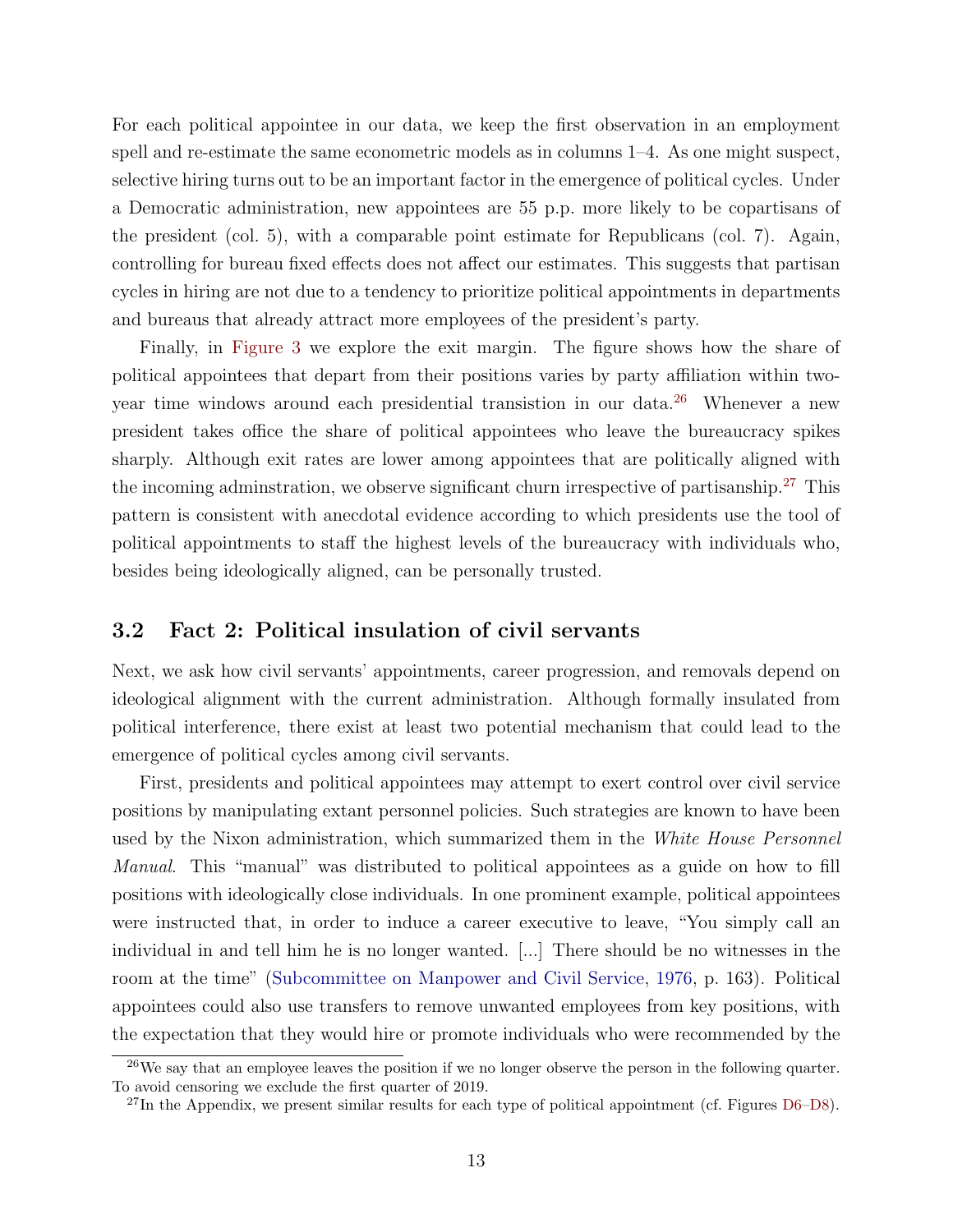White House [\(Cole and Caputo,](#page-30-10) [1979\)](#page-30-10). More recently, the Trump administration has been accused of using reassignments in order to push out unwanted employees [\(Halper,](#page-30-11) [2017\)](#page-30-11).

Second, civil servants may leave on their own accord if their ideological preferences are no longer aligned with the administration. For example, Trump's targeting of the Environmental Protection Agency's mission was reportedly responsible for the departures of several career employees [\(Plumer and Davenport,](#page-31-0) [2019\)](#page-31-0). Additionally, prospective civil servants may not even apply for a position if they disagree with the overall direction of the organization.

We quantify the aggregate relevance of these channels in [Figure 4](#page-35-0) and [Table 2,](#page-43-0) Panel B. The former depicts trends in the party affiliation of civil servants over time, while the latter presents regression estimates. In marked contrast to political appointees, there are no visually apparent partisan cycles among career civil servants. The share of Democrats remains nearly constant over the entire sample period, while that of Republicans exhibits a slight monotonic downward trend, which is offset by a corresponding increase in the fraction of civil servants that are independents. None of these trends appear to be affected by which party controls the government.

This impression is confirmed by the coefficients in columns 1–4 of [Table 2,](#page-43-0) Panel B. Although our estimates are very precise—due to the size of our panel—they are economically small. Columns 5–6 focus on the entry margin. Again, there is very limited evidence of political interference, especially after controlling for bureau fixed effects. Contrary to what we documented in Panel A of the same table for political appointees, we do not observe clear political cycles among civil servants.

In line with this conclusion, [Figure 5](#page-36-0) shows no meaningful increase in exit rates around the Obama–Trump (Panel A), Bush–Obama (Panel B), and Clinton–Bush (Panel C) transitions. The quarterly exit rates in these panels range from 2% to 6%, and do not spike towards the end of an administration's term. We also do not observe differentially higher exit rates by party affiliation.[28](#page-15-0)

In Appendix Figure D4 and Table A2, we report results separately by type of civil service position. While we find at most very small partisan effects in the competitive civil service, we do see some evidence of political cycles on the hiring margin in the excepted service and, especially, in the senior executive service. In quarters with a Democratic (Republican) president, new senior executive hires are 6.4% (11.6%) more likely to be fellow Democrats (Republicans). As shown in Appendix Figure D5, these partisan differentials in the hiring of senior executives are large enough to be visually apparent, especially when we compare the

<span id="page-15-0"></span> $^{28}$ In Appendix Figure D12 we show trends in civil servants' exit rates at the EPA, whose mission directly conflicted with the goals of the Trump administration. For the EPA we do observe a significant increase in exits during the last quarter of the Obama and the first quarter of the Trump administration, with no corresponding change in departures around other presidential transitions.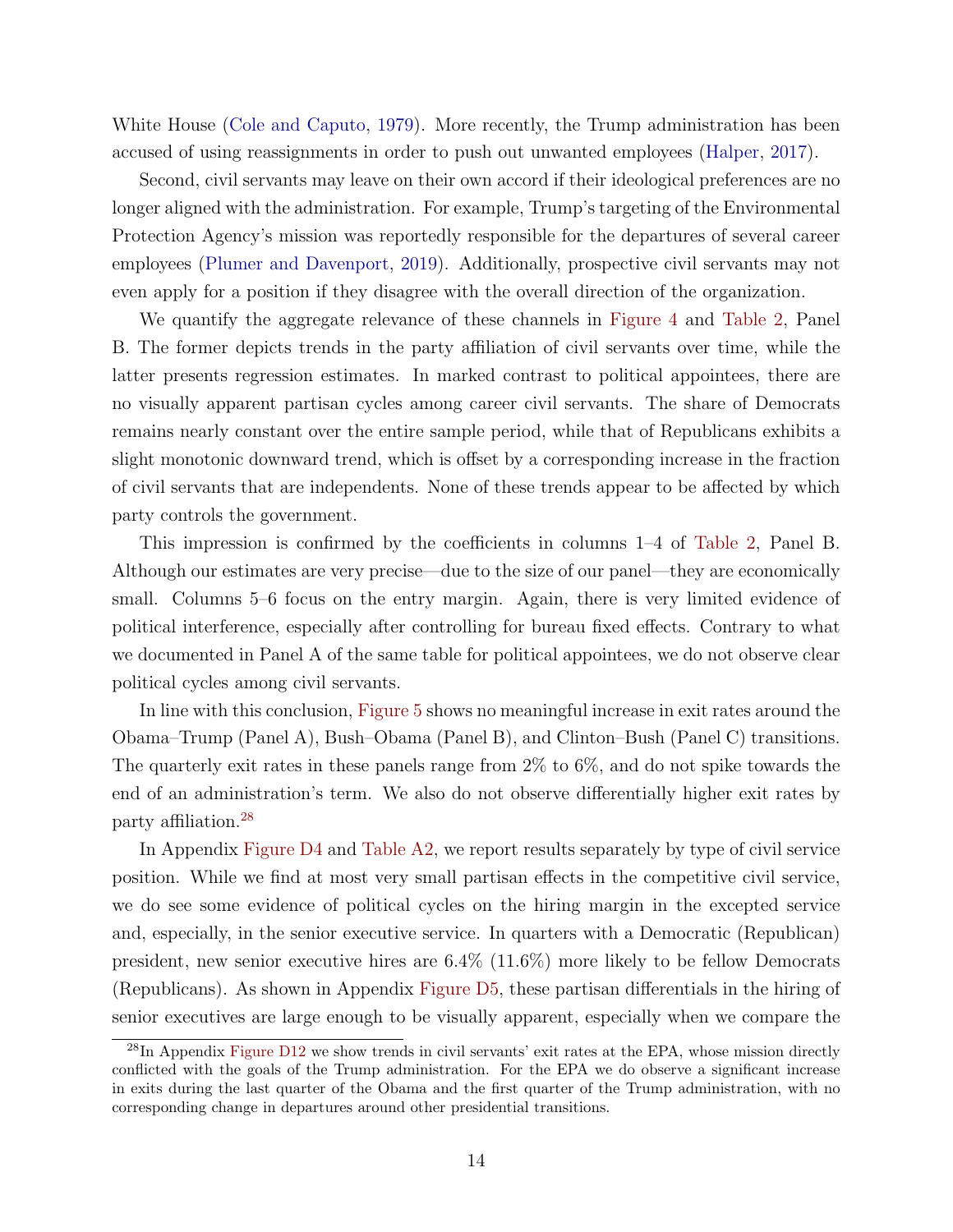Clinton to the Bush administration.<sup>[29](#page-16-0)</sup> Given that employees in the senior executive service comprise less than 1% of federal bureaucrats, however, partisan cycles among this group of workers have almost no bearing on the aggregate make up of the civil service.

We also explore whether political alignment is associated with changes in earnings. To this end, we regress civil servants' log annual earnings on an indicator equal to one if they are aligned with the party of the president, individual fixed effects, and quarter (or  $quarter \times bureau$ ) fixed effects. In light of the rigid pay structure in the U.S. civil service, increases in a bureaucrat's compensation are best interpreted as progressions along the career ladder. The results from our regressions are shown in columns 1 and 2 of [Table 3.](#page-44-0) They are very precise but provide no evidence of economically significant aligment effects on the compensation of civil servants.

We additionally investigate whether employees who are misaligned with the president's party are more likely to be transferred—a strategy that department heads may use to create vacancies in key positions. In particular, we focus on transfers away from D.C., which may be interpreted as assignments to less prestigious jobs. The results are shown in columns 3–6 of [Table 3.](#page-44-0) Since the former may be more likely to be targeted by the administration, we separately consider members of the SES and non-SES civil servants. Once again, we do not observe economically significant alignment effects.

In sum, we find very limited evidence that political cycles affect civil servants' careers. The insulation of most civil service positions from political interference makes it difficult for the administration to facilitate the hiring or promotion of ideologically aligned bureaucrats. We also find limited evidence of differentially higher departure rates among misaligned bureaucrats. Two potential reasons could explain this null result. First, for most bureaucrats, the benefits of a long-term career in the federal government may outweight the intrinsic costs of temporarily serving an objectionable administration. Second, misaligned bureaucrats may decide to remain in the federal government as a way to influence the direction of the organization from within the system.<sup>[30](#page-16-1)</sup>

<span id="page-16-1"></span><span id="page-16-0"></span> $29$ Appendix Figures D9, D10 and D11 present trends in exit rates for each group of civil servants.

<sup>&</sup>lt;sup>30</sup>This rationale is explicitly mentioned in a 2017 Washington Post opinion column by a senior U.S. diplomat. Despite leaving his post following the Trump administration's decision to withdraw from the Paris Agreement, he invited his colleagues to remain in their positions "so that they can continue to work within the system to make things a little bit better, a little bit at a time." [\(link\)](https://www.washingtonpost.com/opinions/why-i-resigned-from-the-foreign-service-after-27-years/2017/06/23/6abee224-55ff-11e7-ba90-f5875b7d1876_story.html)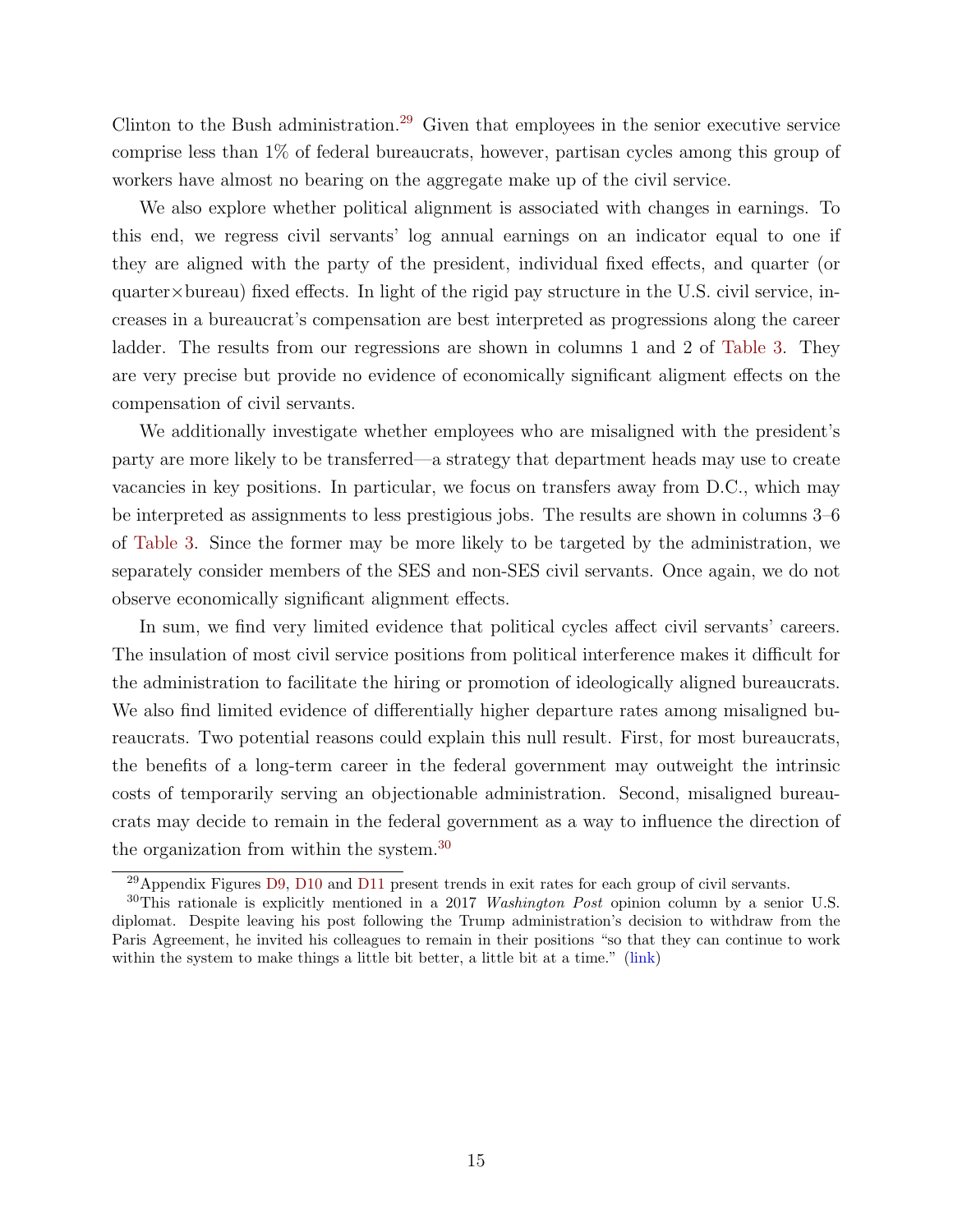## <span id="page-17-1"></span>3.3 Fact 3: Democratic plurality among career civil servants

#### 3.3.1 Democrats are overrepresented among civil servants

We now turn to our third (and last) stylized fact: Democrats make up the plurality of civil servants. [Figure 4](#page-35-0) shows that the share of Democratic-leaning civil servants hovers around 50% across the entire 1997–2019 period. By contrast, the share of Republicans ranges from approximately 32% in 1997 to about 26% in 2019, with a corresponding increase in the share of independents. To put these numbers into perspective, the share of Democrats in the universe of individuals in our voter registration data is 40.8%, while the share of Republicans is 30.7%. This implies an overrepresentation of Democrats among federal civil servants of about 10 p.p., or about  $20\%$  relative to their share in the population.<sup>[31](#page-17-0)</sup>

#### 3.3.2 Heterogeneity across departments

Appendix Figures D14 and D15 report partisan shares of civil servants for all departments (except the DoD) as well as the two largest independent agencies, i.e., the EPA and the Social Security Administration. The evidence therein shows that Democrats are overrepresented in most departments. With around 70% each, the EPA, the Department of Education, and the State Department employ the highest share of Democrats. The most conservative departments by this measure are Agriculture and Transportation, where we observe near parity of Democrats and Republicans—which, of course, means that, relative to the general population, Democrats are underrepresented in these departments.

We next evaluate how our department-level measure of partisanship correlates with existing expert assessments of ideological leanings across departments. [Figure 6](#page-37-0) plots the share of Democrats in a particular department against the department-level ideology scores of [Clinton and Lewis](#page-29-11) [\(2008\)](#page-29-11). The latter are based on a 2006 survey of 39 experts in bureaucratic politics (i.e., leading academics, journalists, and members of Washington think tanks). For each department, the respondents were asked to indicate whether the department had "policy views due to law, practice, culture, or tradition that can be characterized as liberal or conservative." [Clinton and Lewis](#page-29-11) [\(2008\)](#page-29-11) then calculate ideology scores by estimating an item-response model, which explicitly allows for systematic differences among survey respondents. Reassuringly, we find that experts' assessments of a department's ideology are, indeed, significantly correlated with the share of Democrats in the same department. The departments that are identified as strongly liberal—most notably, Education, Labor, EPA,

<span id="page-17-0"></span><sup>&</sup>lt;sup>31</sup>In Appendix Figure D13, we show that the same conclusion holds if we adjust these numbers for partisan differences across states. In other words, Democrats are overrepresented among civil servants even after accounting for the state of employment.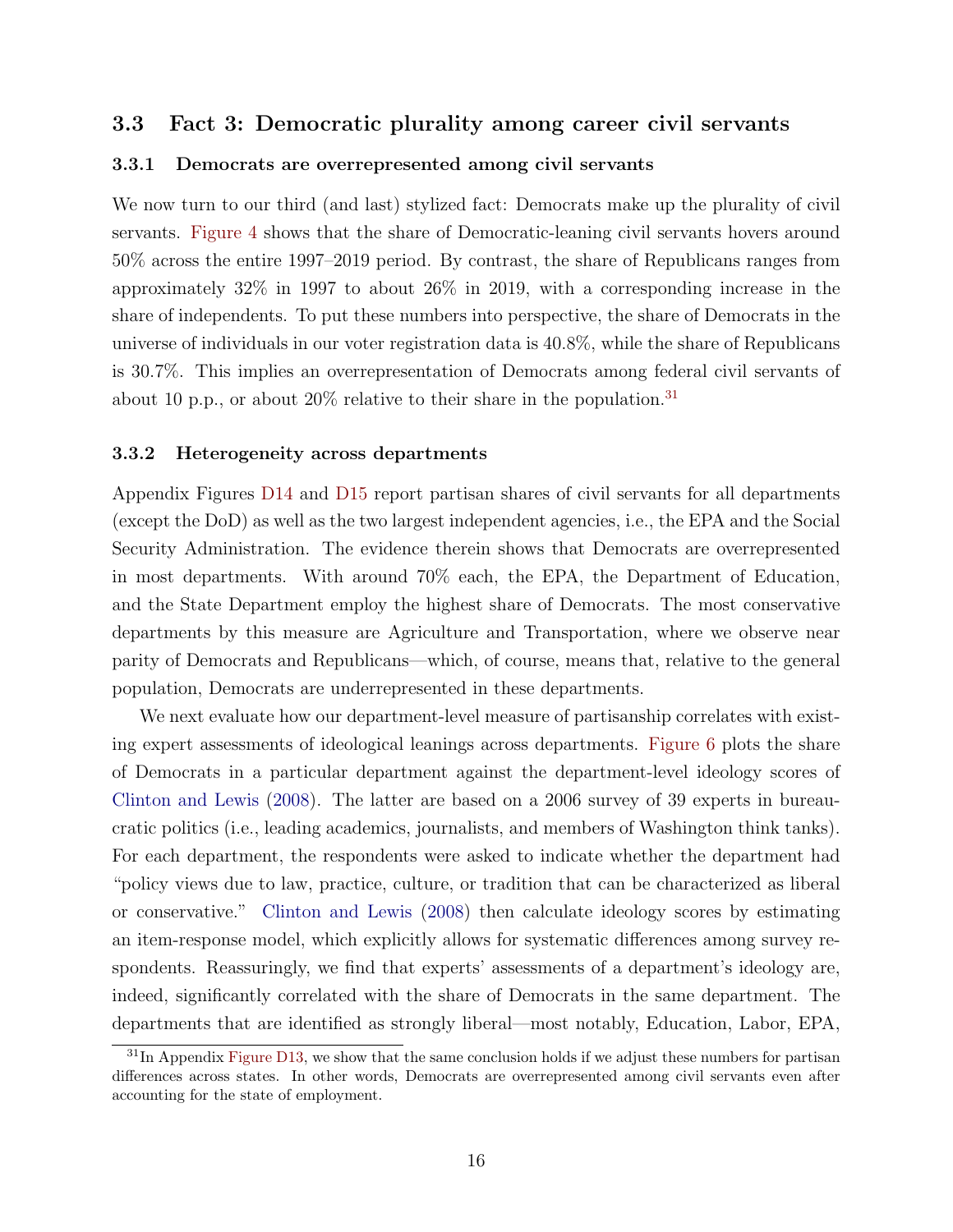Health and Human Services, and Housing and Urban Development—are among those with a higher-than-average presence of Democrats. At the same time, we note that some of the departments that the experts identified as very conservative, such as the Department of Commerce, have, in fact, a strong democratic presence.

#### 3.3.3 Democrats' representation increases along the hierarchy

Our data further reveal that Democrat civil servants are especially overrepresented in the higher layers of the bureaucracy. To show this, we focus on career employees of the Senior Executive Service (SES) and on employees in the General Schedule (GS). The GS is the classification system that covers the majority of white-collar federal bureaucrats. It is composed of 15 grades, with increasing levels of responsibility and qualifications requirements. Advancement between grades depends on a combination of seniority and merit.<sup>[32](#page-18-0)</sup> Given that only GS grades 13–15 include managerial positions, we can distinguish between three layers of hierarchy in the civil service: simple white-collar positions (GS grades  $1-12$ ), managerial positions (GS grades  $13-15$ ), and senior executives (SES).<sup>[33](#page-18-1)</sup>

Panel A of [Figure 7](#page-38-0) shows that the overrepresentation of Democrats increases as we move up the hierarchy. Among employees in grades 1-12 of the GS, we find about 50% of Democrats (30% of Republicans and 20% of independents), which rises to approximately  $56\%$  at the top of the GS (grades 13-15), and to  $63\%$  among career SES.<sup>[34](#page-18-2)</sup>

Intriguingly, this finding appears to be driven in large part by selection on observables. First, Democrats have, on average, higher levels of human capital than Republicans. In [Table 4,](#page-45-0) we report estimates from regressing indicators for educational attainment on a bureaucrat's political affiliation. In order to measure education at entry, we restrict the sample to the first quarter in which the employee is observed.<sup>[35](#page-18-3)</sup> According to our results, Democrats are 6.6 p.p. more likely than Republicans to hold a college degree (column 1), and 8.3 p.p. more likely to have some form of post-graduate education (column 4). We continue to observe differences in human capital after controlling for bureau (columns 2 and 5) and pay-level fixed effects (columns 3 and 6)—although the gap between Democrats and Republicans does narrow. The pattern of coefficients in [Table 4,](#page-45-0) therefore, suggests that higher human capital allows Democrats to be hired in bureaus and occupations that require more advanced skills as well as at higher steps of the hierarchy (see also Appendix Table A3).

<span id="page-18-1"></span><span id="page-18-0"></span><sup>32</sup>See [link]( https://www.opm.gov/policy-data-oversight/pay-leave/pay-systems/general-schedule/) for details.

<sup>33</sup>Among the set of bureaucrats for whom we have information on partisan affiliation, 72% of bureaucratquarter observations belong either to the GS or to the career SES. Among them, approximately 70% belong to grades 1–12 of the GS, about 29% belong to grades 13–15 of the GS, and only 1% are career SES.

<span id="page-18-3"></span><span id="page-18-2"></span> $34$ Appendix Figure D16 shows that the same basic pattern is present throghout the entire sample period.

<sup>&</sup>lt;sup>35</sup>Since an individual may enter the sample several times when exhibiting multiple employment spells, we cluster standard errors by individual.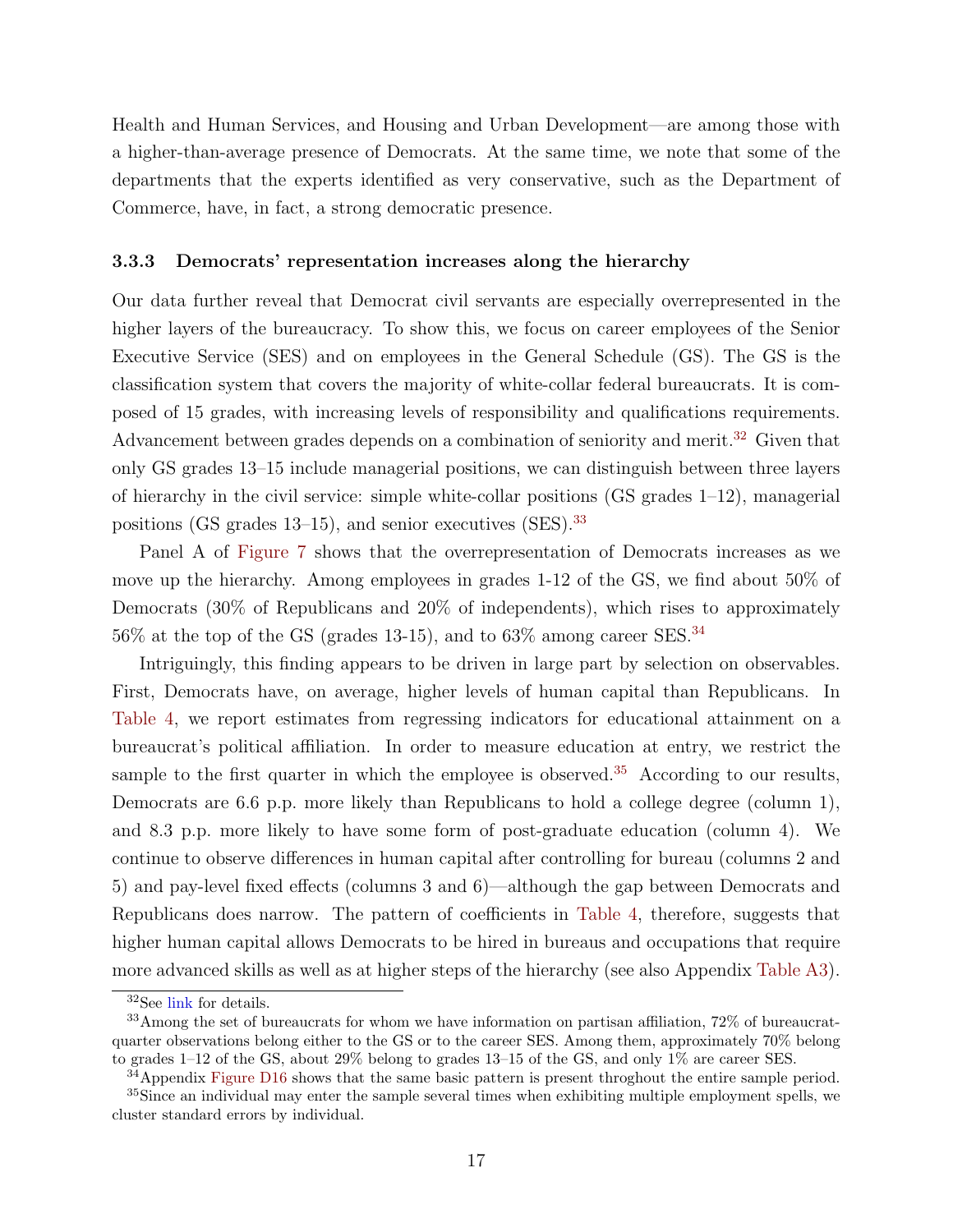Moreover, the fact that there do remain residual differences after accounting for bureau and pay grade implies that, even within comparable jobs, Democrat civil servants tend to be positively selected.

In addition to being positively selected at the time of hire, Democrats are more likely to be promoted after they enter the bureaucracy. In [Table 5,](#page-46-0) we present estimates of partisan differences in promotions from grades 13–15 of the GS to the career SES (columns 1–3), as well as promotions from grades  $1-12$  of the GS to grades  $13-15$  (columns  $4-6$ ).<sup>[36](#page-19-0)</sup> Given that promotions are rare events at the quarterly level, all estimates in [Table 5](#page-46-0) are multiplied by 1,000. The results show that Democrats are more likely than Republicans to be promoted to higher levels of the hierarchy (columns 1 and 4), with a sizeable share of the gap being attributable to differences in educational attainment and the bureaus in which they serve (columns  $2-3$  and  $5-6$ ).<sup>[37](#page-19-1)</sup>

The second factor that helps to explain greater overrepresentation of Democrats at higher levels of the bureaucracy is their lower propensity to exit. To illustrate this, Panel A of [Figure 8](#page-39-0) plots survival curves by partisan affiliation. While about 5% of civil servants of either party exit after the first quarter, the share of those who remain within the federal government as time progresses is significantly higher for Democrats. In Panel B of [Figure 8,](#page-39-0) we repeat the exercise in regression form, controlling for bureau  $\times$  quarter-of-entry fixed effects. After 10 years, Democrats are about 4.5% more likely than Republicans and independents to be still employed in the civil service.

In sum, even conditional on pay grade, Democrats have higher levels of human capital when they enter the bureaucracy, and, once they enter, they are less likely to exit the civil service. Taken together these facts may hint at a higher proclivity for public service.

In Panel B of [Figure 7,](#page-38-0) we empirically substantiate the claim that selection on observables explains most of the widening gap in the share of Democrats and Republicans in managerial and senior executive positions. The figure presents estimates of  $\beta^{TopGS}$  and  $\beta^{SES}$  in the following regression model:

<span id="page-19-2"></span>
$$
Democrat_i = \beta^{TopGS} \cdot Top \; GS_{it} + \beta^{SES} \cdot SES_{it} + X'_{it}\gamma + \varepsilon_{it}.
$$
 (1)

The unit of observation is an individual bureaucrat  $i$ , observed in quarter  $t$ . Democrat<sub>i</sub> is an indicator equal to one if the bureaucrat is a Democrat, while Top  $GS_{it}$  and  $SES_{it}$  indicate whether, in  $t$ ,  $i$  held a position in either grades 13-15 of the GS or as a career SES. By

<span id="page-19-0"></span><sup>36</sup>Most of the promotions to grades 13–15 of the GS are from lower GS grades, whereas most of the promotions to career SES positions are from grades 13-15 of the GS. Only 5% (12%) of new appointments to grades 13–15 (career SES) are from other positions within the federal bureaucracy.

<span id="page-19-1"></span><sup>&</sup>lt;sup>37</sup>In unreported results, and consistent with our null findings in [Table 3,](#page-44-0) we detect no significant alignment effects on promotions.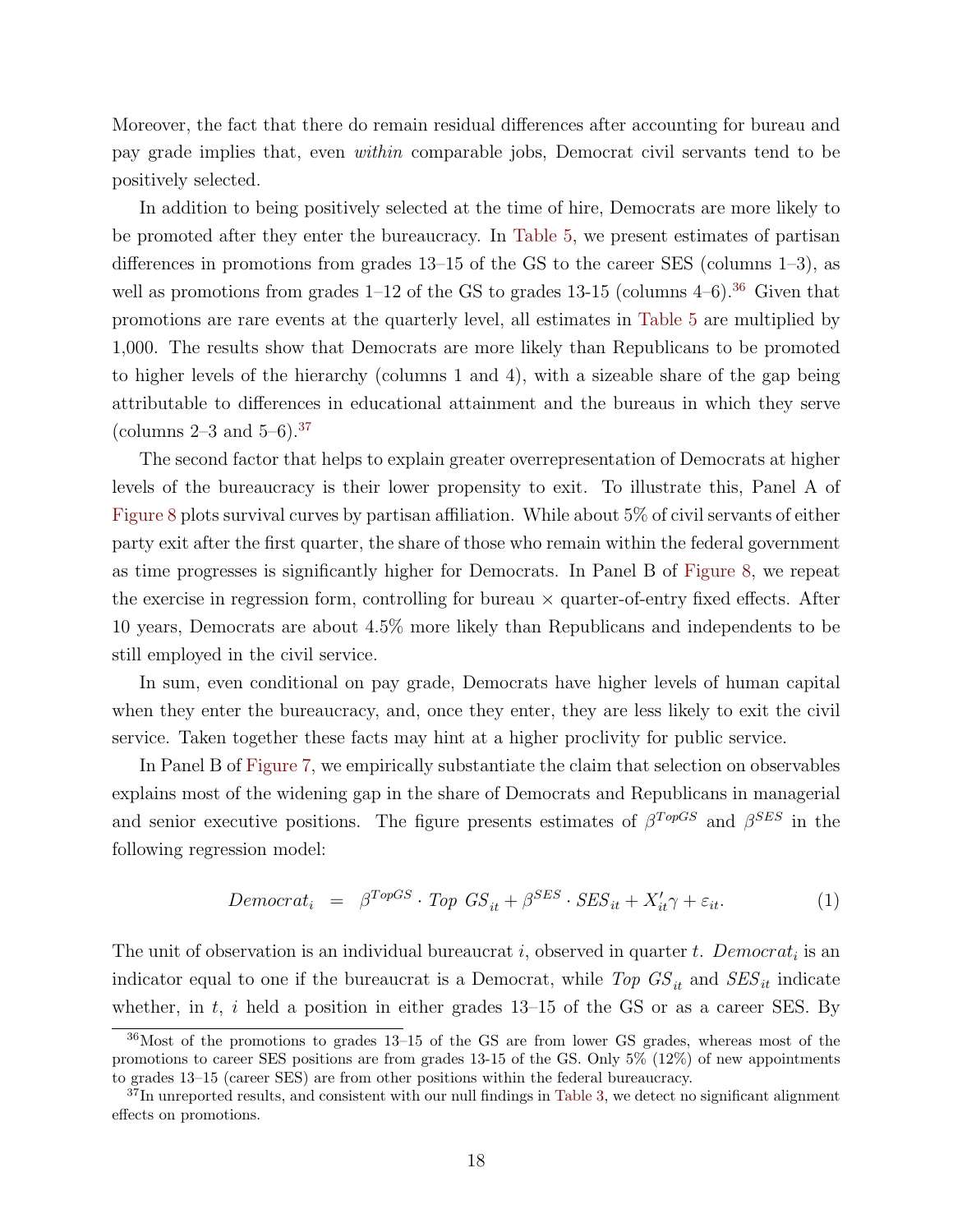construction,  $\beta^{TopGS}$  and  $\beta^{SES}$  measure the extent to which we observe a higher presence of Democrats (relative to Republicans and independents) as we move from grades 1–12 of the GS to higher steps of the hierarchy.

We estimate four versions of the regression model in [Equation 1,](#page-19-2) with different sets of controls (i.e.,  $X_{it}$ ). The baseline specification only includes quarter fixed effects. We then progressively add bureau  $\times$  quarter fixed effects, a measure of experience (i.e., the number of quarters i had served in the federal bureaucracy up to time  $t$ ), and education fixed effects. As shown in Panel B of [Figure 7,](#page-38-0) each control explains part of the increase in Democratic overrepresentation along the hierarchy. Collectively these three factors explain essentially all of the differences relative to grades 1–12 of the GS. This suggests that greater overrepresentation of Democrats among high-ranking bureaucrats is a result of differential sorting into bureaus and selection on observables.

# 4 Ideological alignment and procurement performance

Our descriptive analysis shows that, at any one point in time, a sizeable share of federal bureaucrats are ideologically misaligned with the administration they serve. This raises the question of whether (mis)alignment has any bearing on their performance.

Since our analysis covers the vast majority of federal workers, obtaining a comparable measure of performance among such a varied set of employees is difficult. To make progress, we focus on a subset of bureaucrats that specialize in fulfilling a comparable and important function across all arms of the federal government: procurement officers. Procurement officers are in charge of purchasing a wide range of goods and services on behalf of the government. They play a crucial role in both the ex ante selection of buyers and the ex post monitoring of contract execution. Procurement contracts make up a sizeable share of the federal budget. In 2017, the combined value of these contracts amounted to 9.3% of the U.S. gross domestic product.[38](#page-20-0)

Appendix Figure E19 shows the share of procurement officers by party over time. The patterns therein mirror Facts 2 and 3 above. That is, we do not observe partisan cycles, and Democrats make up the largest share of officers.

## 4.1 Empirical evidence

To study the implications of ideological misalignment among procurement officers, we construct two measures of performance: in-scope cost overruns and delays. Cost overruns and

<span id="page-20-0"></span><sup>38</sup>Congressional Research Service (2021). IF11580, v. 4 UPDATED.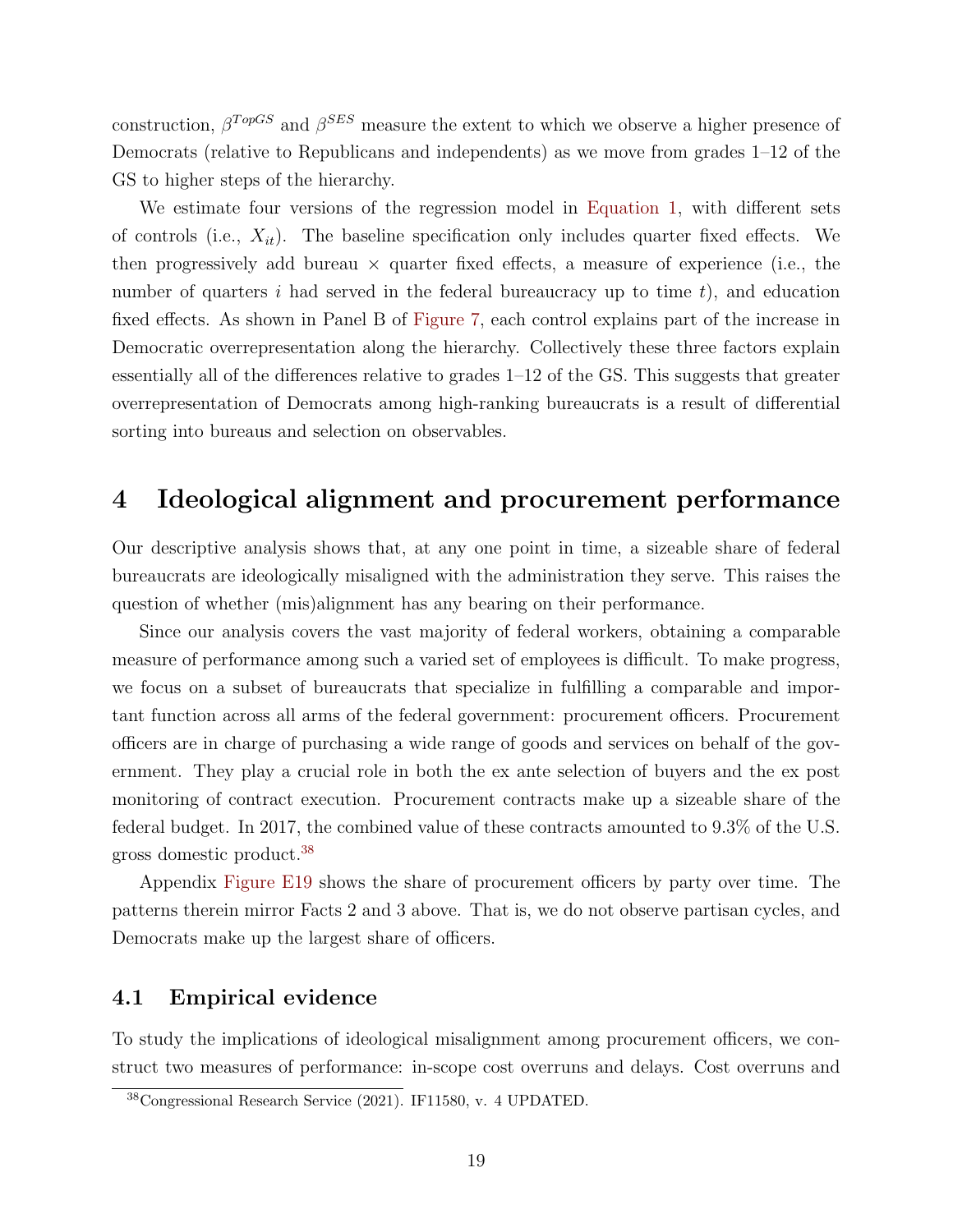delays constitute ex post deviations from the initial contract and are standard measures of contract performance in the procurement literature (see, e.g., [Bajari and Tadelis,](#page-28-2) [2001;](#page-28-2) [Decarolis et al.,](#page-30-2) [2020b;](#page-30-2) [Kang and Miller,](#page-31-1) [2020\)](#page-31-1). Each measure is defined as the difference be-tween the realized and the (ex ante) expected outcome, relative to the initial expectation.<sup>[39](#page-21-0)</sup> In symbols:

<span id="page-21-3"></span>cost overrun<sub>j</sub> = 
$$
\frac{(\text{actual cost}_j - \text{initial cost}_j)}{\text{initial cost}_j},
$$
 (2)

where actual  $\cos t_j$  is the expost realized cost, and initial  $\cos t_j$  denotes the expected cost of contract j. We construct our measure of delay in the same way.

With these performance measures in hand, we estimate the following contract-level regression model:

<span id="page-21-2"></span>
$$
y_j = \beta \cdot \text{Politically aligned}_{I(j)T(j)} + \theta_{I(j)} + \tau_{T(j)} + \varepsilon_j \tag{3}
$$

where  $y_j$  is the procurement outcome of contract j (e.g. its cost overrun), which was created in year  $\times$  month  $t = T(j)$ .  $i = I(j)$  denotes the procurement officer who created it, and Politically aligned<sub> $I(j)T(j)$ </sub> is an indicator equal to one if and only if the officer is affiliated with the same party as the president when the contract was created.  $\theta_{I(j)}$  and  $\tau_{T(j)}$  are procurement officer and year  $\times$  month fixed effects, respectively. To account for the fact that officers handle multiple contracts, we cluster standard errors at the officer level.<sup>[40](#page-21-1)</sup>

To see how  $\beta$  is identified, note that turnover in the White House creates shocks to the political alignment of individual procurement officers. Since we control for time fixed effects,  $\beta$  is identified by comparing over-time changes in the performance among officers who experience shocks, i.e., officers who switch from being aligned with the apex of government to being misaligned and vice versa.

Results from estimating our baseline specification in [Equation 3](#page-21-2) are reported in column 1 of [Table 6.](#page-47-0) Procurement officers who are ideologically aligned with the president have, on average, lower cost overruns. The estimated effect size is economically significant, amounting to 1% of initial contract value, which corresponds to about 8% of the average overrun.

In column 2, we assess whether lower cost overruns for aligned officers are driven by differences in workload or procurement tasks. If ideologically aligned procurement officers enjoy a lighter workload or are assigned simpler contracts, then smaller overruns may reflect

<span id="page-21-0"></span><sup>39</sup>This definition follows [Carril et al.](#page-29-9) [\(2021\)](#page-29-9). Our results are robust to using alternative measures, such as those in [Decarolis et al.](#page-30-2) [\(2020b\)](#page-30-2).

<span id="page-21-1"></span> $^{40}$ In [Equation 3,](#page-21-2) *Independents* are never aligned and experience no changes in alignment. They, therefore, do not contribute any identifying variation. Including them, however, helps to improve the precision of our estimates by pinning down  $\tau_{T(j)}$ .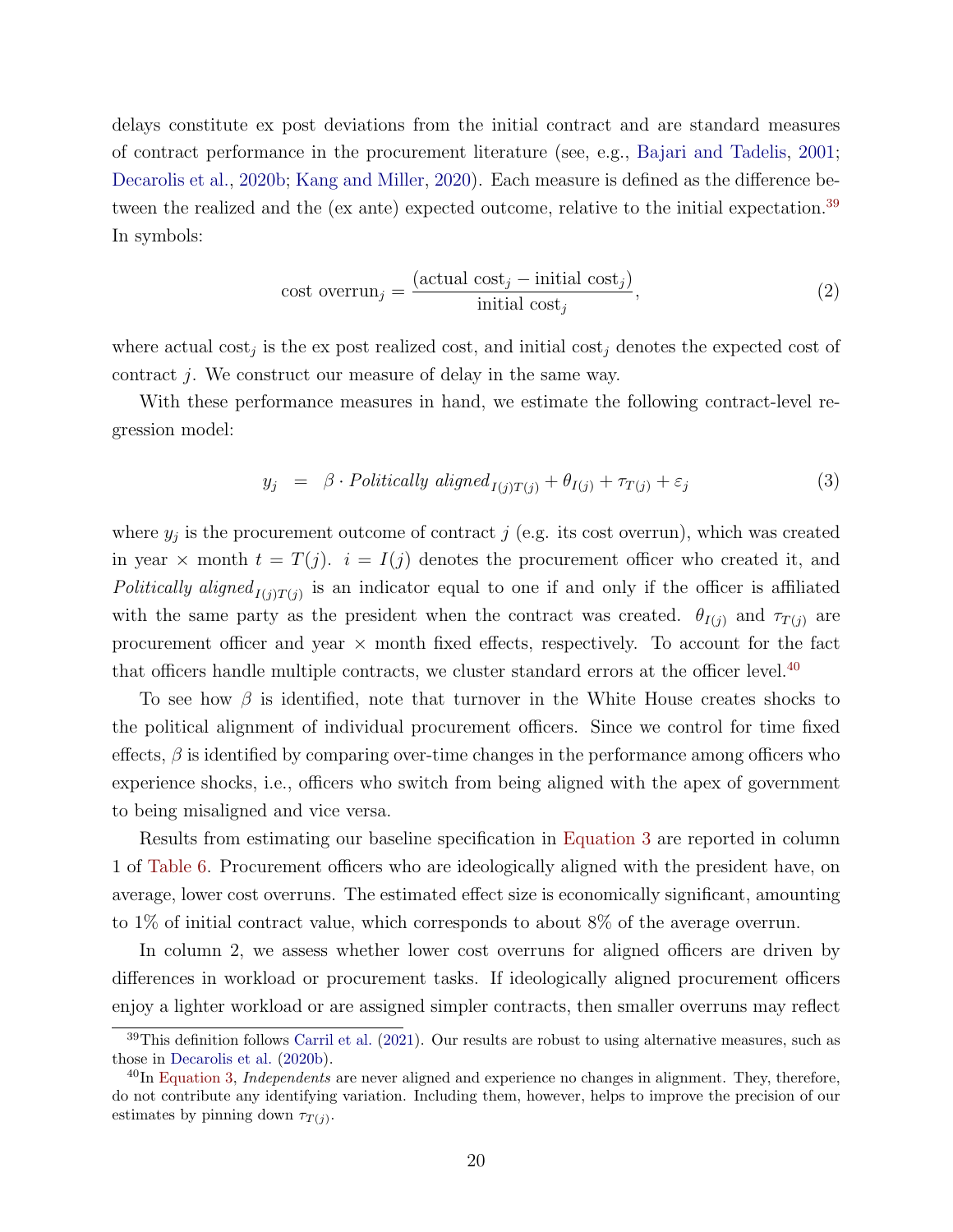differential task assignment rather than better performance. To that end, we add controls for a wide range of contract characteristics, such as initial contract size, expected duration, award type fixed effects, fixed effects for the type of contract pricing, industry fixed effects, as well as product and service type fixed effects. We also control for the total number of contracts a given officer has created in the same year and month. The coefficient of interest, however, remains virtually unchanged.<sup>[41](#page-22-0)</sup>

In column 3, we include even more-granular fixed effects, comparing only procurement officers in the same department and year. If the observed alignment effects were driven by departments with more aligned procurement officers receiving lighter workloads or easier procurement tasks, then we would expect the point estimate to noticeably decrease after controlling for bureau  $\times$  year fixed effects. This is not the case.

Our measure of political alignment in columns 1–3 of [Table 6](#page-47-0) captures ideological congruence between procurement officers and the White House at the time of contract award. The execution of larger and longer term contracts, however, can span multiple presidencies.<sup>[42](#page-22-1)</sup> In addition to alignment at the time of the award, there is thus intensive margin variation in how long contracts were managed by an aligned officer. We exploit this fact to refine our measure of alignment by computing for what fraction of a given contract's life-cycle the assigned procurement officer was ideologically aligned with the current administration. By contruction, this new measure varies continuously between zero and one.

Columns 4 and 5 of [Table 6](#page-47-0) replicate our baseline results using our refined measure of alignment. Reassuringly, the results are, if anything, somewhat larger and more precise. In other words, contracts that were handled by an officer that was aligned for a longer period of time exhibit significantly lower cost overruns. In fact, as shown in [Figure 9,](#page-40-0) the relationship between our continuous measure of alignment and cost overruns appears to be approximately linear (conditional on controls).

In the Appendix, we provide a series of additional robustness checks for our main finding. In Appendix Table B7, we show that the results are robust to alternative definitions of cost overrun. Following [Decarolis et al.](#page-30-2) [\(2020b\)](#page-30-2), we also restrict the sample to contracts over \$25,000. These tend to be contracts that are more complex and for which discretion—and hence the individual officer's effort—is likely more important. Consistent with this view, we find larger alignment effects for contracts over \$25,000 (cf. Appendix Table B8). Appendix Table B9 shows that the results are also robust to using a variety of alternative thresholds for dropping outliers. Finally, we find alignment effects for both presidential transitions in

<span id="page-22-0"></span><sup>41</sup>As Appendix Table B6 shows, contract type and workload are essentially uncorrelated with political alignment.

<span id="page-22-1"></span> $^{42}$ In our sample, 6.2% of contracts span two presidencies. These are also contracts that tend to require more monitoring and for which ex post modifications are more frequent.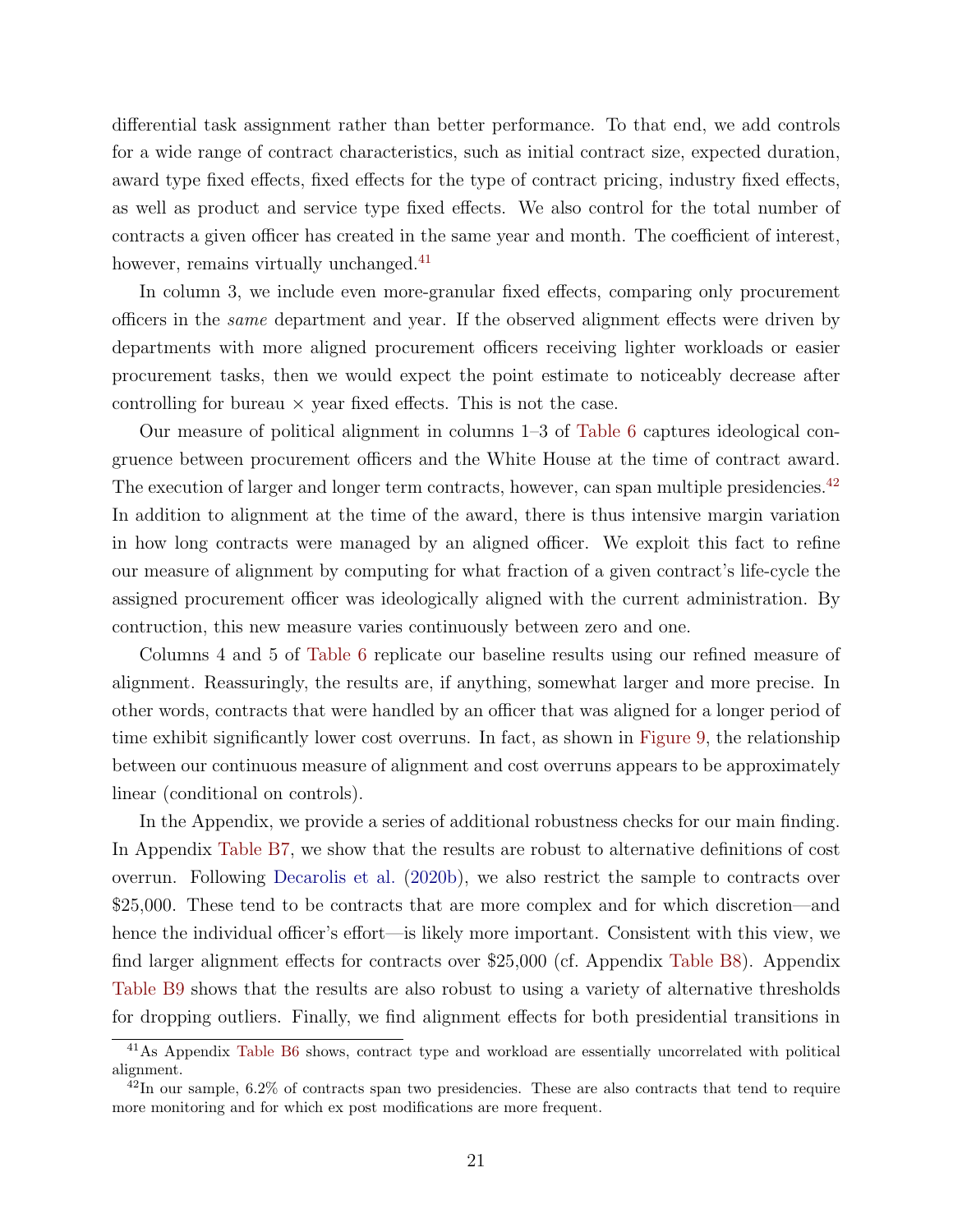our data (i.e., Bush–Obama, and Obama–Trump), which suggests that our results are not driven by the peculiarities of the Trump presidency (cf. Appendix Table B10).

In [Table 7,](#page-48-0) we consider a range of additional procurement outcomes that could perhaps offset any negative effect on cost overruns. In column 1, we examine whether the contract was prematurely terminated.<sup>[43](#page-23-0)</sup> The probability of contract termination does not differ significantly by political alignment. In column 2, we ask whether delays vary significantly with alignment. Our measure of delay is constructed in the same fashion as the cost overrun measure in [Equation 2.](#page-21-3) Again, we do not find any evidence to suggest that delays systematically vary with political alignment. In columns 3–5, we study the number of ex post contract modifications, whether contracts were awarded based on an open competition, and, finally, the number of bidders. Overall, we do not find offsetting positive effects of political alignment on other procurement outcomes; and, with the exception of the bidder margin, all of our null effects are precisely estimated.

Taken together, the evidence in this section suggests that ideological misalignment of individual officers has a nontrivial impact on cost overruns. Since there appear to be no counterbalancing effects on other margins, we conclude that political misalignment is detrimental to contract performance.

### 4.2 Discussion and mechanisms

Our research design compares the performance of contracts assigned to the same officer over time. Since we address the potential for changes in task assignment by conditioning on a rich set of observable contract characteristics, the perhaps most likely mechanism behind the effect of political alignment on cost overruns is, in our view, differential effort.

There are at least two reasons for why we may expect to see procurement officers' effort to vary with ideological alignment. One explanation is that performance is rewarded less when civil servants are misaligned with the apex of the government. To the extent that procurement performance and political alignment are complements for career progression, the incentives that civil servants face might induce them to exert greater effort when they are aligned. An alternative explanation may be a general "morale effect," whereby misaligned civil servants are less motivated. This latter channel is succinctly described by [Besley and](#page-29-0) [Ghatak](#page-29-0) [\(2005\)](#page-29-0), who argue that "the productivity of the bureaucracy will change endogenously if there is a change in the mission due to the principal being replaced, unless there is immediate rematching. This provides a possible underpinning for the difficulty in reorga-

<span id="page-23-0"></span><sup>&</sup>lt;sup>43</sup>Terminations are rare events in which the contract is either terminated due to the failure of the seller to meet contractual obligations (terminate for default), or because the procurement good or service was no longer needed (terminate for convenience).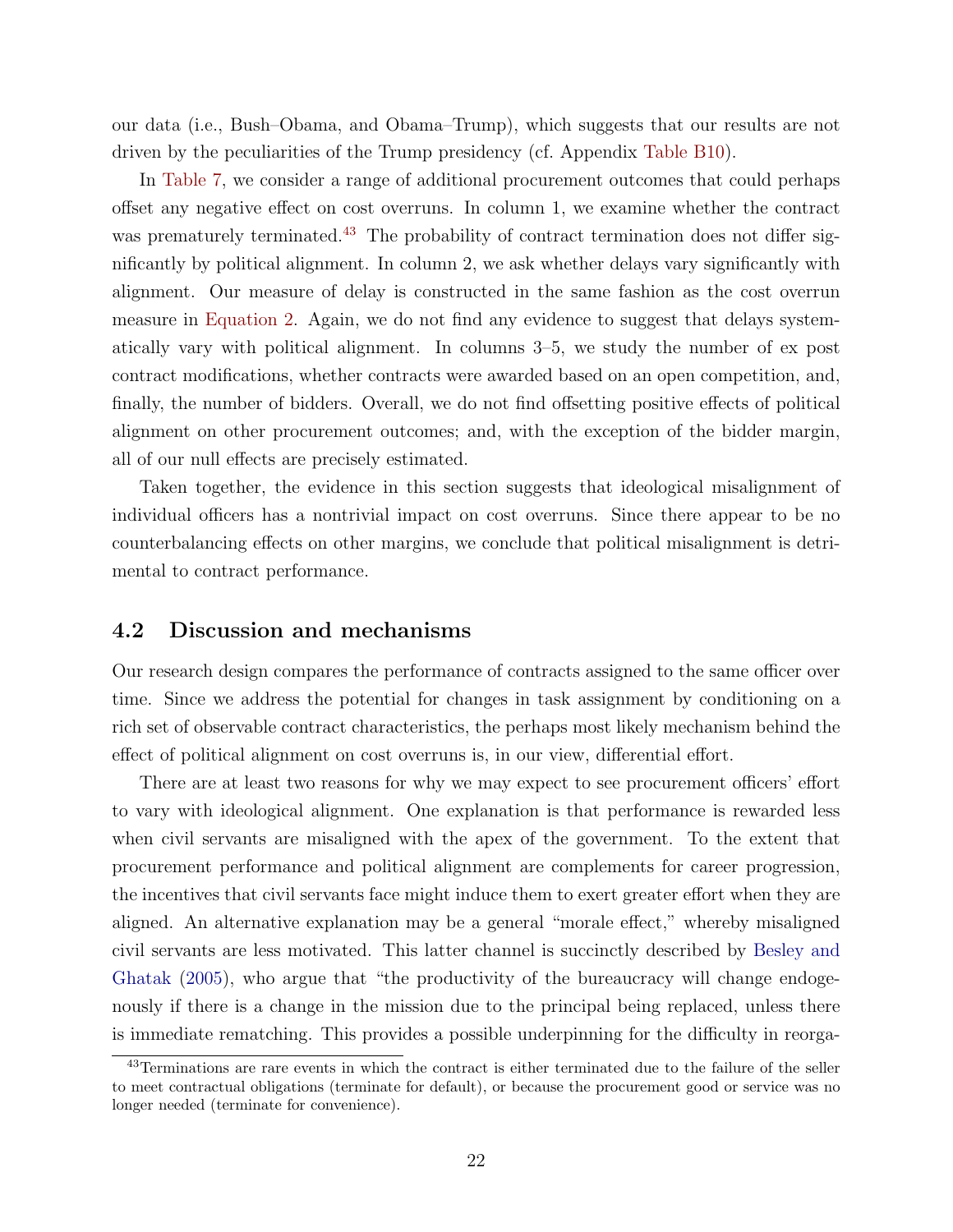nizing public sector bureaucracies and a decline in morale during the process of transition" (p. 629).

#### 4.2.1 Promotion incentives

We investigate whether promotion incentives change with alignment by aggregating our contract-level panel to the procurement officer-quarter level. This allows us to relate career progression events to cost overruns and delay as well as their interactions with political alignment. We focus on four measures of career progression: promotions (defined as an increase in the officer's paygrade), demotions (a decrease in paygrade), exit from the civil service, and annual pay. The results are reported in [Table 8.](#page-49-0) Given the rare nature of promotion, demotion and exit events, the respective coefficients are scaled by 100 to correspond to percentage point changes. Our two performance measures in these regressions are the average relative cost overrun and the average delay of projects that were completed in the same quarter, both of which are standardized to have a mean of zero and a standard deviation of one.

We find no evidence that career progression patterns change markedly with alignment. In [Table 8,](#page-49-0) Column 1, the dependent variable is an indicator for promotions. We do not find that officers with greater cost overruns or delays are less likely to be promoted, and, importantly, we do not observe that the link between our two measures of performance changes significantly with alignment. In column 2, the dependent variable is an indicator for demotions. According to our estimates, greater delays increase the likelihood of demotion; but the relationship is nearly equally strong for aligned and misaligned officers. We also find that higher cost overruns are associated with fewer demotions, with a statistically significant difference by alignment. The sign of the interaction term, however, is inconsistent with greater promotion incentives and its magnitude is economically quite small.<sup>[44](#page-24-0)</sup> If anything, the results in column 2 thus suggest that alignment and performance may be substitutes, which would imply *negative* incentive effect. The estimates for exit are likewise inconsistent with positive incentive effects (column 3). Finally, column 4 examines total pay. Total pay is the only category of career outcomes, for which our estimates imply positive incentive effects. Their magnitude, however, is economically small. Among politically aligned officers, a 1 SD increase in delays is associated with only 0.1% lower pay. Taken together, the results in [Table 8](#page-49-0) are mixed, suggesting that differential promotion incentives are unlikely to be a major driver of the observed alignment effects.

<span id="page-24-0"></span><sup>44</sup>The differential change in the likelihood of demotion in response to a 1 SD increase in cost overruns is only 2.7% when compared to the mean demotion rate.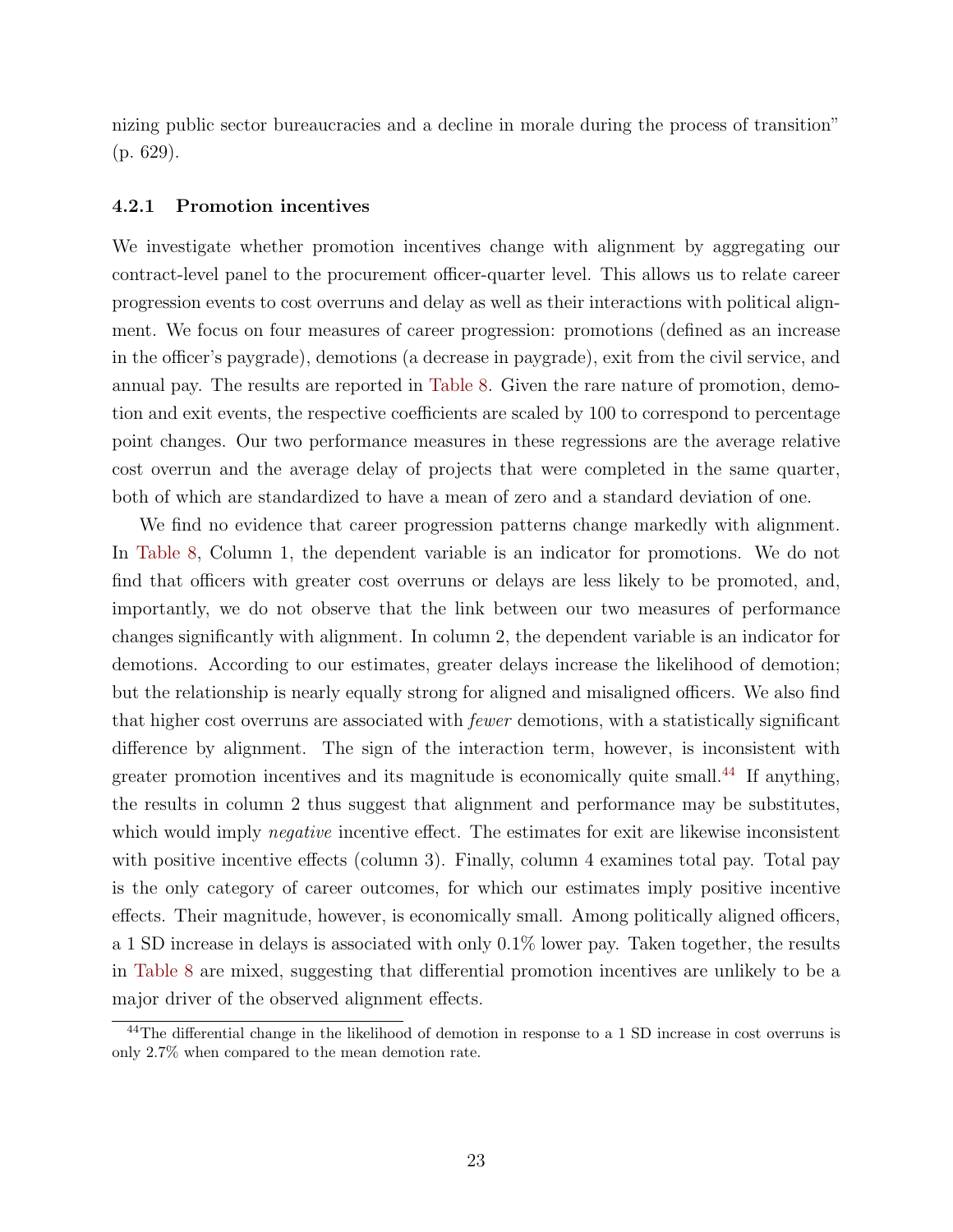#### 4.2.2 Morale effects

<span id="page-25-4"></span>We now provide evidence consistent with a morale effect. To that end we make use of the Federal Employee Viewpoint Survey (FEVS). Collected by the Office of Personnel Management (OPM), this survey measures employees' perceptions and attitudes towards their workplace. FEVS is designed to be representative of non-political, non-seasonal federal workers, and repeated cross-sections are regularly drawn in proportion to office size. The electronic survey is administered to both full-time and part-time employees of departments and large independent agencies. The mean response rate is 47%.[45](#page-25-0) We use data for 2006–2019, for a total of 4,949,609 responses.

There are two important limitations to the FEVS.  $(i)$  It does not elicit partisanship, and (ii) respondents remain anonymous. Together these make it impossible for us to precisely measure ideology for any given individual. To address this issue, we resort to imputing respondents' likely political affiliation. As we discussed in Section [3.3,](#page-17-1) there exists significant variation in the share of Democrats and Republicans across departments. Similarly, gender and minority status are strong predictors of partisanship.<sup>[46](#page-25-1)</sup> Our imputation procedure proceeds by calculating the share of Democrats in each sex  $\times$  minority-status  $\times$  department cell. We focus on Democrats as they comprise the plurality across 90% of the cells. We then define respondents to be Likely Democrats if the share of Democrats in their cell is larger than 50%.<sup>[47](#page-25-2)</sup> Using this definition, 40 out of the 64 sex  $\times$  minority-status  $\times$  department cells are classified as *Likely Democrat*.<sup>[48](#page-25-3)</sup>

To test whether the political alignment of individual i in year  $t = T(i)$  affects their morale and attitude towards their department's mission, we estimate the following regression model:

$$
y_i = \beta \cdot Likely \, Demoncrat_i \cdot Demoncrat \, President_{T(i)} + \tau_{T(i)} + \mu_i + \varepsilon_i \tag{4}
$$

where  $y_i$  captures agreement with different statements on the survey (e.g., "The work I do is important"). These responses are measured on a Likert scale (ranging from 1=Strongly disagree to 5=Strongly agree), which we standardize to have a mean of zero and a standard deviation of one. Likely  $Democrat_i$  is our imputed indicator for whether an i is a likely Democrat (as opposed to a Republican/Independent) and *Democrat President<sub>t</sub>* denotes an

<span id="page-25-1"></span><span id="page-25-0"></span><sup>45</sup>This number is from the published Technical reports available online for 2008–2019.

<sup>46</sup>In our data, the share of Democrats is 54% for female civil servants but only 42% for men. Similarly, the share of Democrats is 69% for minorities and 40% for non-minority federal employees.

<span id="page-25-2"></span><sup>&</sup>lt;sup>47</sup>Since most of the variation in party shares is driven by Democrats, a limitation of this design is that we are only able to rely on a (likely) Democrat vs. Republican/Independent comparison. We do not have sufficient variation to separately disentangle Republican/Independents.

<span id="page-25-3"></span><sup>48</sup>Our results are qualitatively robust to using alternative definitions, such as a continuous probabilistic measure (cf. Appendix Table C12).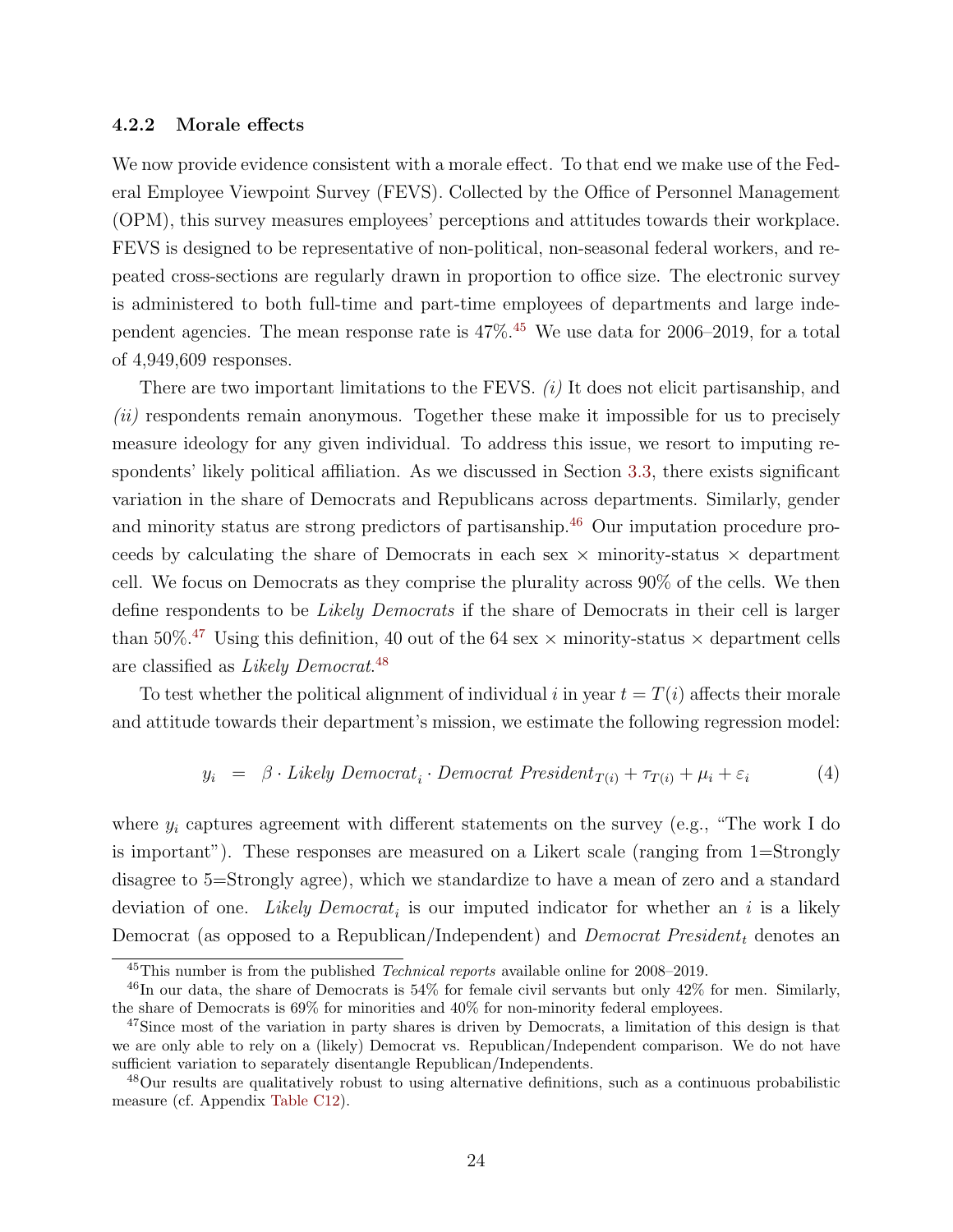indicator equal to one if the president in year  $t$  is a Democrat (as opposed to a Republican). The key coefficient of interest is  $\beta$ , which captures the differential response of a likely Democrat under a Democrat president.  $\tau_{T(i)}$  are year fixed effects, and  $\mu_i$  are sex  $\times$  minority  $\times$ bureau fixed effects. We cluster standard errors at the sex  $\times$  minority  $\times$  department level, corresponding to the level at which our imputed measure of partisanship varies.

In [Figure 10,](#page-41-0) we report how civil servants' assessment of the general morale (Panel A) and perceived identification with the mission (Panel B) varies with political alignment. Each row reports the estimated coefficient on the interaction term in the model above (i.e.,  $\beta$ ) for a different survey outcome.<sup>[49](#page-26-0)</sup> This estimate measures how the attitudes of "likely Democrats" change when they become politically aligned. Consistent with a general morale effect, likely Democrats report that they find their work significantly more important and are more willing to exert more effort when they are politically aligned with the president (Panel A). The size of the estimated coefficients is comparable across all morale measures. In Panel B, we investigate the impact of alignment on attitudes towards the organization's mission. The results suggest that Democratic civil servants are more likely to identify with the mission of their organization when serving under Democratic presidents. Once again, the estimates are similar across all measures of mission and when using a combined index (for which we average across individual outcomes to obtain a summary measure). Taken together, our results provide suggestive evidence of a greater "morale effect" due to alignment.

# 5 Conclusion

A central question in the governance of any organization is how to align the objectives of leaders with those of their subordinates. In this paper, we turn to the U.S. federal bureaucracy to study the role of mission alignment in organizations.

To this end, we combine administrative data on the near universe of federal government workers with data on all registered voters in the U.S. The resulting dataset allows us to shed some of the first light on the ideological leanings of a large number of individual civil servants, and thereby peek into the black box of "bureaucratic politics."

We establish three stylized facts. First, politicians do use the limited power they have over personnel policies in order to achieve greater ideological alignment between themselves and the upper echelon of the bureaucracy. The political cycles in our data are consistent with the use of the spoils system to better align the highest layers of the bureaucracy with the goals of the president. Second, we find a remarkable degree of political insulation among career civil servants. In contrast to political appointees, we see virtually no political cycles

<span id="page-26-0"></span><sup>49</sup>The regression tables can be found in Appendix Table C11.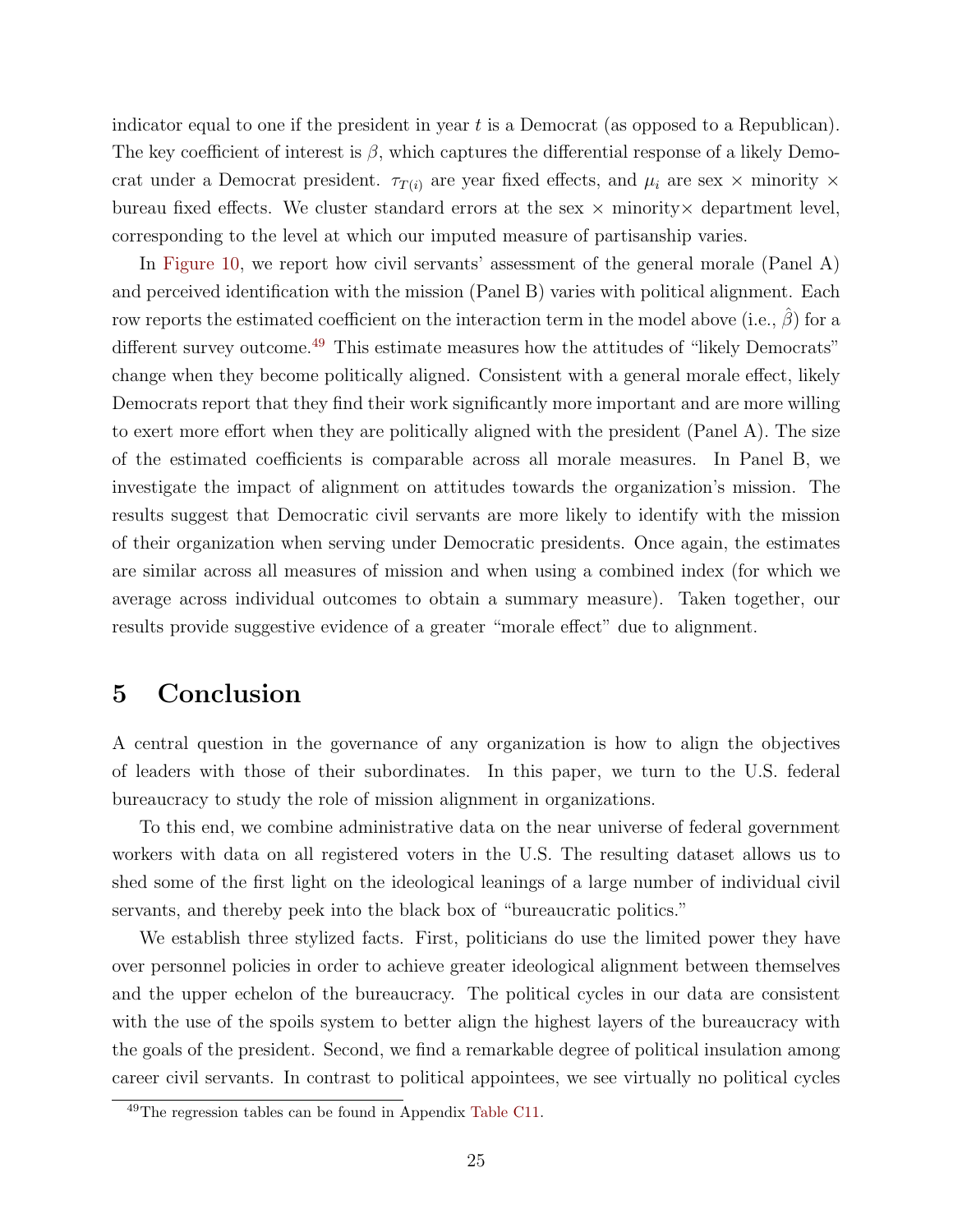in the civil service. Our findings, therefore, suggest that, at its lower levels, the federal government resembles a "Weberian" bureaucracy, which is largely protected from political interference. Third, Democrats make up the plurality of civil servants. In addition, we show that Democratic civil servants are especially overrepresented in higher layers of the bureaucracy. Any observed difference in career progression, however, is in large part due to selection on observables. Democratic-leaning bureaucrats have on average higher levels of educational attainment, and they are less likely to exit the civil service, which results in a greater accumulation of experience. Both of these two facts are consistent with the idea that Democrats have a higher proclivity for public service.

The existence of an impartial and politically insulated career civil service is often seen as the hallmark of good governance and a "Weberian state." While the insulation of the career civil service prevents political interference, civil servants may have their own preferences and ideological leanings, which can conflict with those of the president. As a consequence, to implement an administration's agenda, politicians and department heads often need to work with bureaucrats whose personal values are not aligned with the present mission of the organization. To shed light on the costs of such misalignment, we focus on a subset of civil servants who work across all departments of the government and for whom we can measure performance: procurement officers. Linking procurement contracts to the matched personnel and voter registration data allows us to study the mission-alignment of procurement officers across nearly all departments of the federal bureaucracy. Strikingly, we find that political misalignment increases cost overruns by 8%. We provide evidence that suggests that a general "morale effect" is an important mechanism behind this finding, whereby bureaucrats who are ideologically misaligned with the organizational mission have lower motivation. As political turnover leads to sizable mission-misalignment between politicians and civil servants, our findings provide direct evidence on the costs of political insulation of the bureaucracy, which should be traded off against the benefits of avoiding political interference. As more and more organizations embrace a mission-driven focus, our findings may have implications beyond the public sector.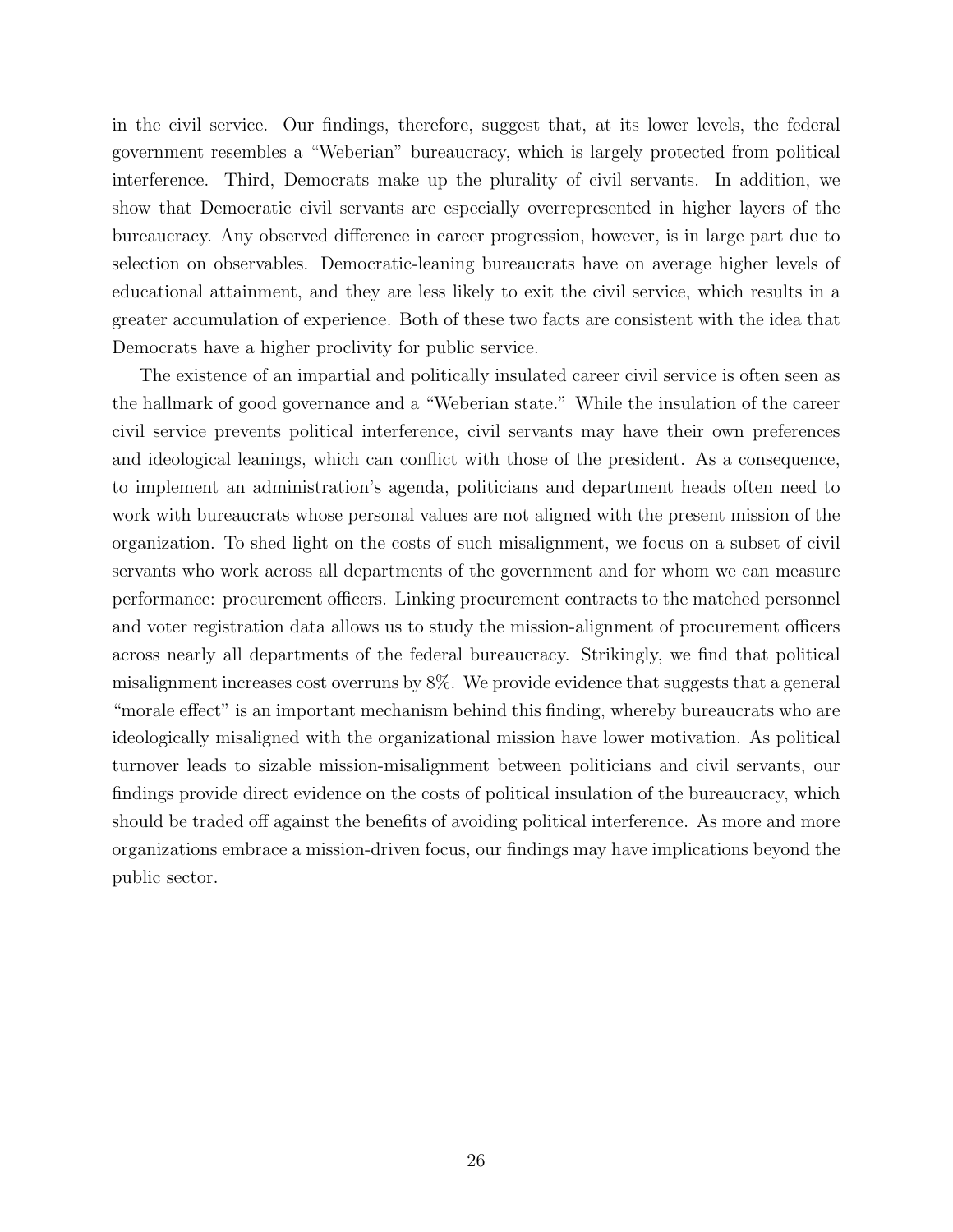# Bibliography

- <span id="page-28-0"></span>AGHION, P. AND J. TIROLE (1997): "Formal and Real Authority in Organizations," Journal of Political Economy, 105, 1–29.
- <span id="page-28-3"></span>AKHTARI, M., D. MOREIRA, AND L. TRUCCO (2020): "Political Turnover, Bureaucratic Turnover, and the Quality of Public Services," Working Paper.
- <span id="page-28-5"></span>ASHRAF, N. AND O. BANDIERA (2018): "Social Incentives in Organizations," Annual Review of Economics, 10, 439–463.
- <span id="page-28-1"></span>ASHRAF, N., O. BANDIERA, E. DAVENPORT, AND S. S. LEE (2020): "Losing Prosociality in the Quest for Talent? Sorting, Selection, and Productivity in the Delivery of Public Services," American Economic Review, 110, 1355–94.
- <span id="page-28-6"></span>Ashraf, N., O. Bandiera, and B. K. Jack (2014): "No margin, no mission? A field experiment on incentives for public service delivery," Journal of Public Economics, 120, 1–17.
- <span id="page-28-2"></span>Bajari, P. and S. Tadelis (2001): "Incentives versus Transaction Costs: A Theory of Procurement Contracts," The RAND Journal of Economics, 32, 387–407.
- <span id="page-28-10"></span>BALTRUNAITE, A. (2019): "Political Contributions and Public Procurement: Evidence from Lithuania," Journal of the European Economic Association, 18, 541–582.
- <span id="page-28-8"></span>BALTRUNAITE, A., C. GIORGIANTONIO, S. MOCETTI, AND T. ORLANDO (2020): "Discretion and Supplier Selection in Public Procurement," The Journal of Law, Economics, and Organization, ewaa009.
- <span id="page-28-9"></span>Bandiera, O., M. C. Best, A. Q. Khan, and A. Prat (2020): "The Allocation of Authority in Organizations: A Field Experiment with Bureaucrats," Working Paper 26733, National Bureau of Economic Research.
- <span id="page-28-7"></span>BANDIERA, O., A. PRAT, AND T. VALLETTI (2009): "Active and Passive Waste in Government Spending: Evidence from a Policy Experiment," American Economic Review, 99, 1278–1308.
- <span id="page-28-4"></span>BARBOSA, K. AND F. V. FERREIRA (2019): "Occupy Government: Democracy and the Dynamics of Personnel Decisions and Public Finances," mimeo.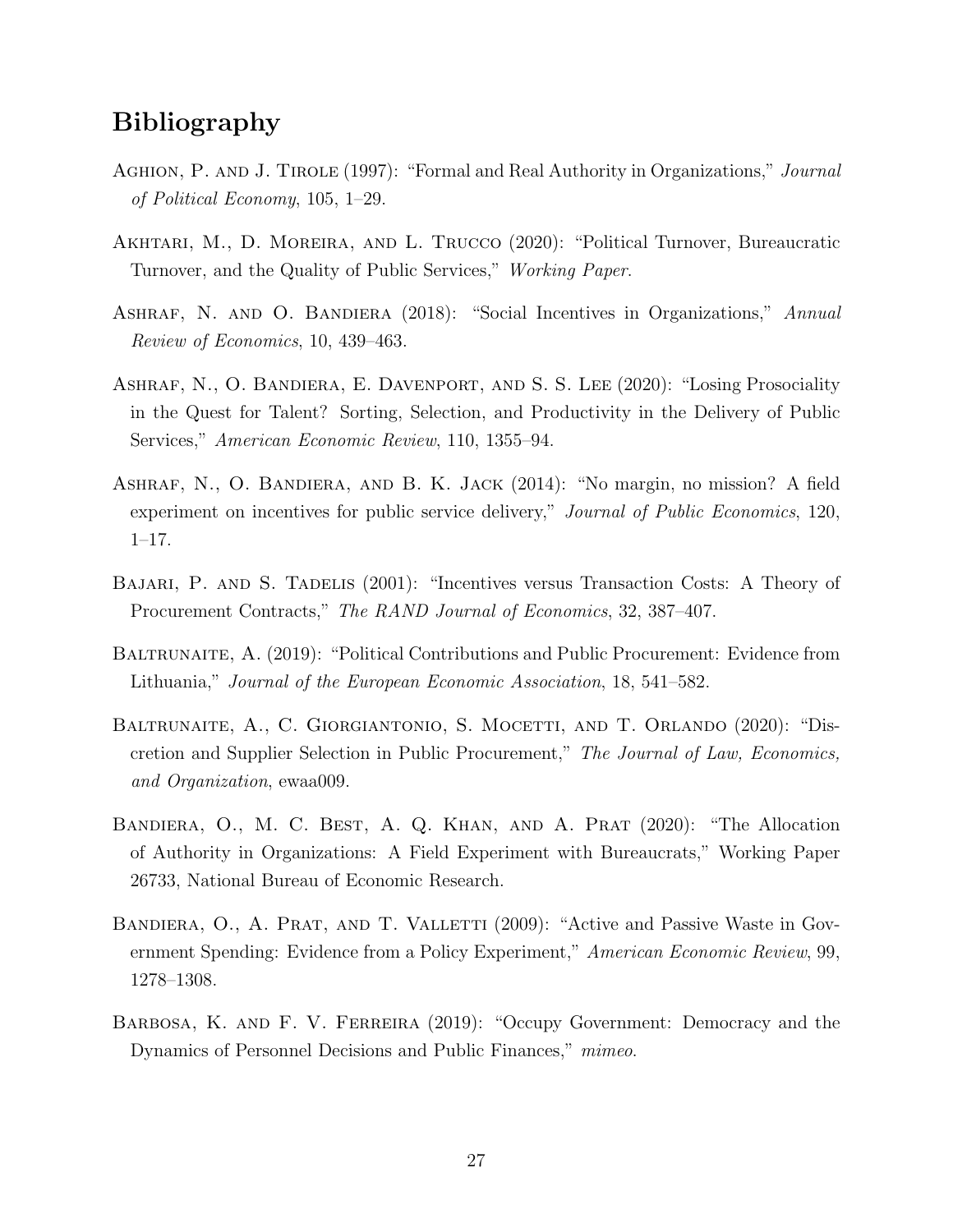- <span id="page-29-7"></span>BERTELLI, A. M. AND C. R. GROSE (2011): "The Lengthened Shadow of Another Institution? Ideal Point Estimates for the Executive Branch and Congress," American Journal of Political Science, 55, 767–781.
- <span id="page-29-3"></span>BERTELLI, A. M. AND D. E. LEWIS (2020): "Policy Influence, Agency-Specific Expertise, and Exit in the Federal Service," Journal of Public Administration Research and Theory, 23, 223–245.
- <span id="page-29-5"></span>BERTRAND, M., R. BURGESS, A. CHAWLA, AND G. XU (2019): "The Glittering Prizes: Career Incentives and Bureaucrat Performance," The Review of Economic Studies, 87, 626–655.
- <span id="page-29-0"></span>BESLEY, T. AND M. GHATAK (2005): "Competition and Incentives with Motivated Agents," American Economic Review, 95, 616–636.
- <span id="page-29-8"></span>BEST, M. C., J. HJORT, AND D. SZAKONYI (2016): "Individuals and Organizations as Sources of State Effectiveness, and Consequences for Policy Design," mimeo.
- <span id="page-29-4"></span>BOLTON, A., J. M. DE FIGUEIREDO, AND D. E. LEWIS (2020): "Elections, Ideology, and Turnover in the US Federal Government," Journal of Public Administration Research and Theory, muaa051.
- <span id="page-29-6"></span>Bonica, A., J. Chen, and T. Johnson (2015): "Senate Gate-Keeping, Presidential Staffing of "Inferior Offices," and the Ideological Composition of Appointments to the Public Bureaucracy," Quarterly Journal of Political Science, 5–40.
- <span id="page-29-2"></span>BRASSIOLO, P., R. ESTRADA, AND G. FAJARDO (2020): "My (running) mate, the mayor: Political ties and access to public sector jobs in Ecuador," Journal of Public Economics, 191, 104286.
- <span id="page-29-1"></span>BÉNABOU, R. AND J. TIROLE (2003): "Intrinsic and Extrinsic Motivation," The Review of Economic Studies, 70, 489–520.
- <span id="page-29-9"></span>Carril, R., A. Gonzales-Lira, and M. Walker S. (2021): "Competition under Incomplete Contracts and the Design of Procurement Policies," mimeo.
- <span id="page-29-10"></span>Clinton, J. D., A. Bertelli, C. R. Grose, D. E. Lewis, and D. C. Nixon (2012): "Separated Powers in the United States: The Ideology of Agencies, Presidents, and Congress," American Journal of Political Science, 56, 341–354.
- <span id="page-29-11"></span>Clinton, J. D. and D. E. Lewis (2008): "Expert opinion, agency characteristics, and agency preferences." Political Analysis, 16, 3–20.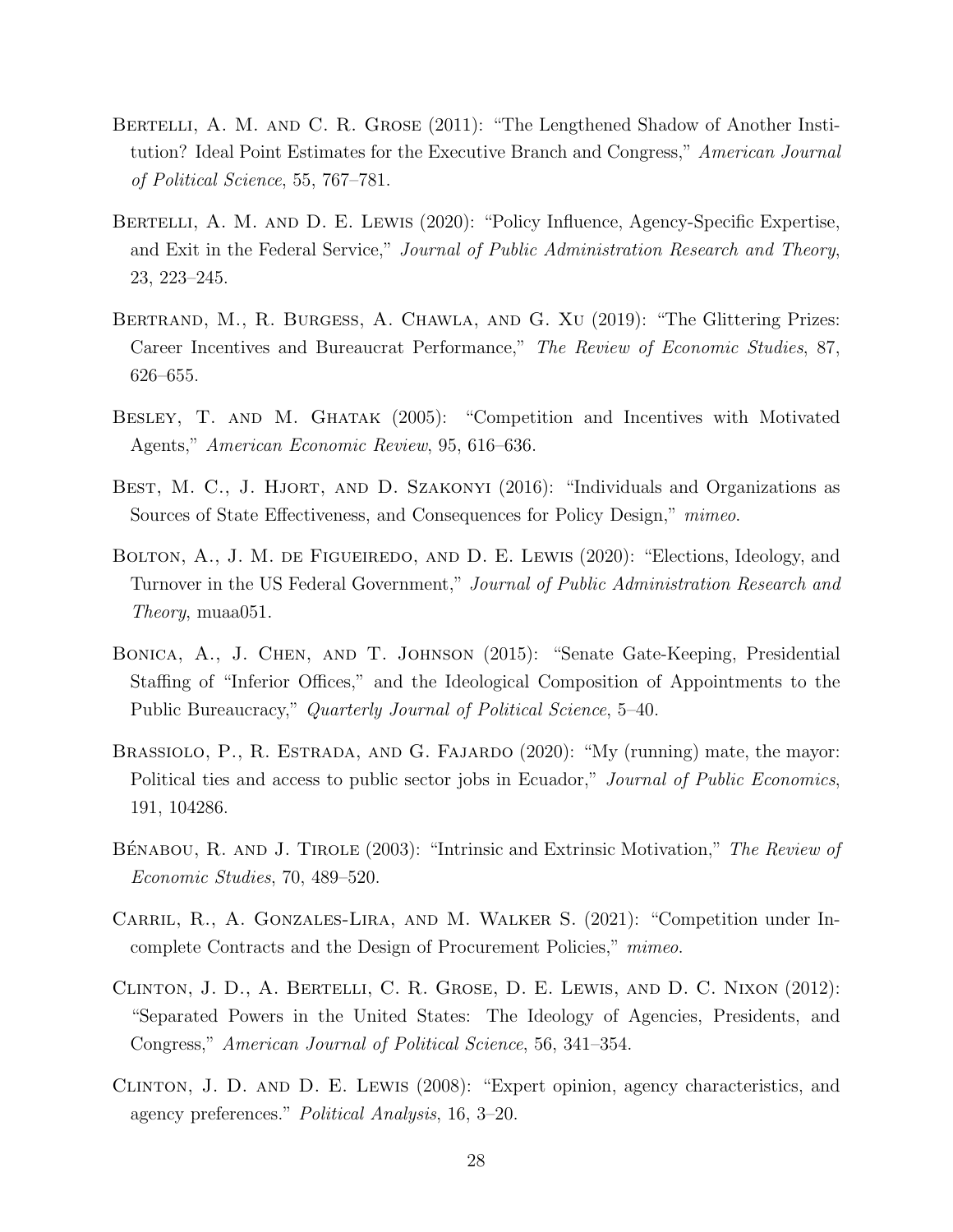- <span id="page-30-10"></span>Cole, R. L. and D. A. Caputo (1979): "Presidential Control of the Senior Civil Service: Assessing the Strategies of the Nixon Years," American Political Science Review, 73, 399– 413.
- <span id="page-30-3"></span>Colonnelli, E., M. Prem, and E. Teso (2020): "Patronage and Selection in Public Sector Organizations," American Economic Review, 110, 3071–99.
- <span id="page-30-8"></span>DAVIS, C. M. AND M. GREENE (2017): "Presidential Appointee Positions Requiring Senate Confirmation and Committees Handling Nominations," Congressional Research Service.
- <span id="page-30-7"></span>DECAROLIS, F., R. FISMAN, P. PINOTTI, AND S. VANNUTELLI (2020a): "Rules, Discretion, and Corruption in Procurement: Evidence from Italian Government Contracting," Working Paper 28209, National Bureau of Economic Research.
- <span id="page-30-2"></span>Decarolis, F., L. M. Giuffrida, E. Iossa, V. Mollisi, and G. Spagnolo (2020b): "Bureaucratic Competence and Procurement Outcomes," The Journal of Law, Economics, and Organization.
- <span id="page-30-5"></span>DESERRANNO, E. (2019): "Financial Incentives as Signals: Experimental Evidence from the Recruitment of Village Promoters in Uganda," American Economic Journal: Applied Economics, 11, 277–317.
- <span id="page-30-0"></span>DEWATRIPONT, M., I. JEWITT, AND J. TIROLE (1999): "The Economics of Career Concerns, Part II: Application to Missions and Accountability of Government Agencies," The Review of Economic Studies, 66, 199–217.
- <span id="page-30-6"></span>DOHERTY, K., D. E. LEWIS, AND S. LIMBOCKER (2019): "Executive control and turnover in the senior executive service." ournal of Public Administration Research and Theory, 29, 159–74.
- <span id="page-30-1"></span>Evans, P. and J. E. Rauch (1999): "Bureaucracy and Growth: A Cross-National Analysis of the Effects of "Weberian" State Structures on Economic Growth," American Sociological Review, 64, 748–765.
- <span id="page-30-9"></span>FILE, T. (2018): "Characteristics of Voters in the Presidential Election of 2016," mimeo.
- <span id="page-30-4"></span>Fiva, J. H., B. Geys, T.-R. Heggedal, and R. Sørensen (2021): "Political Alignment and Bureaucratic Pay," Journal of Public Administration Research and Theory.
- <span id="page-30-11"></span>HALPER, E. (2017): "Civil servants charge Trump is sidelining workers with expertise on climate change and environment," Los Angeles Times, October 4.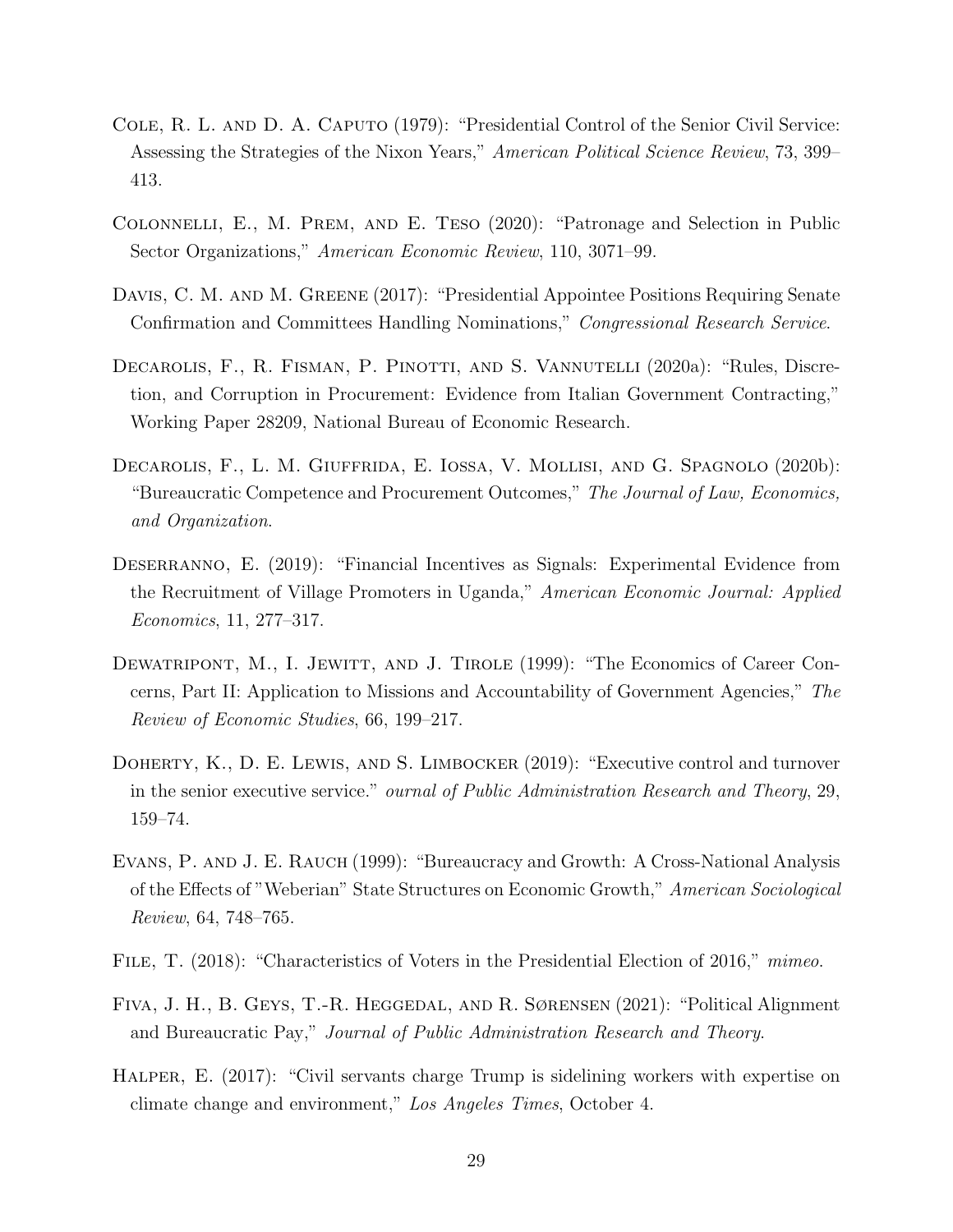- <span id="page-31-2"></span>Iyer, L. and A. Mani (2011): "Traveling Agents: Political Change and Bureaucratic Turnover in India," Review of Economics and Statistics.
- <span id="page-31-1"></span>Kang, K. and R. A. Miller (2020): "Winning by Default: Why is There So Little Competition in Government Procurement?" mimeo.
- <span id="page-31-4"></span>Khan, A. Q., A. I. Khwaja, and B. A. Olken (2016): "Tax Farming Redux: Experimental Evidence on Performance Pay for Tax Collectors," Quarterly Journal of Economics, 131, 219–271.
- <span id="page-31-5"></span>- (2018): "Making Moves Matter: Experimental Evidence on Incentivizing Bureaucrats through Performance-Based Postings," American Economic Review, Forthcoming.
- <span id="page-31-7"></span>Khan, Y. (2021): "Mission Motivation and Public Sector Performance: Experimental Evidence from Pakistan," Job market paper.
- <span id="page-31-6"></span>Leaver, C., O. Ozier, P. Serneels, and A. Zeitlin (2020): "Recruitment, Effort, and Retention Effects of Performance Contracts for Civil Servants: Experimental Evidence from Rwandan Primary Schools," American Economic Review.
- <span id="page-31-8"></span>Nixon, D. C. (2004): "Separation of Powers and Appointee Ideology," Journal of Law, Economics, and Organizations, 20, 438–457.
- <span id="page-31-12"></span>Pfiffner, J. P. (2001): "Presidential Appointments: Recruiting Executive Branch Leaders," in Innocent Until Nominated: The Breakdown of the Presidential Appointments Process., ed. by G. C. Mackenzie.
- <span id="page-31-0"></span>PLUMER, B. AND C. DAVENPORT (2019): "Science Under Attack: How Trump Is Sidelining Researchers and Their Work," The New York Times, December 28.
- <span id="page-31-10"></span>Shimabukuro, J. O. and J. A. Staman (2019): "Categories of Federal Civil Service Employment: A Snapshot," mimeo.
- <span id="page-31-13"></span>Subcommittee on Manpower and Civil Service (1976): "Final Report on Violations and Abuses of Merit Principles in Federal Employment," Government Printing Office.
- <span id="page-31-9"></span>Szucs, F. (2020): "Discretion and Favoritism in Public Procurement," Job Market Paper.
- <span id="page-31-11"></span>The Plum Book (2020): "United States Government Policy and Supporting Positions," Government Printing Office.
- <span id="page-31-3"></span>Xu, G. (2018): "The Costs of Patronage: Evidence from the British Empire," American Economic Review, Forthcoming.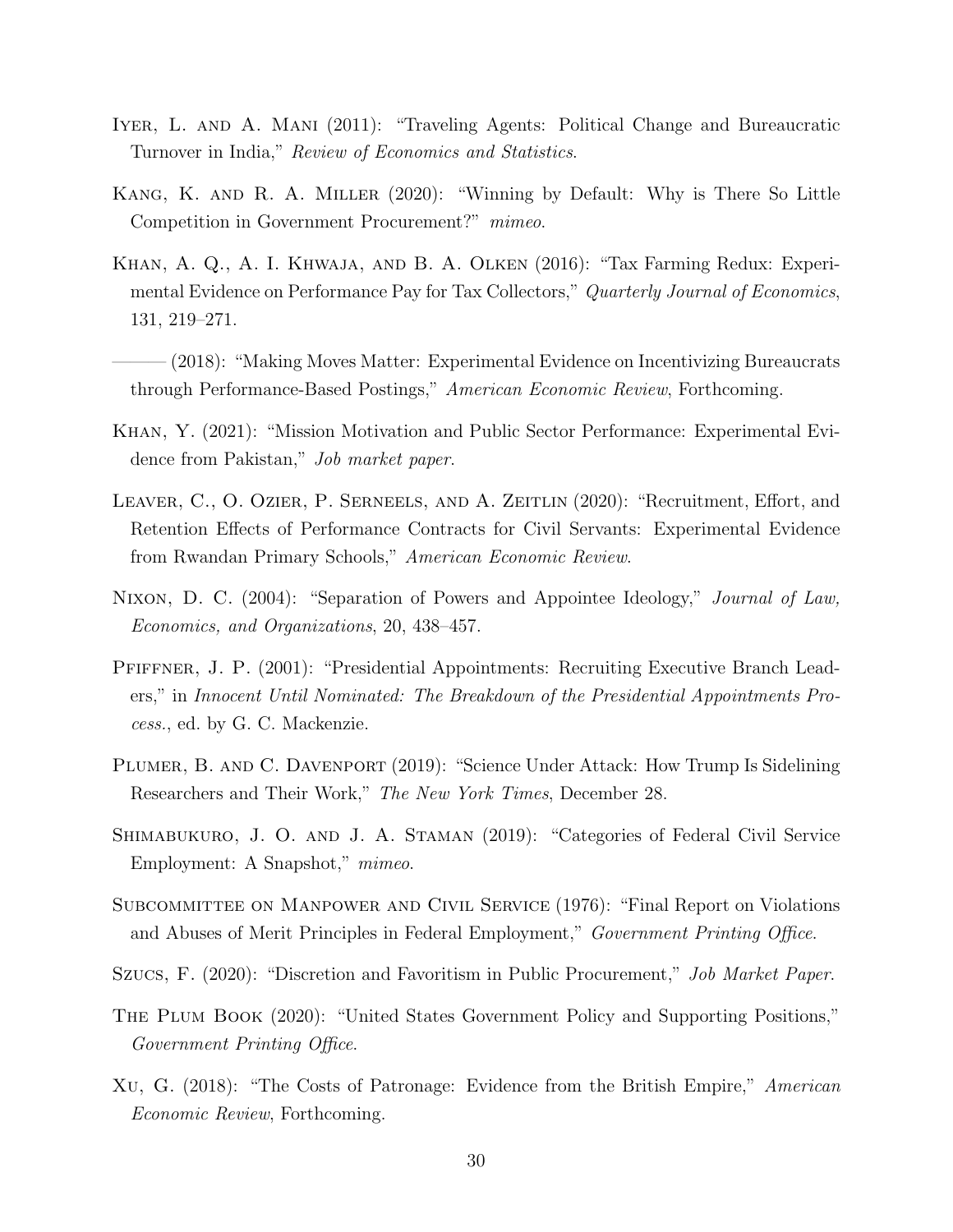# Figures and Tables



<span id="page-32-0"></span>Figure 1: Categorization of Positions in the U.S. Federal Bureaucracy

Notes: Breakdown of positions in the U.S. federal bureaucracy by the type of appointment (political appointments vs. non-political civil service appointments). The numbers reported are the total number of unique employee-quarter observations in each position type between 1997-2019. The shares are shown in parentheses.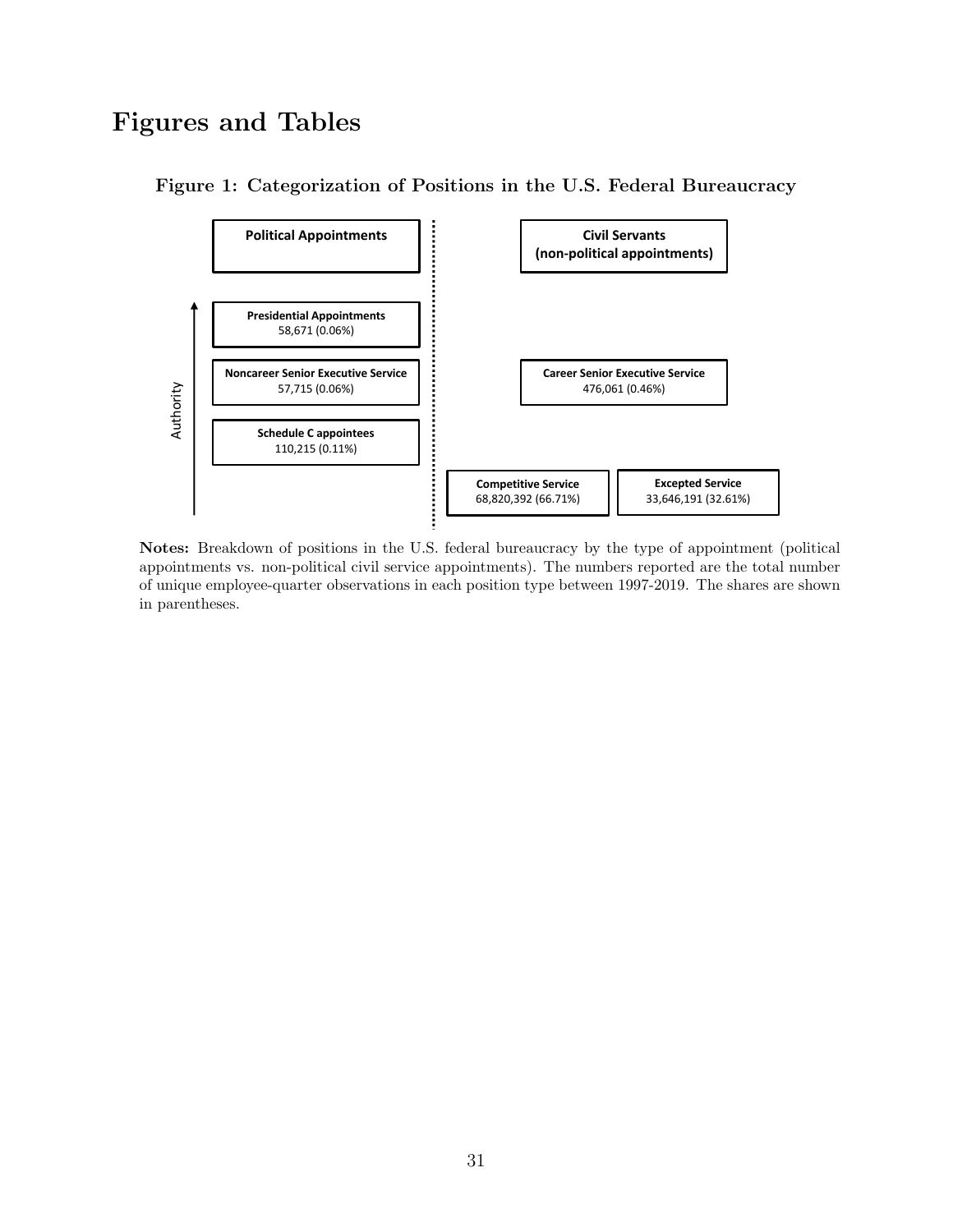<span id="page-33-0"></span>

Figure 2: Partisan Affiliation of Political Appointees

Notes: Share of political appointees (presidential appointments, non-career senior executive service, schedule C appointees) by party over time. Dashed vertical lines mark presidential terms.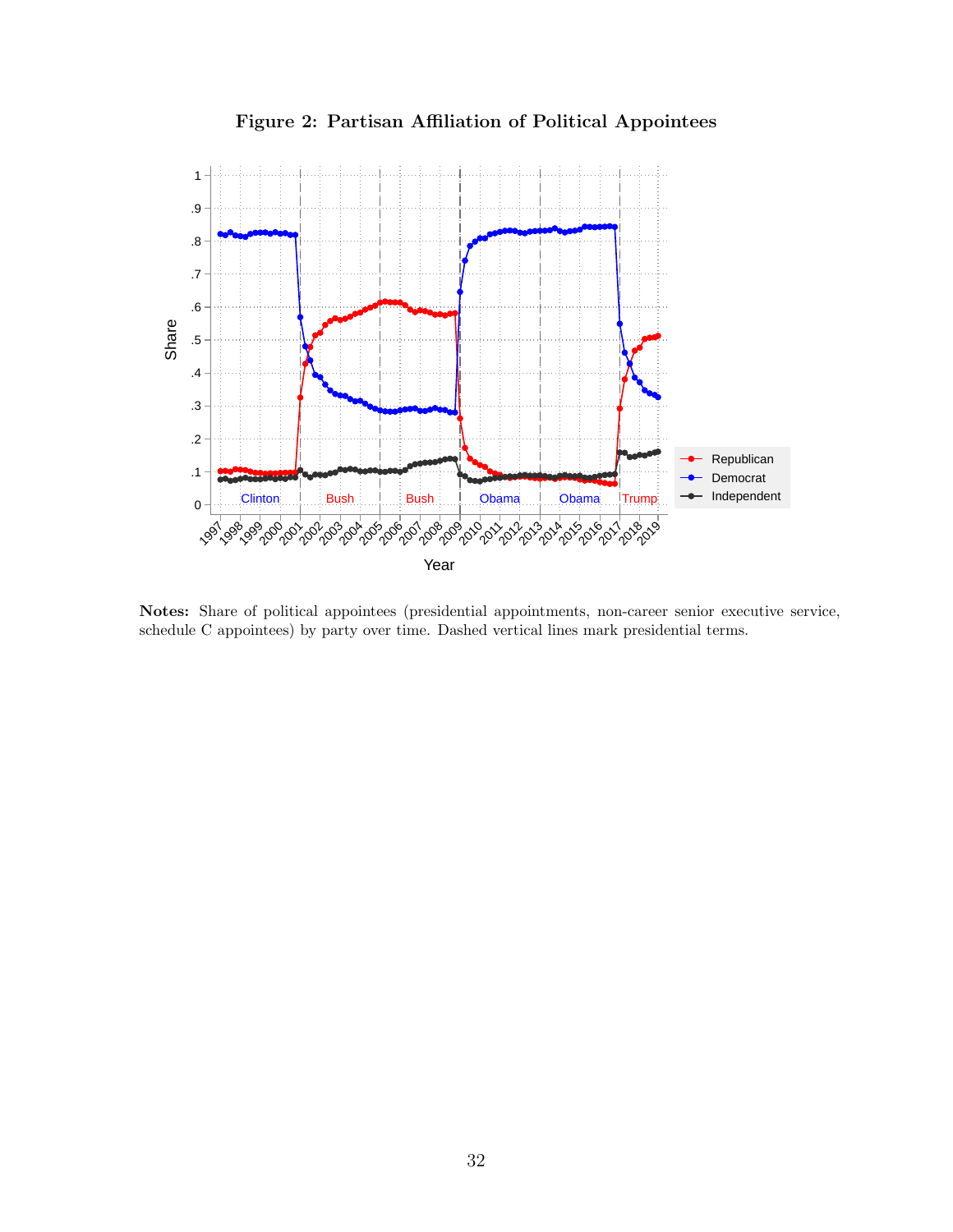

<span id="page-34-0"></span>Figure 3: Share of Political Appointees Leaving Around Presidential Transitions

(c) Clinton-Bush Transition

Notes: Share of exits among political appointees around presidential transitions. Exit at t takes place if an individual is present in quarter t and not in  $t + 1$ . Dashed vertical line marks the first quarter in the year of the transition.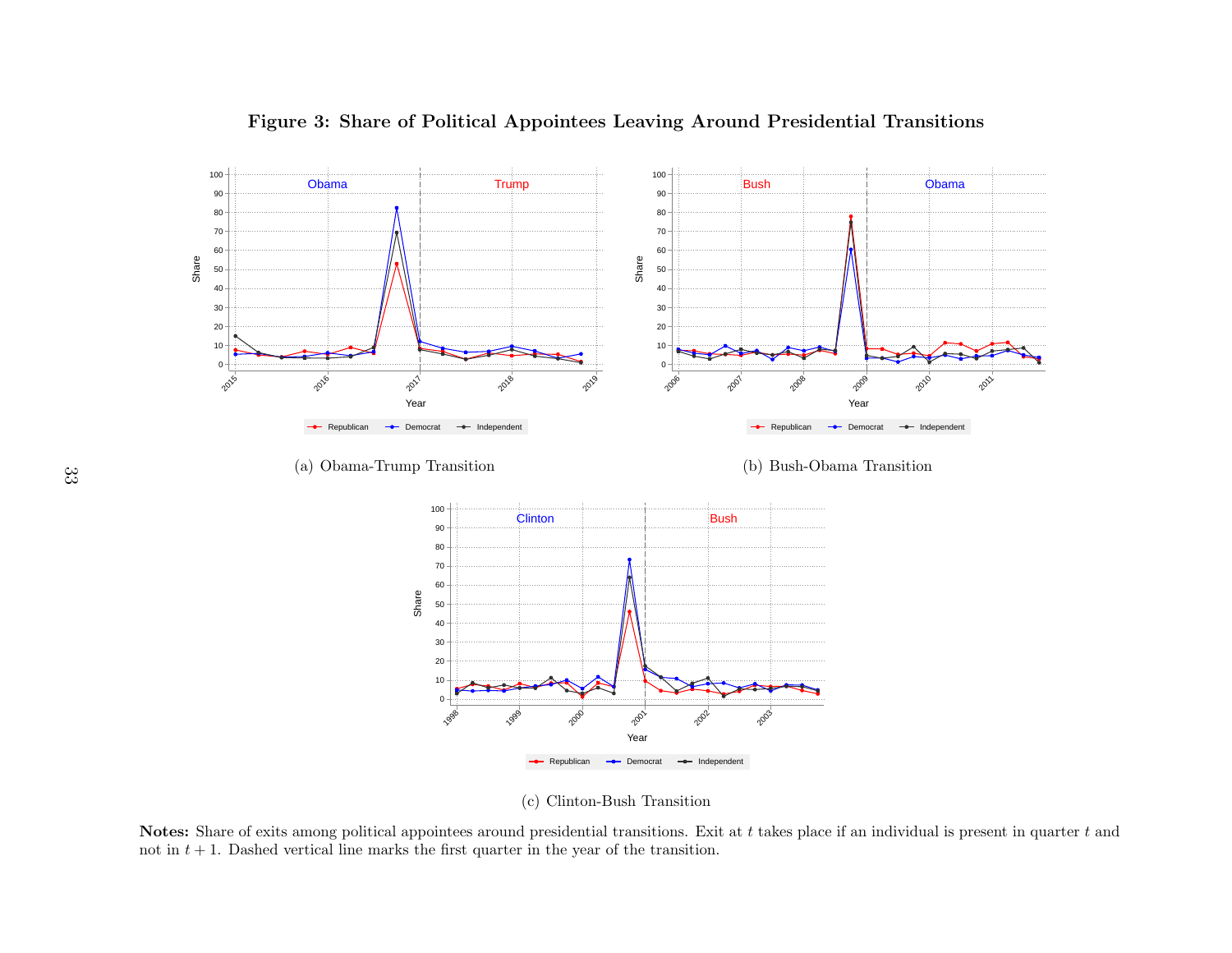<span id="page-35-0"></span>

Figure 4: Partisan Affiliation of Civil Servants

Notes: Share of other (non-political) civil servants (competitive service, career senior executive service, excepted service) by party over time. Dashed vertical lines mark presidential terms.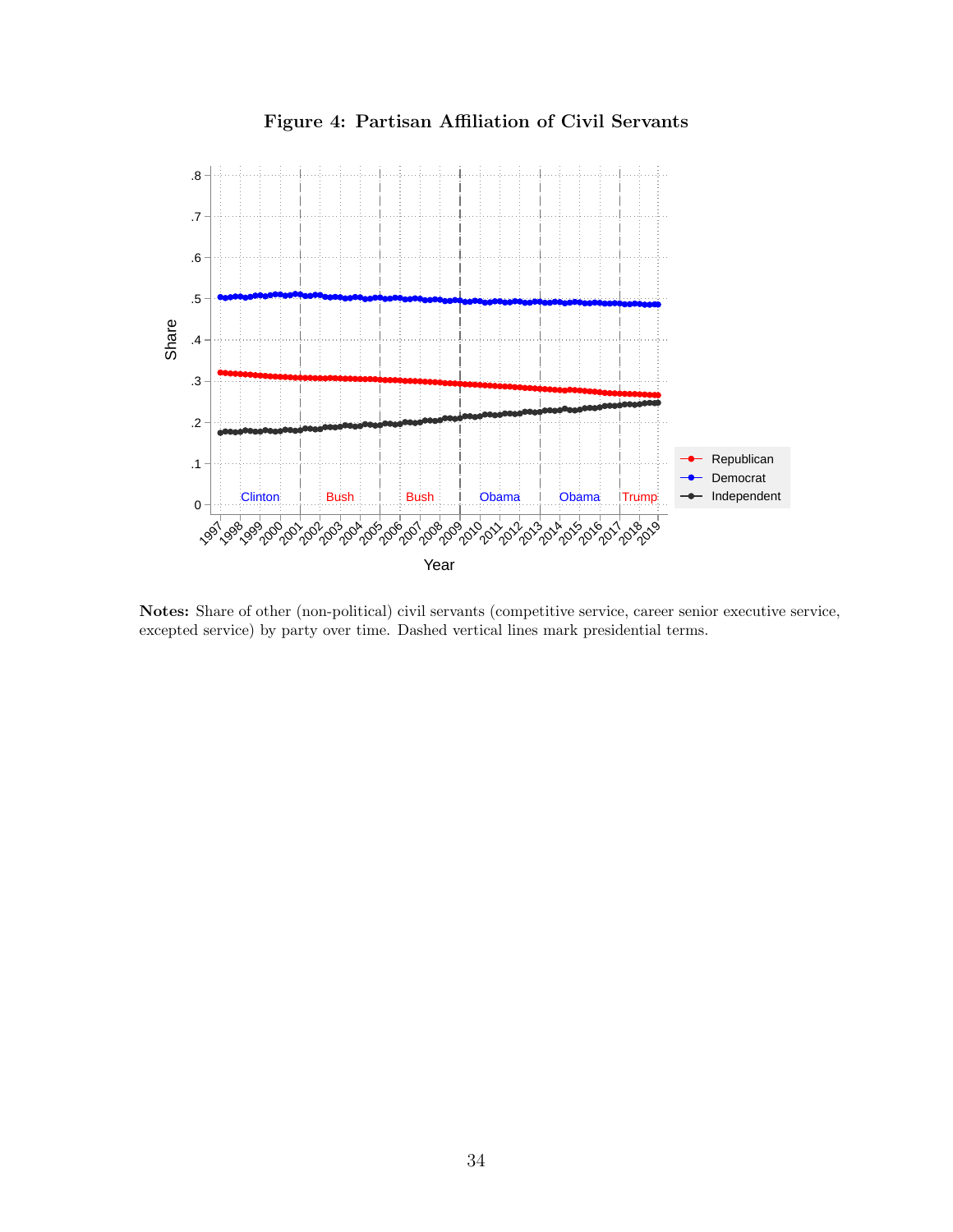

## <span id="page-36-0"></span>Figure 5: Share of Civil Servants Leaving Around Presidential Transitions

(c) Clinton-Bush Transition

Notes: Share of exits among (non-political) civil servants around presidential transitions. Exit at <sup>t</sup> takes <sup>p</sup>lace if an individual is present inquarter t and not in  $t + 1$ . Dashed vertical line marks the first quarter in the year of the transition.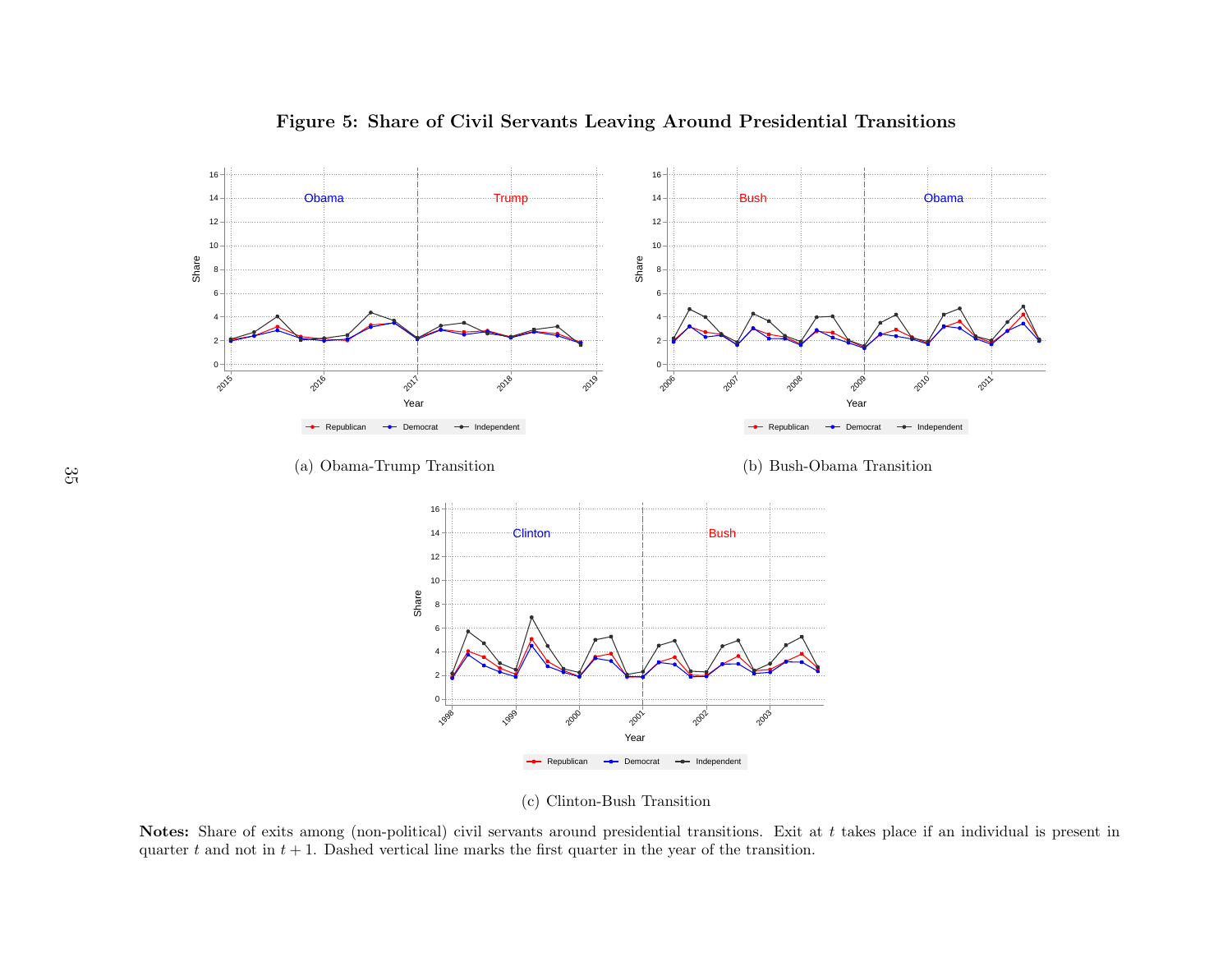<span id="page-37-0"></span>



Notes: Relationship between the share of Democrats in the OPM data and the Agency Ideology Score of Clinton and Lewis (2008), which measures expert assessments' of the degree to which a department or agency is liberal (low) to conservative (high). The graph includes all the departments and major agencies, for which we observe at least 100 civil servants in our data. Departments and the largest agencies are highlighted. The best-fit line, coefficient and p-value are from a regression of Share Democrats on the Agency Ideology Score, using data from all departments and agencies with at least 100 civil servants in our data.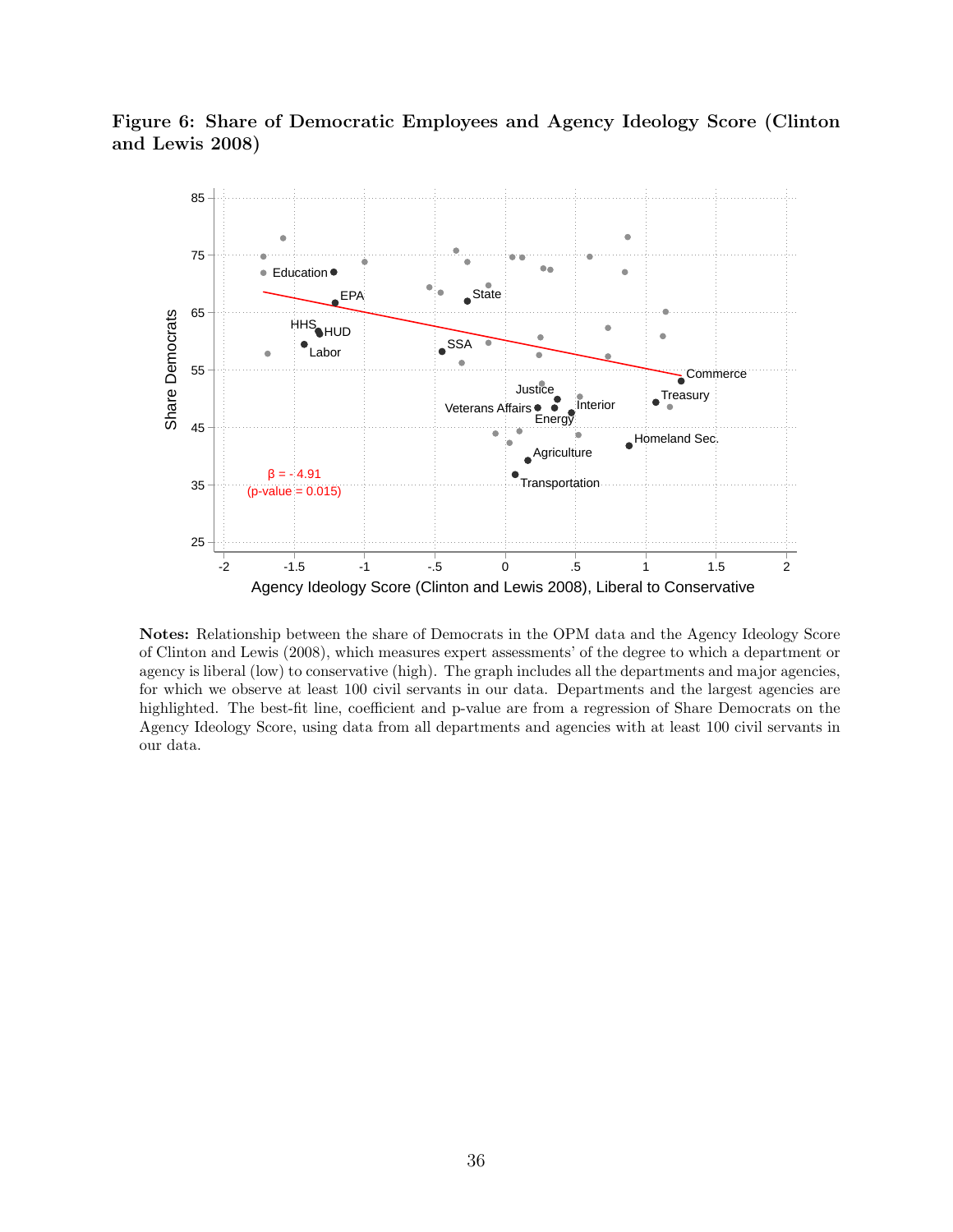<span id="page-38-0"></span>Figure 7: Share of Democratic Employees Increases Along the Hierarchy



(b) Increase in Democratic Presence Relative to General Schedule Level

Notes: Panel (a) shows the share of civil servants by party at the lower General Schedule level (below grade 13), the top General Schedule level (grade 13 or above) and the Senior Executive level. Panel (b) reports coefficients from estimating four different versions of [Equation 1,](#page-19-2) and show the gap in the share of Democrats at the top General Schedule level and the Senior Executive level relative to the lower General Schedule level. These gaps are reported after conditioning only on quarter fixed effects, on bureau-quarter fixed effects, adding a control for the number of quarters of experience in the federal bureaucracy, and adding education level fixed effects. Reporting 95% confidence intervals, based on standard errors clustered at the individual level.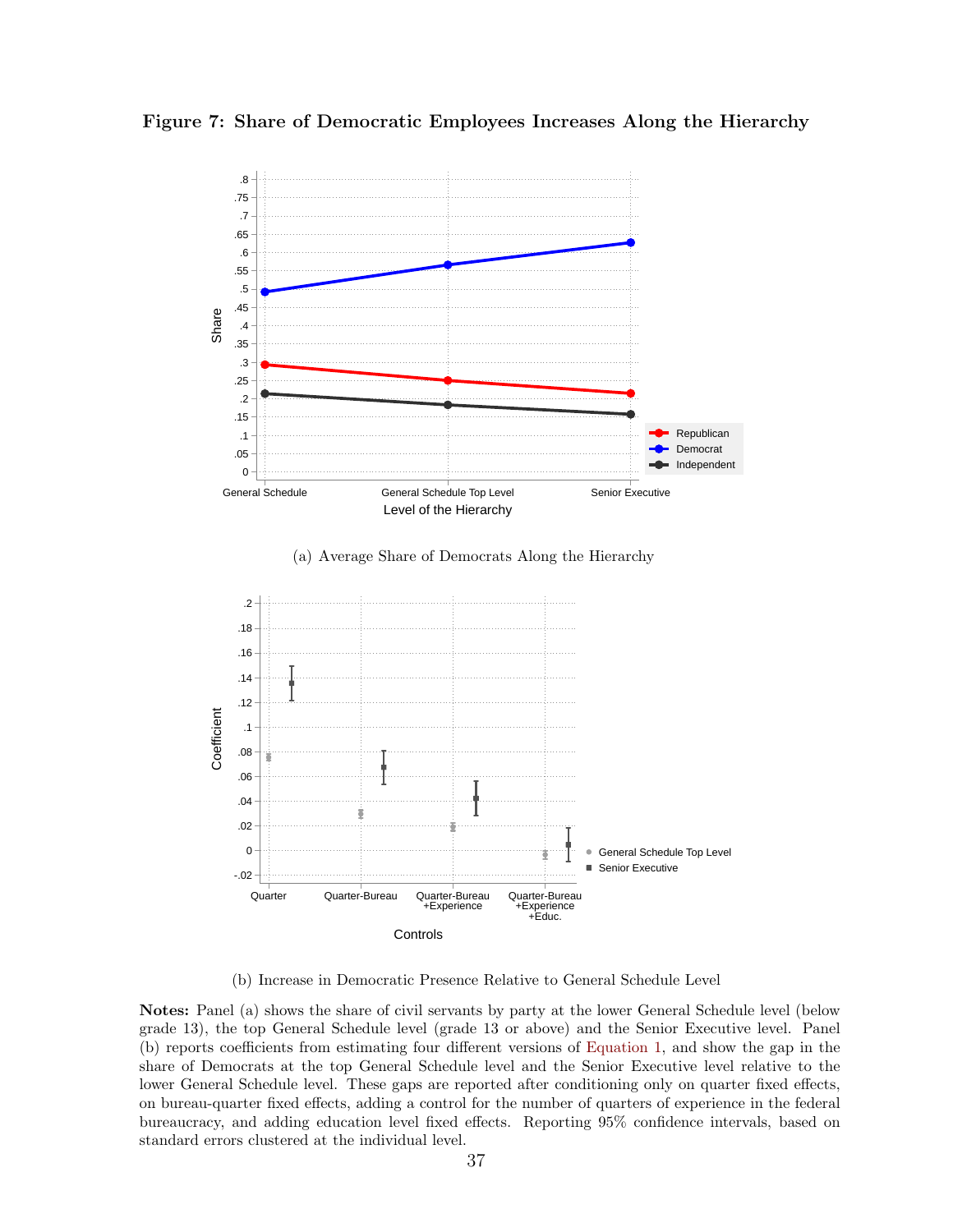<span id="page-39-0"></span>



(a) Survival Probability Across Partisan Affiliations



(b) Democrats vs Republicans/independents Survival Probability

Notes: Panel (a) shows the share of civil servants who did not leave (i.e. survived) as a function of quarter from entry, broken down by party. Panel (b) shows the difference in the probability of survival between Democrats and Republicans/independents as a function of quarter from entry. The differential survival probability is expressed relative to the mean survival probability among Republicans and independents.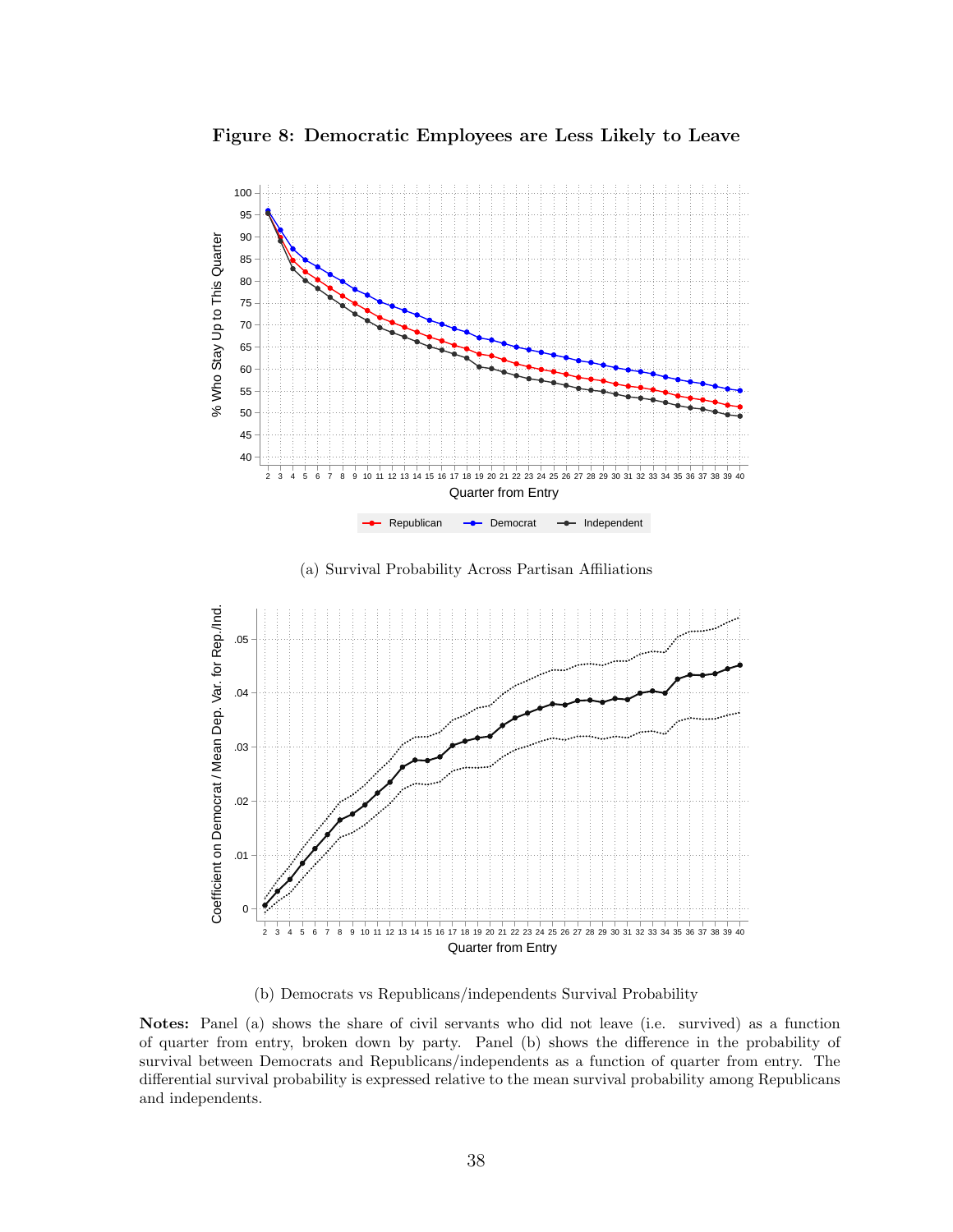Figure 9: Greater political alignment decreases cost overrun

<span id="page-40-0"></span>

Notes: The figure shows the partial correlation between *share of political alignment* and *relative cost* overrun in a bin scatter plot. The relationship shown is after partialing out individual fixed effects and year  $\times$  quarter fixed effects (see [Table 6,](#page-47-0) column 1).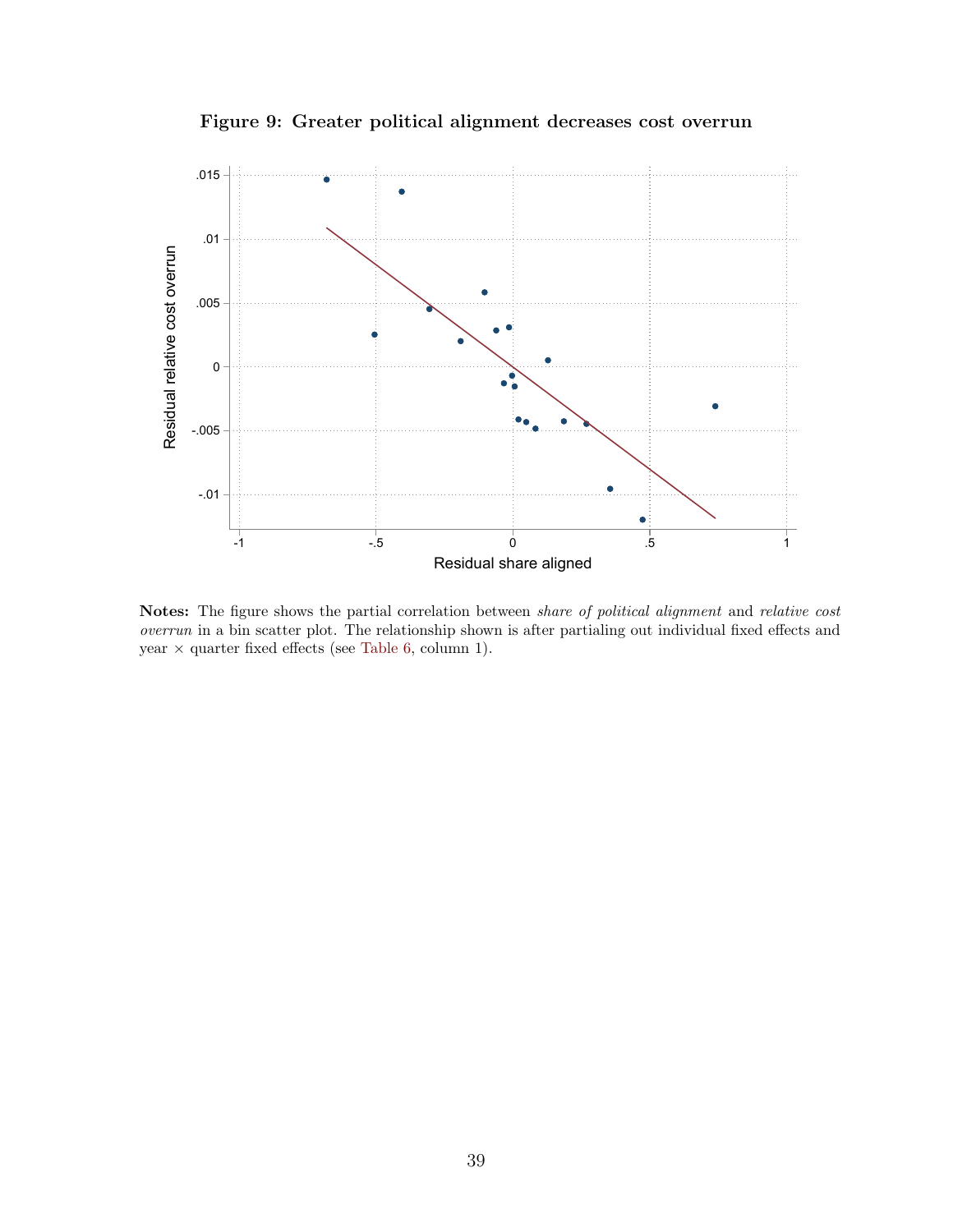

# Figure 10: Morale and mission increase with political alignment

<span id="page-41-0"></span>(a) Measures of general morale

(b) Measures of identification with mission

 variables. All dependent variables are on the Likert scale (1: Strongly disagree, 5: Strongly agree) and standardized to have <sup>a</sup> mean <sup>0</sup> and SD 1.<sup>2</sup><br>Likely Democrat x Democrat President<br>
ceneral morale<br>
sion coefficient of *Likely Democ*<br>
e on the Likert scale (1: Strong<br>
averages of all measures in the<br>
based on standard errors cluste: <sup>2</sup>  $^{0}$   $^{0}$ <br>
Likely Democrat x Democrat President<br>
entification with mission<br>
quation Equation 4 for different depends and table is reported in Appendix Tabl<br>
rtment-level. Notes: Each row reports the regression coefficient of *Likely Democrat*  $\times$  *Democrat President* from equation [Equation](#page-25-4) 4 for different dependent Morale index and Mission index are averages of all measures in their respective panel. The regression table is reported in Appendix Table C11. Reporting 95% confidence intervals, based on standard errors clustered at the Sex  $\times$  Minority  $\times$  Department-level.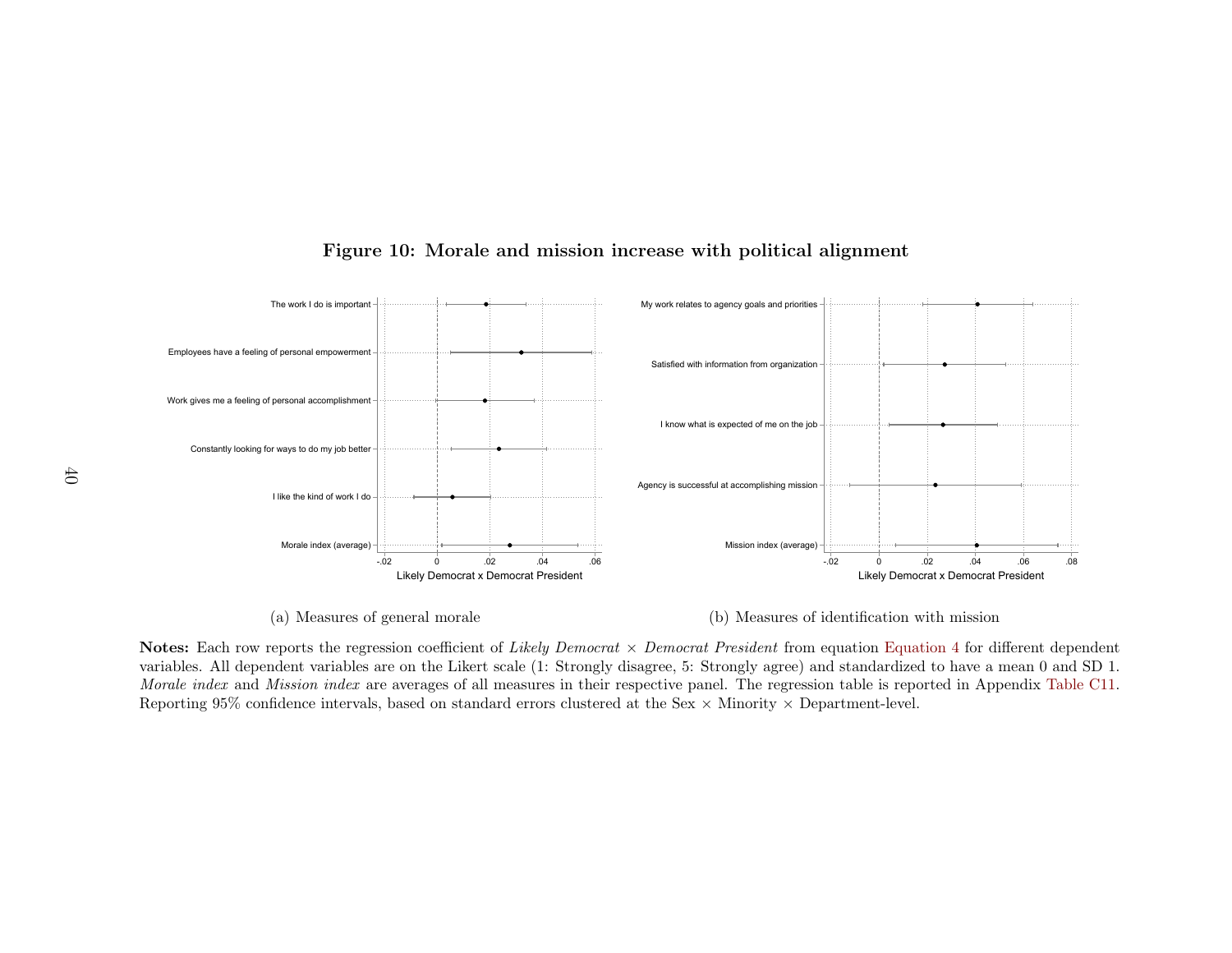<span id="page-42-0"></span>Table 1: Average Differences in Observables Between Matched and Unmatched Bureaucrats

|                                      | $\left(1\right)$ | $\left( 2\right)$ | $\left( 3\right)$ | $\left(4\right)$ | $\overline{(5)}$ | (6)                 |
|--------------------------------------|------------------|-------------------|-------------------|------------------|------------------|---------------------|
|                                      | Matched          |                   |                   | Unmatched        |                  | Matched - Unmatched |
|                                      | Mean             | Std. dev.         | Mean              | Std. dev.        | Difference       | Standard error      |
| Age less than 30                     | 0.413            | 0.492             | 0.448             | 0.497            | $-0.035$         | 0.001               |
| Age $30-40$                          | 0.263            | 0.440             | 0.250             | 0.433            | 0.013            | 0.001               |
| Age $40-50$                          | 0.176            | 0.381             | 0.161             | 0.368            | 0.015            | 0.000               |
| Age $50-60$                          | 0.113            | 0.316             | 0.102             | 0.302            | 0.011            | 0.000               |
| Age more than 60                     | 0.035            | 0.184             | 0.038             | 0.192            | $-0.003$         | 0.000               |
| Highest education: college           | 0.237            | 0.425             | 0.219             | 0.413            | 0.019            | 0.001               |
| Highest education: more than college | 0.278            | 0.448             | 0.247             | 0.432            | 0.030            | 0.001               |
| Quarters in federal bureaucracy      | 43.838           | 43.903            | 34.920            | 41.980           | 8.918            | 0.052               |
| Annual pay in USD                    | 41,216           | 34,994            | 38,812            | 33,214           | 2,404            | 41.480              |
| Employed in DC                       | 0.117            | 0.321             | 0.134             | 0.341            | $-0.018$         | 0.000               |
| Observations                         | 1,263,181        |                   | 1,546,726         |                  | 2,809,907        |                     |

Notes: Descriptive statistics of individuals (mean and standard deviation) for which party affiliation is available (matched, columns 1-2) and for those for which party affiliation is unavailable (unmatched, columns 3-4). Column 5 reports the mean differences and column 6 the corresponding standard errors. Sample includes all civil servants with non-redacted names serving between 1997-2019.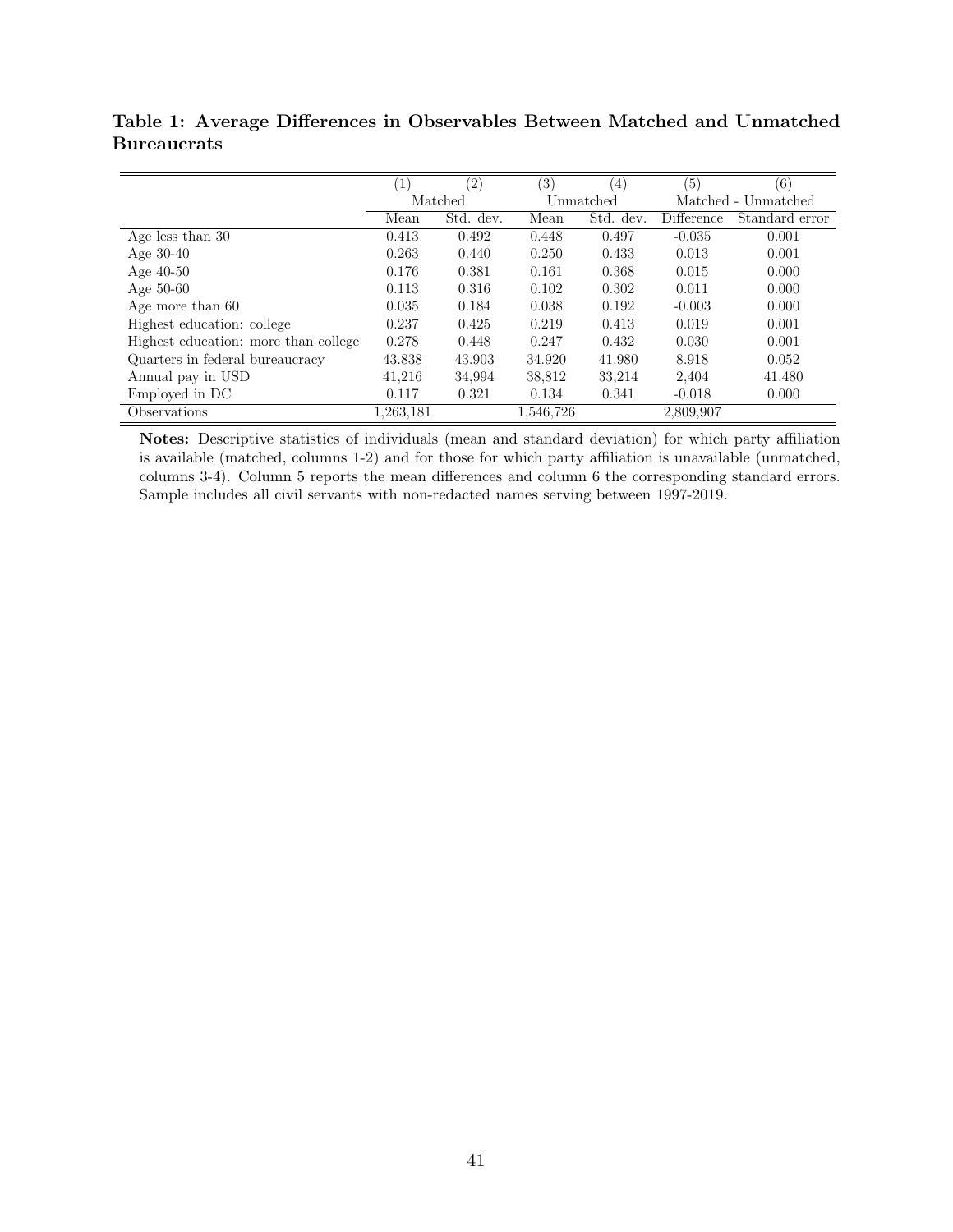|                               | (1)         | (2)                  | (3)                    | (4)        | (5)              | (6)        | (7)                | (8)        |  |
|-------------------------------|-------------|----------------------|------------------------|------------|------------------|------------|--------------------|------------|--|
|                               |             | Employee is Democrat | Employee is Republican |            | Hire is Democrat |            | Hire is Republican |            |  |
| Panel A: Political Appointees |             |                      |                        |            |                  |            |                    |            |  |
| President Democrat            | $0.497***$  | $0.494***$           |                        |            | $0.550***$       | $0.551***$ |                    |            |  |
|                               | (0.011)     | (0.011)              |                        |            | (0.011)          | (0.011)    |                    |            |  |
| President Republican          |             |                      | $0.459***$             | $0.459***$ |                  |            | $0.508***$         | $0.508***$ |  |
|                               |             |                      | (0.011)                | (0.011)    |                  |            | (0.011)            | (0.011)    |  |
| Observations                  | 82,735      | 82,733               | 82,735                 | 82,733     | 6,716            | 6.665      | 6,716              | 6,665      |  |
| Effect size                   | $+152%$     | $+151%$              | $+504%$                | $+504\%$   | $+191%$          | $+192\%$   | $+677\%$           | $+687%$    |  |
| Panel B: Civil Servants       |             |                      |                        |            |                  |            |                    |            |  |
| President Democrat            | $-0.001***$ | $-0.002***$          |                        |            | $0.012***$       | $0.005***$ |                    |            |  |
|                               | (0.000)     | (0.000)              |                        |            | (0.001)          | (0.001)    |                    |            |  |
| President Republican          |             |                      | $0.001***$             | $0.000**$  |                  |            | $0.004***$         | 0.000      |  |
|                               |             |                      | (0.000)                | (0.000)    |                  |            | (0.001)            | (0.001)    |  |
| Observations                  | 38,671,839  | 38,671,833           | 38,671,839             | 38,671,833 | 1,246,262        | 1,246,248  | 1,246,262          | 1,246,248  |  |
| Effect size                   | $-0.2\%$    | $-0.4\%$             | $+0.3\%$               | $+0.2\%$   | $+2.7\%$         | $+1.2\%$   | $+1.6\%$           | $+0.0\%$   |  |
| Bureau FEs                    | No          | Yes                  | N <sub>o</sub>         | Yes        | No               | Yes        | N <sub>o</sub>     | Yes        |  |

<span id="page-43-0"></span>Table 2: Political Cycles Among Political Appointees and Civil Servants

Notes: Regression estimates of the party alignment effect. The unit of observation is the individualquarter. The sample covers all matched individuals between 1997-2019. Panel A restricts the sample to political appointees (presidential appointments, non-career senior executive service, schedule C appointees). Panel B restricts the sample to civil servants (competitive service, career senior executive service, excepted service). All regressions include a linear time trend. In columns 1-2, the dependent variable is a dummy that is 1 if the civil servant is a Democrat. In columns 3-4, the dependent variable is a dummy that is 1 if the civil servant is a Republican. Columns 5-8 restrict the sample to new entrants. New entrants are defined as individuals we observe in that quarter in the OPM data, but not in the previous quarter. In columns 5-6, the dependent variable is a dummy that is 1 if the new entrant is a Democrat. In columns 7-8, the dependent variable is a dummy that is 1 if the new entrant is a Republican. *President Democrat* is a dummy that is 1 if the president is a Democrat, and 0 otherwise. President Republican is a dummy that is 1 if the president is a Republican, and 0 otherwise. Bureau FEs are fixed effects for departmental sub-units (agency/subelement). The effect size is defined as the estimated coefficient divided by the mean of the dependent variable when the president is Republican (columns 1, 2, 5, and 6) or Democrat (columns 3, 4, 7, and 8). The standard errors are clustered at the individual-level. \*\*\*  $p < 0.01$ , \*\*  $p < 0.05$ , \*  $p < 0.1$ .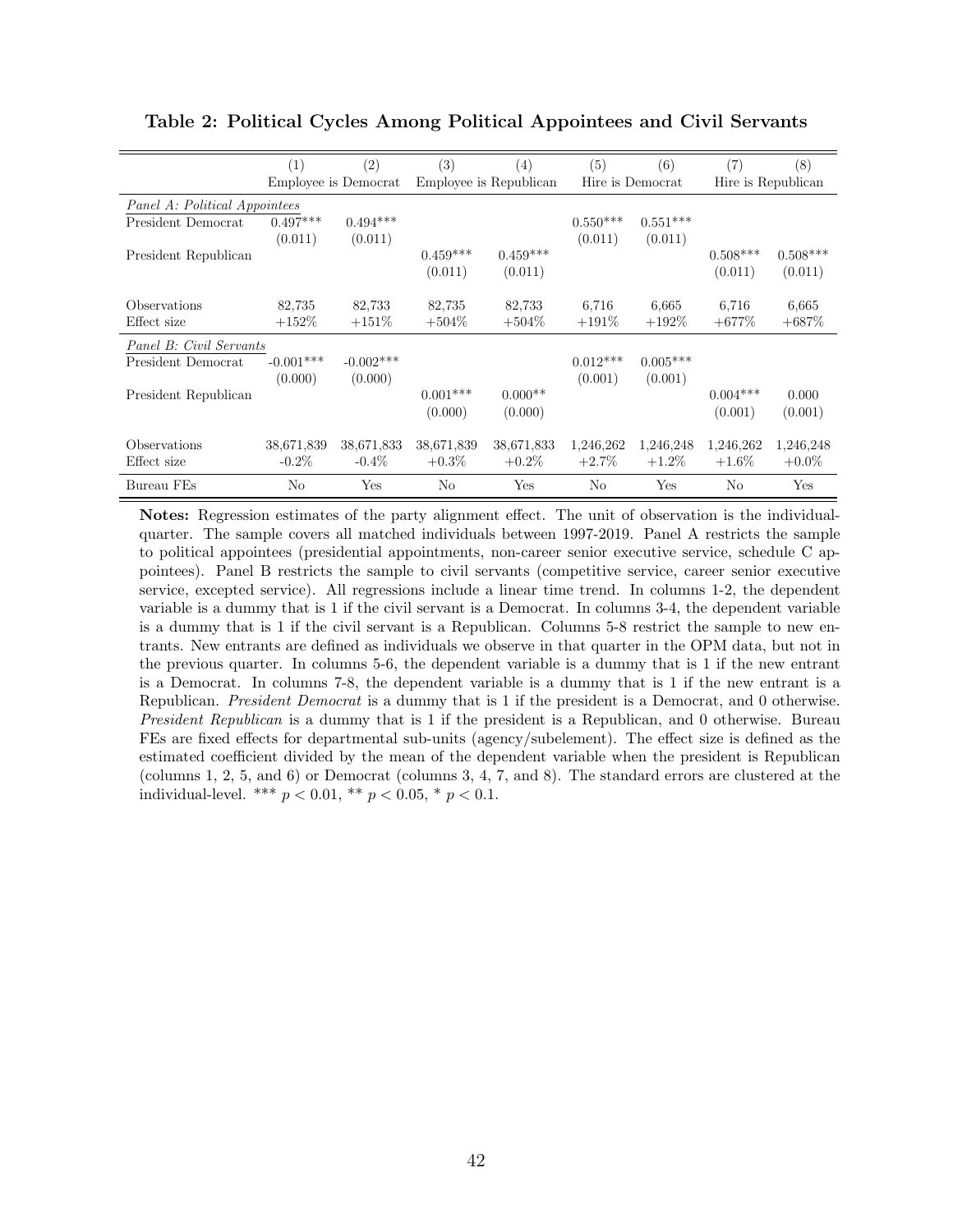<span id="page-44-0"></span>

|                            | (1)         | $^{\prime}2)$ | (3)       | $\left(4\right)$         | (5)        | (6)        |
|----------------------------|-------------|---------------|-----------|--------------------------|------------|------------|
|                            |             | Log total pay |           | Transferred away from DC |            |            |
| Politically aligned        | $0.0006***$ | $-0.0003**$   | 0.0002    | 0.0001                   | $-0.0005$  | $-0.0006$  |
|                            | (0.0001)    | (0.0001)      | (0.0001)  | (0.0001)                 | (0.0007)   | (0.0007)   |
| <i><b>Observations</b></i> | 37,795,051  | 37,794,485    | 3.791.990 | 3.790.618                | 93,437     | 89,536     |
| Sample                     | All         | All           | Non-SES   | Non-SES                  | <b>SES</b> | <b>SES</b> |
| Individual FEs             | Yes         | Yes           | Yes       | Yes                      | Yes        | Yes        |
| Year-Quarter FEs           | Yes         | No            | Yes       | No                       | Yes        | No         |
| Year-Quarter-Bureau FEs    | No          | Yes           | No        | Yes                      | No         | Yes        |

Table 3: Political Alignment and Career Progression

Notes: Regression estimates of the party alignment effect on pay and transfers away from DC. The unit of observation is the individual-quarter. The sample covers all matched (non-political) civil servants between 1997-2019. In columns 3-4, the sample is restricted to civil servants who work in DC and are not members of the Senior Executive Service. In columns 5-6, the sample is restricted to Senior Executive Service civil servants who work in DC. In columns 1-2, the dependent variable is the log annual total pay. In columns 3-6, the dependent variable is a dummy that is 1 if the individual's work location changed from DC to outside DC. Politically aligned is a dummy that is 1 if the civil servant and president are from the same party. Bureau FEs are fixed effects for departmental sub-units (agency/subelement). The standard errors are clustered at the individual-level. \*\*\*  $p < 0.01$ , \*\*  $p < 0.05$ , \*  $p < 0.1$ .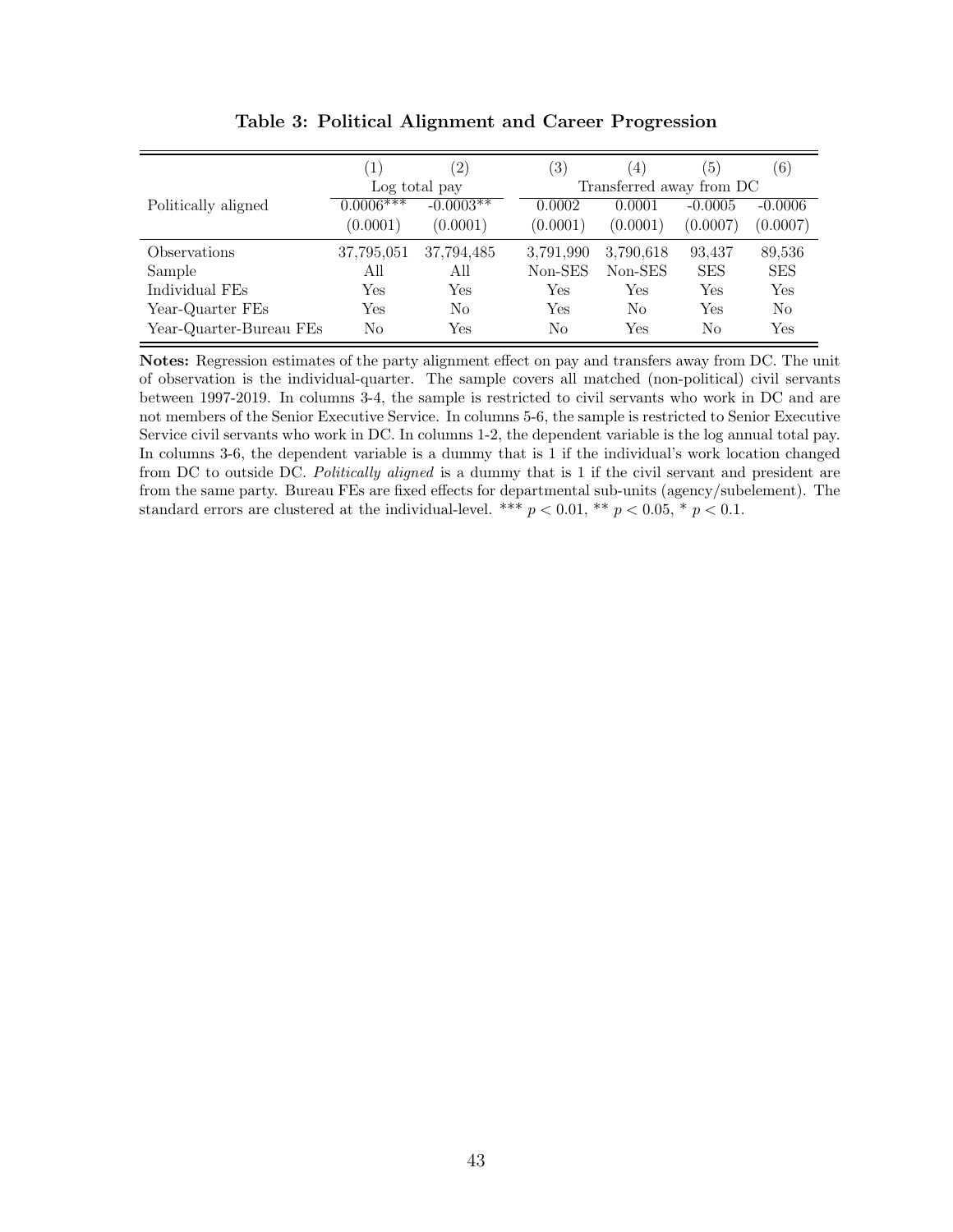|                             | (1)         | $^{\prime}2)$      | 3)          | $^{(4)}$       | $\left(5\right)$             | (6)            |
|-----------------------------|-------------|--------------------|-------------|----------------|------------------------------|----------------|
|                             |             | Has college degree |             |                | Has more than college degree |                |
| Democrat                    | $0.029***$  | $0.005***$         | $0.010***$  | $0.044***$     | $0.020***$                   | $0.020***$     |
|                             | (0.001)     | (0.001)            | (0.001)     | (0.001)        | (0.001)                      | (0.001)        |
| Republican                  | $-0.037***$ | $-0.028***$        | $-0.029***$ | $-0.039***$    | $-0.027***$                  | $-0.027***$    |
|                             | (0.002)     | (0.001)            | (0.001)     | (0.001)        | (0.001)                      | (0.001)        |
| Observations                | 1,597,048   | 1,593,070          | 1,389,662   | 1,597,048      | 1,593,070                    | 1,389,662      |
| Mean dep. var. independents | 0.544       | 0.544              | 0.536       | 0.280          | 0.280                        | 0.270          |
| Year-Quarter FEs            | Yes         | No                 | No          | Yes            | No                           | N <sub>0</sub> |
| Year-Quarter-Bureau FEs     | No          | Yes                | Yes         | N <sub>0</sub> | Yes                          | Yes            |
| Year-Quarter-Pay FEs        | No          | No                 | Yes         | No             | No                           | Yes            |

<span id="page-45-0"></span>Table 4: Democrats have higher education when they enter the bureaucracy

Notes: The unit of observation is the individual-quarter. Sample is restricted to entrants of the civil service between 1997-2019. New entrants are defined as individuals we observe in that quarter in the OPM data, but not in the previous quarter. In columns 1-3, the dependent variable is a dummy that is 1 if the entrant has a college degree (bachelor's or 4-years college degree). In columns 4-6, the dependent variable is a dummy that is 1 if the entrant has more than a college degree (graduate-level degree). Democrat is a dummy that is 1 if the individual is a Democrat and 0 otherwise. Republican is a dummy that is 1 if the individual is a Republican and 0 otherwise. The omitted category are independents. Bureau FEs are fixed effects for departmental sub-units (agency/subelement). "Mean dep. var. independents" is the mean of the dependent variable among independents. The standard errors are clustered at the individual-level. \*\*\*  $p < 0.01$ , \*\*  $p < 0.05$ , \*  $p < 0.1$ .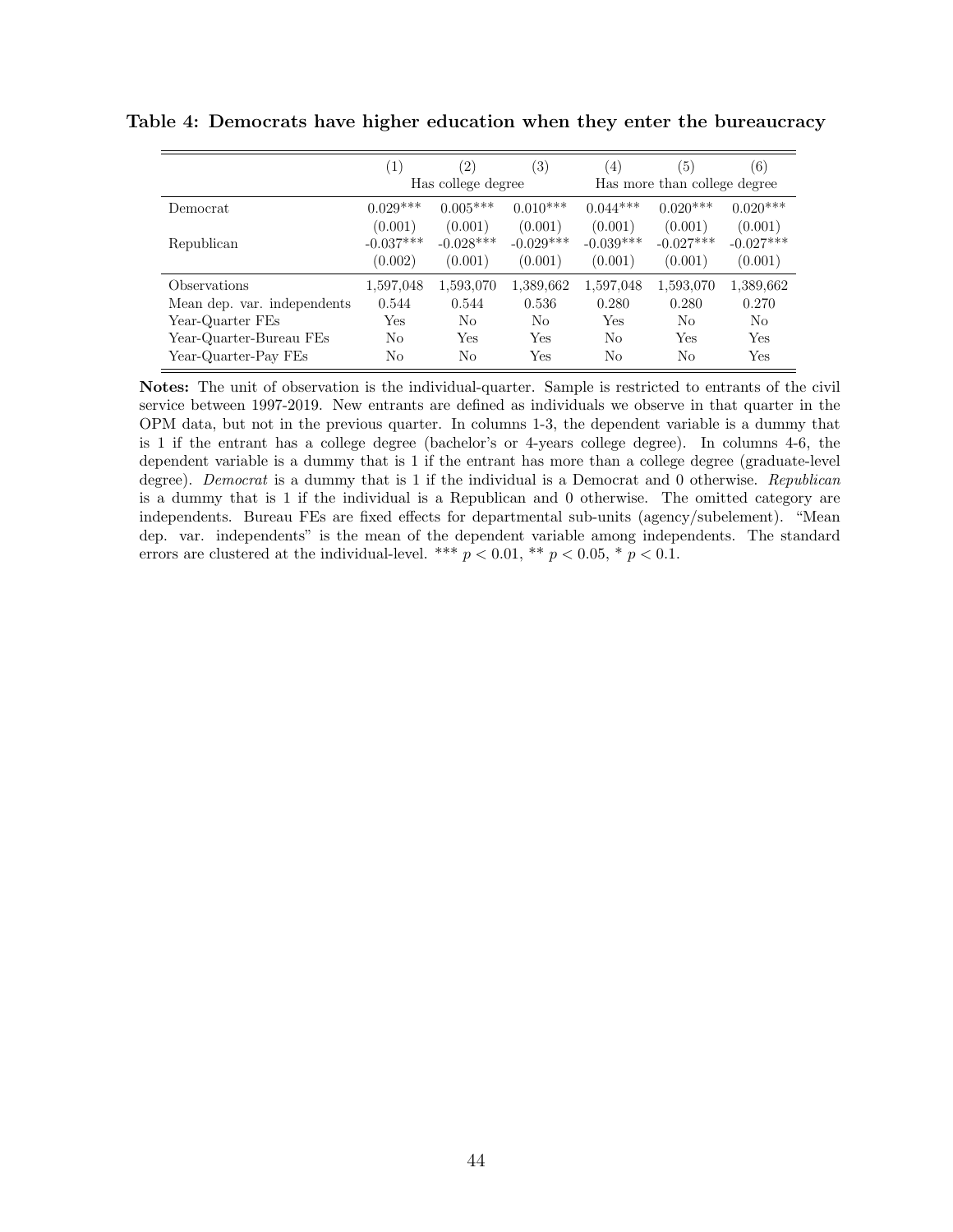<span id="page-46-0"></span>Table 5: Democrats are more likely to be promoted to higher steps of the hierarchy

|                             | $\left 1\right\rangle$ | $^{\prime 2)}$               | 3)        | (4)         | (5)                         | (6)         |
|-----------------------------|------------------------|------------------------------|-----------|-------------|-----------------------------|-------------|
|                             |                        | Promotion from top GS to SES |           |             | Promotion from GS to top GS |             |
| Democrat                    | $0.007***$             | $0.004**$                    | $0.003*$  | $0.064***$  | $-0.011**$                  | $-0.001$    |
|                             | (0.002)                | (0.002)                      | (0.002)   | (0.005)     | (0.005)                     | (0.005)     |
| Republican                  | $-0.003$               | $-0.005**$                   | $-0.003$  | $-0.104***$ | $-0.063***$                 | $-0.029***$ |
|                             | (0.002)                | (0.002)                      | (0.002)   | (0.005)     | (0.005)                     | (0.006)     |
|                             |                        |                              |           |             |                             |             |
| Observations                | 8,004,963              | 8,003,767                    | 7,960,755 | 19,525,090  | 19,523,408                  | 18,909,511  |
| Mean dep. var. independents | 0.0406                 | 0.0406                       | 0.0408    | 0.6305      | 0.6304                      | 0.6511      |
| Year-Quarter FEs            | Yes                    | No                           | No        | Yes         | No                          | No          |
| Year-Quarter-Bureau FEs     | No                     | Yes                          | Yes       | No          | Yes                         | Yes         |
| Education FEs               | No                     | No                           | Yes       | No          | No                          | Yes         |

Notes: The unit of observation is the individual-quarter. Sample is restricted to individuals serving in the general schedule, grades 13-15 (columns 1-3) and grades 1-12 (columns 4-6) between 1997-2019. The dependent variable is a dummy that is 1 if the individual was promoted to career SES (columns 1-3) or to grades 13-15 of the GS (columns 4-6). Democrat is a dummy that is 1 if the individual is a Democrat and 0 otherwise. Republican is a dummy that is 1 if the individual is a Republican and 0 otherwise. For ease of interpretation, all estimates are multiplied by 1000. Bureau FEs are fixed effects for departmental sub-units (agency/subelement). "Mean dep. var. independents" is the mean of the dependent variable among independents. The standard errors are clustered at the individual-level. \*\*\*  $p < 0.01$ , \*\*  $p < 0.05$ , \*  $p < 0.1$ .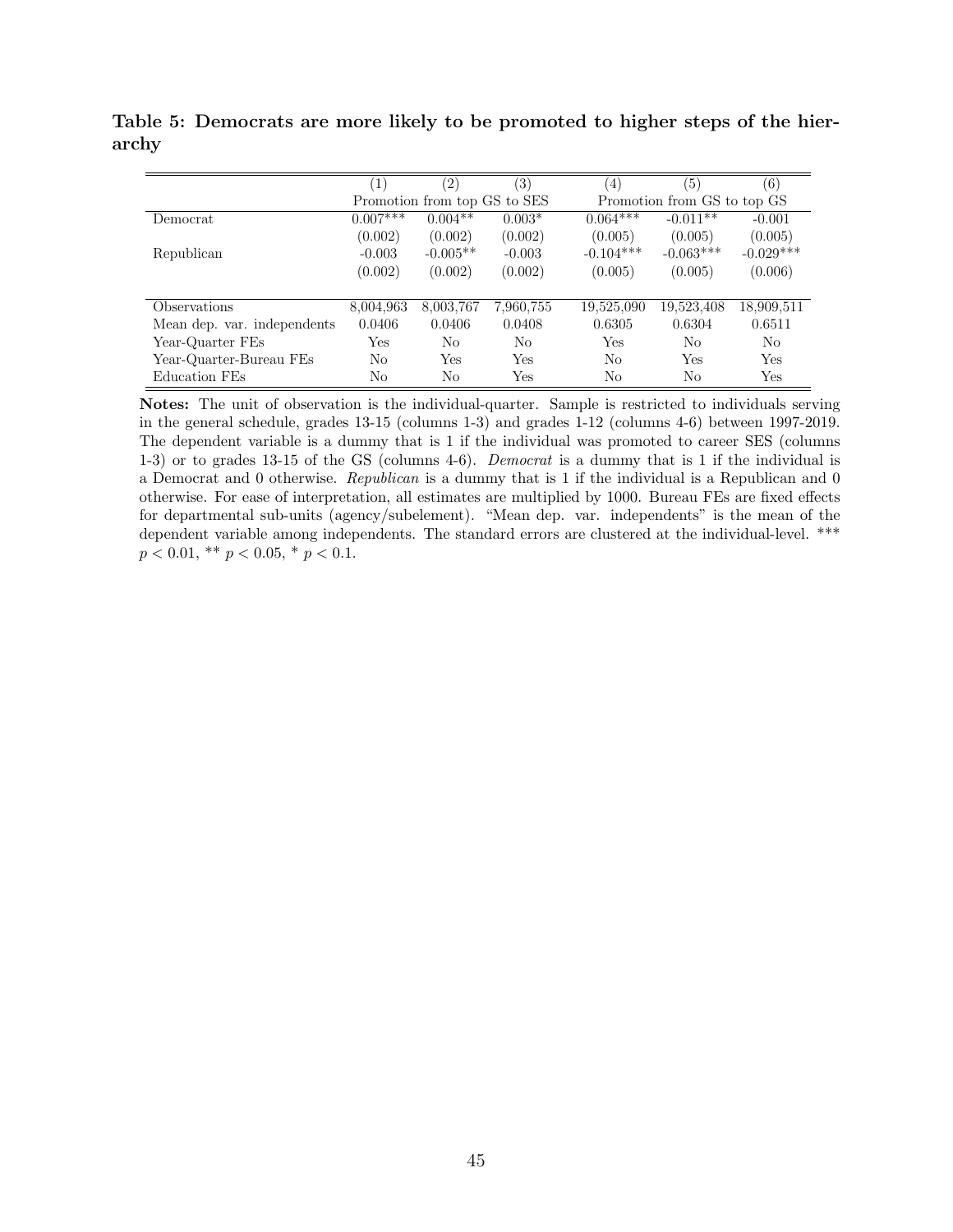<span id="page-47-0"></span>

|                              | 1)                    | $\left( 2\right)$ | $\left(3\right)$ | $\left(4\right)$ | $\left(5\right)$ |  |  |
|------------------------------|-----------------------|-------------------|------------------|------------------|------------------|--|--|
|                              | Relative cost overrun |                   |                  |                  |                  |  |  |
| Mean of dep. var             | 0.127                 | 0.127             | 0.127            | 0.127            | 0.127            |  |  |
| Politically aligned          | $-0.010**$            | $-0.011**$        | $-0.010**$       |                  |                  |  |  |
|                              | (0.005)               | (0.004)           | (0.004)          |                  |                  |  |  |
| Share politically aligned    |                       |                   |                  | $-0.019***$      | $-0.016***$      |  |  |
|                              |                       |                   |                  | (0.005)          | (0.005)          |  |  |
| Year $\times$ Month FEs      | Yes                   | Yes               | Yes              | Yes              | Yes              |  |  |
| Individual FEs               | Yes                   | Yes               | Yes              | Yes              | Yes              |  |  |
| Controls                     |                       | Yes               | Yes              |                  | Yes              |  |  |
| Department $\times$ Year FEs |                       |                   | Yes              |                  | Yes              |  |  |
| Observations                 | 718,362               | 718,362           | 718,182          | 718,362          | 718,182          |  |  |

Table 6: Political alignment reduces cost overrun

Notes: The unit of observation is the contract. Relative cost overrun is the difference between the actual costs and the expected costs, normalized by the expected costs (see [Equation 3\)](#page-21-2). Politically aligned is a dummy that is 1 if the procurement officer and president are from the same party when the contract was created, and 0 otherwise. Share politically aligned is the share of a given contract's duration in which the procurement officer and the president were from the same party. Controls comprise: Log(Contract size in USD), Log(expected duration in days), Log(total contracts created in a given year and quarter), industry (NAICS) fixed effects (1322), award type FEs (4), contract pricing FEs (18), product service code FEs (1636). Standard errors are clustered at the procurement officer-level. \*\*\*  $p < 0.01$ , \*\*  $p < 0.05$ , \*  $p < 0.1$ .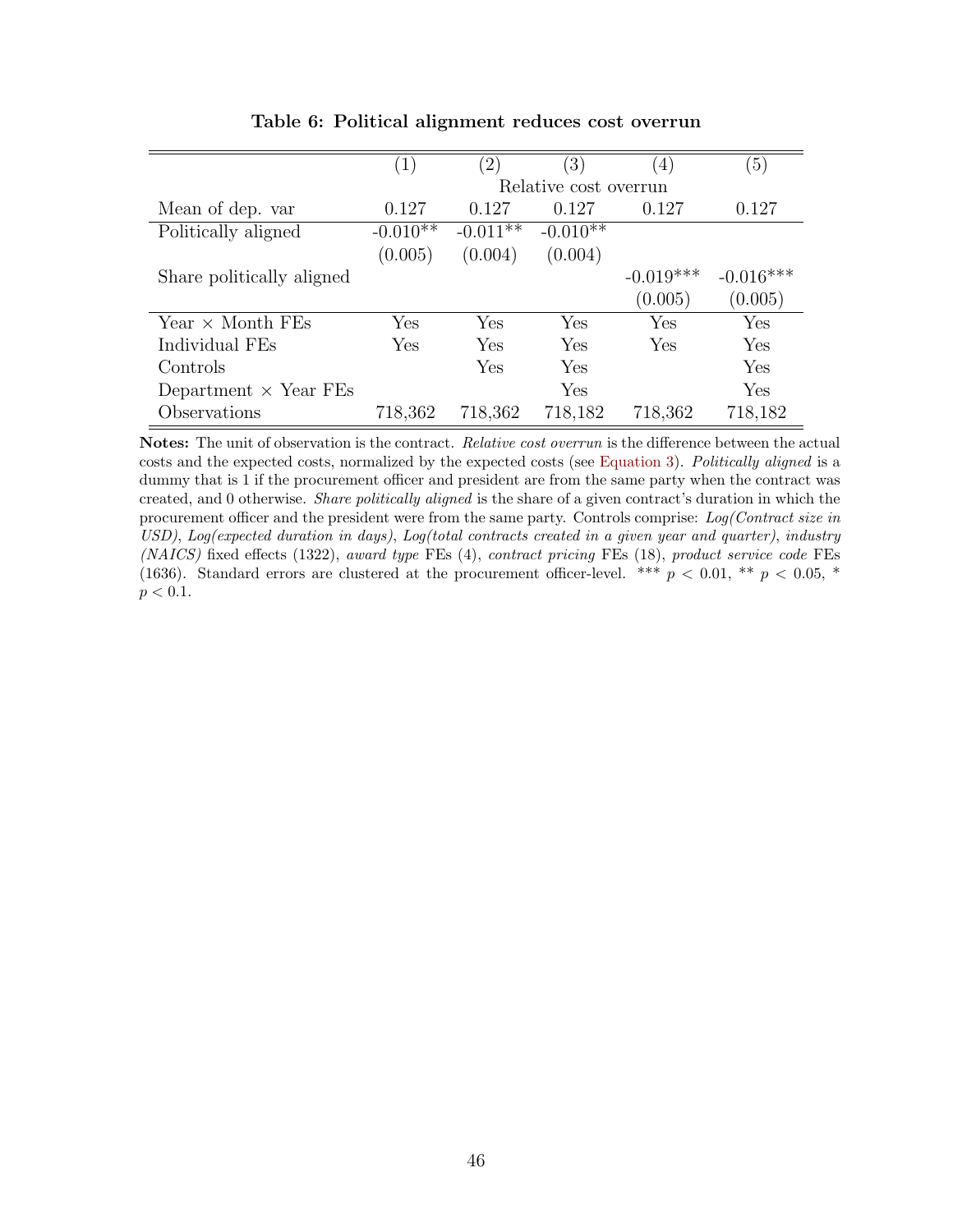<span id="page-48-0"></span>

|                                                         | (1)        | $\left( 2\right)$ | $\left(3\right)$ | (4)       | (5)     |
|---------------------------------------------------------|------------|-------------------|------------------|-----------|---------|
|                                                         | Terminated | Delay             | Modifications    | Competed  | Offers  |
| Mean of dep. var                                        | 0.00638    | 0.387             | 1.236            | 0.246     | 3.468   |
| Panel A: Political alignment at time of award           |            |                   |                  |           |         |
| Politically aligned                                     | 0.000      | $-0.000$          | $-0.004$         | $-0.005$  | 0.625   |
|                                                         | (0.001)    | (0.008)           | (0.033)          | (0.005)   | (0.580) |
| Observations                                            | 718,182    | 718,182           | 718,182          | 718,182   | 718,182 |
| Panel B: Share of contract duration politically aligned |            |                   |                  |           |         |
| Share politically aligned                               | 0.000      | $-0.004$          | $-0.049$         | $-0.009*$ | 0.692   |
|                                                         | (0.001)    | (0.009)           | (0.032)          | (0.005)   | (0.641) |
| Observations                                            | 718,182    | 718,182           | 718,182          | 718,182   | 718,182 |
| Year $\times$ Month FEs                                 | Yes        | Yes               | Yes              | Yes       | Yes     |
| Individual FEs                                          | Yes        | Yes               | Yes              | Yes       | Yes     |
| Sample                                                  | All        | All               | All              | All       | All     |
| Controls                                                | Yes        | Yes               | Yes              | Yes       | Yes     |
| Department $\times$ Year FEs                            | Yes        | Yes               | Yes              | Yes       | Yes     |

Table 7: Political alignment does not impact other outcomes

Notes: The unit of observation is the contract. Terminated is a dummy that is 1 if the contract was terminated. Delay is the difference between the actual contract duration and the expected duration, normalized by the expected duration (see [Equation 3\)](#page-21-2). *Modifications* is the number of post-award modifications to the contract. Competed is a dummy that is 1 if the contract was awarded by full and open competition. Offers is the number of bids for the contract. Politically aligned is a dummy that is 1 if the procurement officer and president are from the same party in the year the contract was created, and 0 otherwise. Share politically aligned is the share of a given contract's duration in which the procurement officer and the president were from the same party. Controls comprise: Log(Contract size in USD), Log(expected duration in days), Log(total contracts created in a given year and quarter), industry (NAICS) fixed effects (1322), award type FEs (4), contract pricing FEs (18), product service code FEs (1636). Standard errors are clustered at the procurement officer-level. \*\*\*  $p < 0.01$ , \*\*  $p < 0.05$ , \*  $p < 0.1$ .